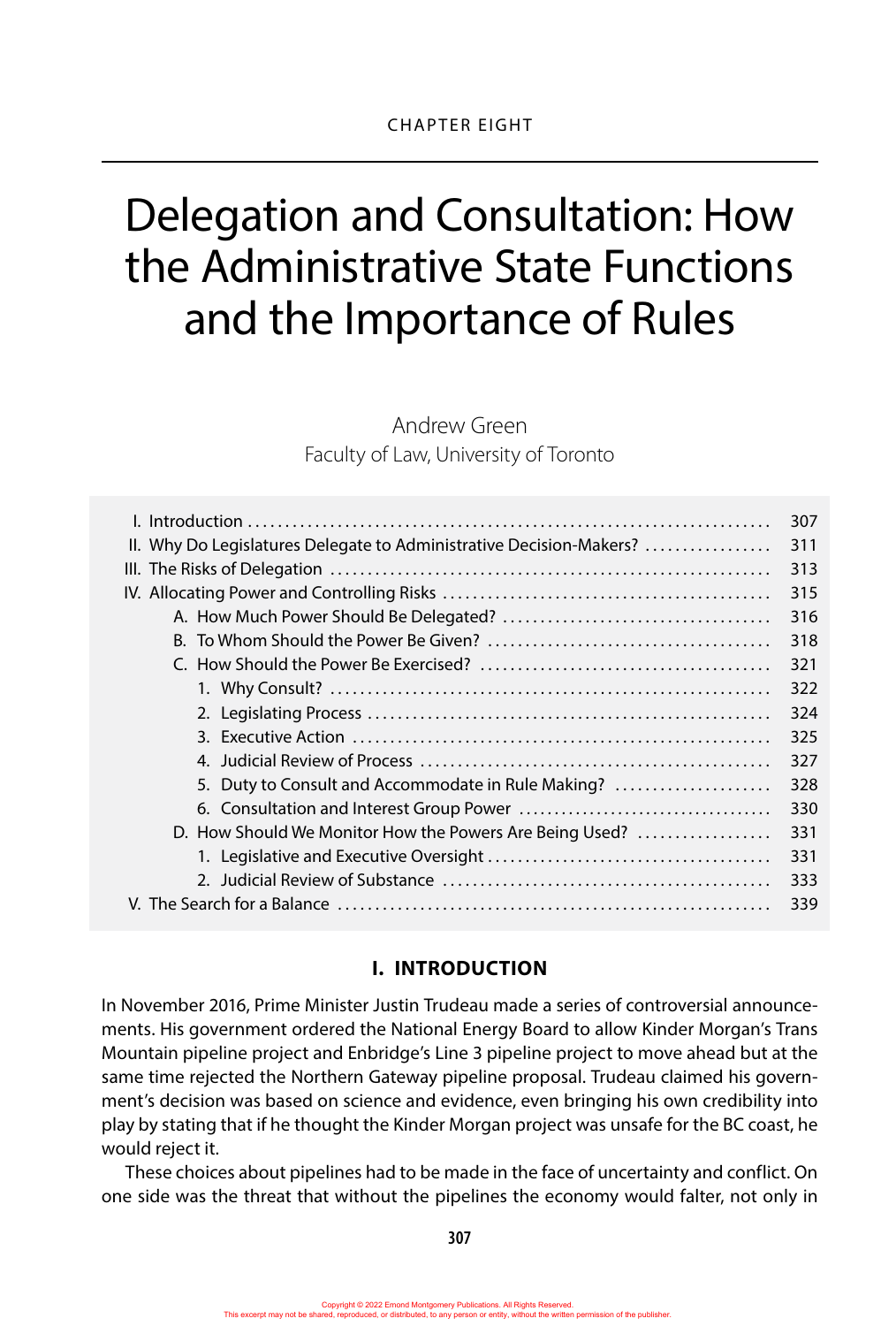Alberta but across the country. On the other lay the risks from climate change, oil spills, and tanker traffic if the pipelines were built. Both sides marshalled evidence to support their predictions and were backed by strident voices.

So, who should decide how to balance these interests, and how should we resolve the uncertainty? In Canada, the classic story about how decisions are made, such as whether to approve a pipeline, how to determine if a substance is toxic, or whether to admit a refugee, is straightforward. The public elects representatives to the legislature. These representatives hold reasoned debates about policy and enact laws based on those debates. The laws enacted may be broad, such as the *Canadian Environmental Assessment Act, 2012* 1 establishing a process to review projects for their environmental impacts before they are approved. They may also be more closely tailored, such as the *Species at Risk Act*, 2 which addresses only certain species (those "at risk").

These elected representatives, however, seek all manner of policy solutions to issues in such varied areas as the environment, the economy, health care, and food labels. There is too much to do and too much to know for elected representatives, so they do what we all often do in such situations—they delegate to someone else—and this act of delegation and its exercise is the realm of administrative law. Legislators enact statutes to delegate decisions to some part of the executive, whether it is the governor in council (also known as Cabinet), a particular minister, a civil servant, or some board or other decision-maker.<sup>3</sup> The party who is given the power will use its knowledge and expertise to gather evidence, analyze the relevant issues, and make a reasoned decision based on the direction given by the legislators in the relevant statute. The courts are in a position to ensure that executive decision-makers follow fair procedures and stay within the powers given by statute. Behind all this lies the public who will hold their representatives accountable at voting time for any decisions made.

So, that's the classic story—the legislature delegates power to some part of the executive, which makes decisions, as empowered by its statute and informed by expertise, and is monitored by the courts. There is some truth in this simple story; however, as with much of administrative law, the actual story is more complicated.<sup>4</sup> Consider the Northern Gateway pipeline decision. Under the *National Energy Board Act*, Parliament did delegate the power to decide to the executive—but, specifically, delegated power to Cabinet, a body subject to political accountability and with members of diverse backgrounds, but not specific expertise in energy.<sup>5</sup> It granted Cabinet the power to decide "on the widest considerations of policy

<sup>1</sup> SC 2012, c 19.

<sup>2</sup> SC 2002, c 29.

<sup>3</sup> See Chapter 1, A Historical Map for Administrative Law: There Be Dragons, for a discusson of who is included in the "executive."

<sup>4</sup> For a discussion of the differences in the United States between the assumptions about how administrative law works and the actual day-to-day workings of the administrative state, see Daniel A Farber and Anne Joseph O'Connell, "The Lost World of Administrative Law" (2014) 92 Texas Law Review 1137. They see key assumptions in the United States as "that statutes delegate authority to particular agencies (rather than, for example, to the Executive Branch as a whole); that agency decisions through discrete actions are based on evidence rather than political perspectives and that we can identify the particular evidence before the agency (aka 'the record'); that certain kinds of reasons and only those reasons are allowed; that one agency, rather than many, makes the decision; and that the output of the administrative process consists of discrete, severable decisions."

<sup>5</sup> *National Energy Board Act*, RSC 1985, c N-7, s 54.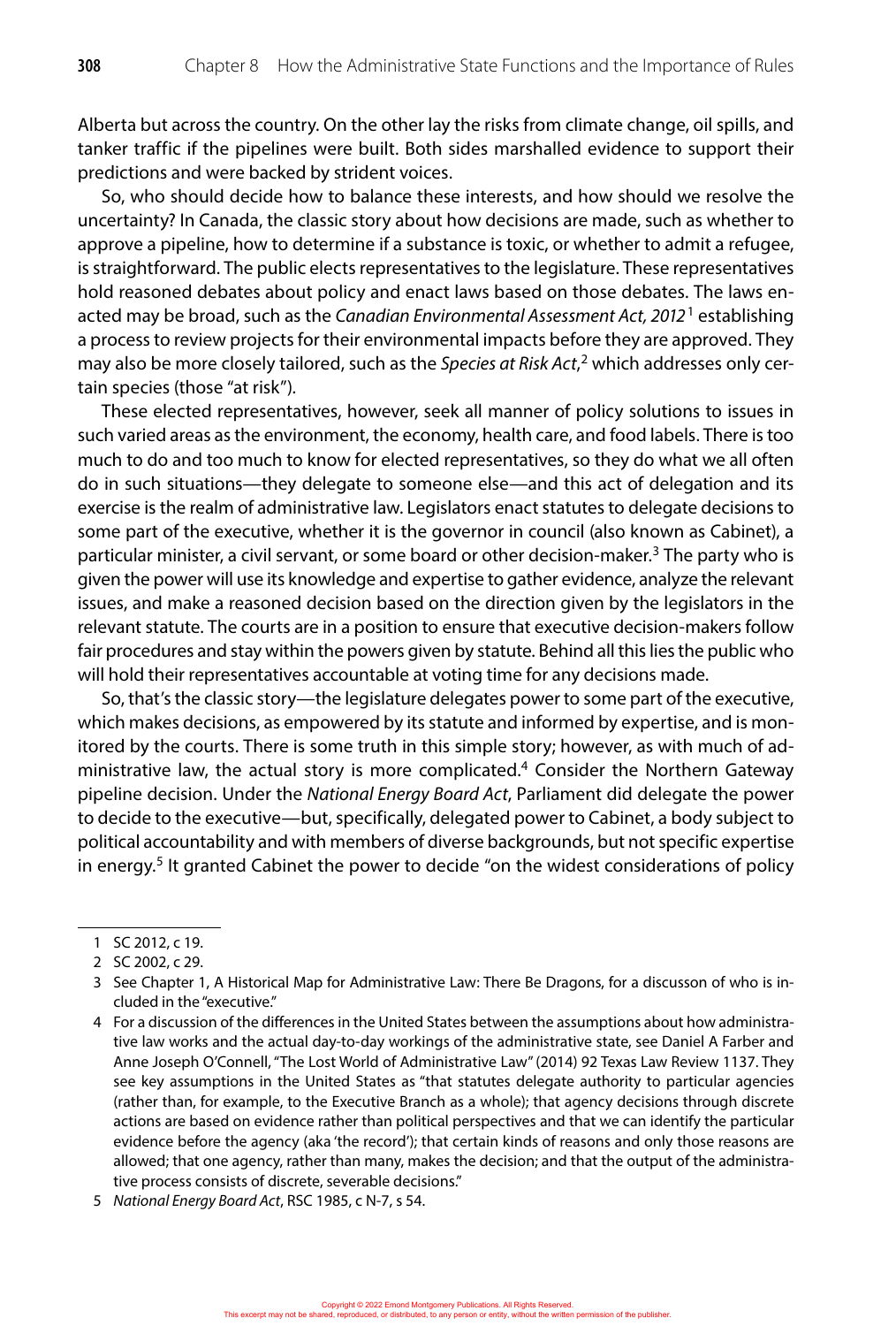and public interest assessed on the basis of polycentric, subjective, or indistinct criteria and shaped by its view of economics, cultural considerations, environmental considerations, and the broader public interest."6 Parliament included an expert body as part of the decision-making process—the National Energy Board—which gathered information and was part of a public hearing process that resulted in a report to Cabinet recommending approval of the pipeline. The board established general rules for itself about how the hearings should take place, as well as rules (subject to Cabinet approval) about how pipelines are to be constructed.<sup>7</sup> Despite the statute and powers delegated to Cabinet to make decisions regarding the pipeline, environmental and Indigenous groups challenged the report and the Cabinet decision in court. Based on the extremely broad nature of the delegated power and the role played by Cabinet, the Federal Court of Appeal gave Cabinet the "widest margin of appreciation over these questions."<sup>8</sup> It found Cabinet's decision to be reasonable as "[t]o rule otherwise would be to second-guess the governor in council's appreciation of the facts, its choice of policy, its access to scientific expertise and its evaluation and weighing of competing public interest considerations, matters very much outside of the ken of the courts."9 It did, however, find that the Cabinet had failed to fulfill its duty to consult Indigenous Peoples in its initial approval of the Northern Gateway pipeline.

The federal government's Northern Gateway pipeline decision thus involved a combination of one-off discretionary decisions (the Cabinet "may" direct the board to issue a certificate or dismiss the application), rules governing how the decision is to be made and how to construct pipelines, public hearings, and judicial review by a court of the administrative process and decision. While Parliament formally gave Cabinet the power to decide, different parties took part in the decision using different types of processes. Administrative law is about how such powers are and should be employed and ultimately whose decision prevails. While the classic story tells of a dominant legislature with strong though subordinate partners in the executive and the courts, in fact, power can shift between these bodies over time and across issues. At times in the past, the courts have taken a strong role in deciding policy, although they are ostensibly backing off such a role recently. At other times, the executive (or, more properly, some part of the executive) runs with the power given to it by the legislature beyond what would seem to be the natural limits of its mandate.

This chapter focuses on a particularly important, though underappreciated, aspect of how power is allocated under administrative law in Canada—the ability of an administrative decision-maker to make and apply rules or soft law (such as guidelines). Before going any further, however, it is important to be clear on terminology. **Rules** are legally binding requirements and, as such, the legislature has to expressly grant to the decision-maker in a statute the power to make rules.<sup>10</sup> In this chapter, all binding requirements are termed "rules," including rules and regulations as well as other forms of binding requirements such

<sup>6</sup> *Gitxaala Nation v Canada*, [2016 FCA 187](https://www.canlii.org/en/ca/fca/doc/2016/2016fca187/2016fca187.html?autocompleteStr=Gitxaala Nation v Canada&autocompletePos=1) at para 154 [*Gitxaala Nation*].

<sup>7</sup> National Energy Board Rules of Practice and Procedure, 1995 (SOR/95-208) and National Energy Board Onshore Pipeline Regulations (SOR/99-294).

<sup>8</sup> *Gitxaala Nation*, *supra* note 6 at para 155.

<sup>9</sup> *Ibid* at para 157.

<sup>10</sup> Both regulations and rules are legally binding and arise from a statutory power. The federal *Statutory Instruments Act*, RSC 1985, c S-22, includes both in the term "statutory instruments." The term "regulation" is generally used in statutes where there is a delegation of the power to fill in detailed requirements. Rules and regulations are also sometimes called "delegated legislation."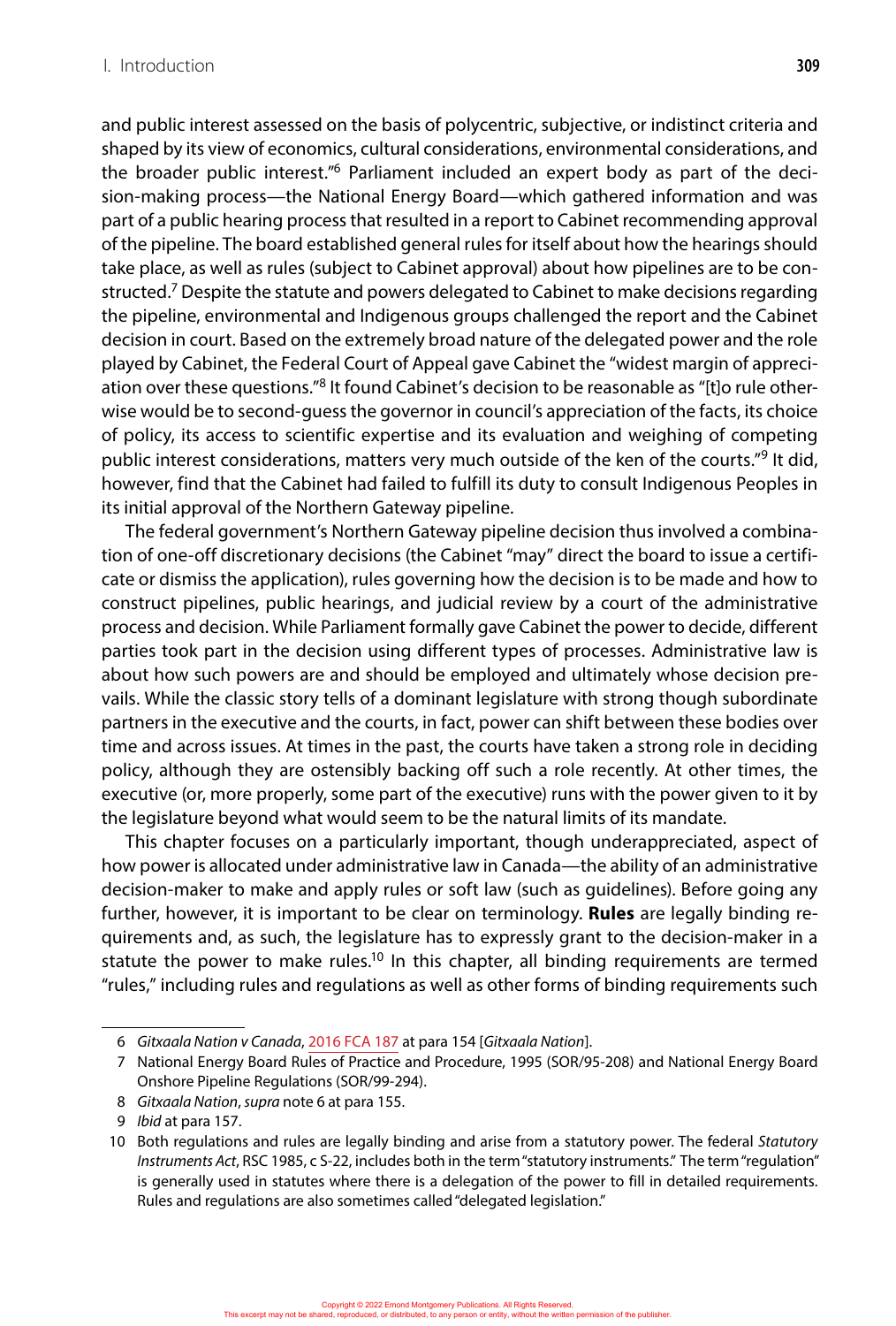as municipal by-laws and certain orders in council made by Cabinet. They cover such diverse issues as permissible levels of pollution, the required content of a prospectus, working conditions in mines, and record-keeping requirements for beekeepers.

**Soft law**, on the other hand, is also developed by administrative decision-makers but is not legally binding. However, as we will see, soft law, which includes guidelines or policies, plays an important role in how decisions are made, both procedurally and substantively.<sup>11</sup> Guidelines may, for example, structure how an immigration officer views whether an individual deserves humanitarian and compassionate consideration, potentially altering the course of the individual's life.12 As we will discuss, soft law may or may not be made following a formal process where the public or others have input. Further, as they are not directly legally binding in that they do not directly impose a legal requirement, the power to make soft law does not have to be expressly provided for in a statute.

Both rules and soft law are intended to give general guidance on how to make future decisions. They are key to understanding how policy is set because they fill in gaps in statutes. Rules and soft law may relate to process, such as in the case of National Energy Board (NEB) where the Act empowers the board to hold hearings concerning pipelines, but allows the board broad discretion over how those hearings are to take place.<sup>13</sup> They may also deal with substance, such as regulations exempting certain industrial activities from having to comply with species-at-risk requirements.14

Rules and guidelines are in theory different than adjudication. Adjudication deals with one-off disputes: Did this individual commit insider trading? Or does this person satisfy the requirements to stay in the country as a refugee? However, rules and adjudication blend into each other, and the line between them can be hard to see. Both require expertise. Further, rules can be quite specific, such as a regulation that the tariff provisions of the *National Energy Board Act* apply to anyone who was operating a pipeline on November 2, 1959.15 On the other hand, what may be categorized as adjudication may have broad implications, such as a pipeline hearing in which a board panel concludes that upstream greenhouse gas emissions are not part of its mandate. Adjudication is well covered in the rest of this book, but rules require separate consideration given their importance.

Before we discuss how rules and guidelines are made, we begin in Section II by discussing why we may want legislators to delegate power to others to make detailed policy decisions and, in particular, the need to take advantage of the expertise and experience of different decision-makers. We then turn in Section III to the risks raised by delegation, where the party

<sup>11</sup> See e.g. Lorne Sossin & Charles Smith, "Hard Choices and Soft Law: Ethical Codes, Policy Guidelines, and the Role of Law in Regulating Government" (2003) 40 Alta L Rev 867; France Houle & Lorne Sossin, "Tribunals and Guidelines: Exploring the Relationship Between Fairness and Legitimacy in Administrative Decision-Making" (2006) 46 Can Pub Admin 283.

<sup>12</sup> See *Baker v Canada (Minister of Citizenship and Immigration)*, [\[1999\] 2 SCR 817](https://www.canlii.org/en/ca/scc/doc/1999/1999canlii699/1999canlii699.html?autocompleteStr= Baker v Canada (Minister of Citizenship and Immigration)%2C %5B1999%5D 2 SCR 817. &autocompletePos=1) [*Baker*]. For a more recent example (discussed further below), see *Kanthasamy v Canada (Citizenship and Immigration)*, [2015 SCC 61](https://www.canlii.org/en/ca/scc/doc/2015/2015scc61/2015scc61.html?autocompleteStr=Kanthasamy v Canada &autocompletePos=1) [*Kanthasamy*].

<sup>13</sup> *National Energy Board Act*, RSC 1985, c N-7, s 8 and National Energy Board Rules of Practice and Procedure, 1995 (SOR 95/-208).

<sup>14</sup> *Wildlands League v Ontario (Natural Resources and Forestry)*, [2016 ONCA 741](https://www.canlii.org/en/on/onca/doc/2016/2016onca741/2016onca741.html?autocompleteStr=Wildlands League v Ontario &autocompletePos=2) [*Wildlands League*] (upholding regulations under Ontario's *Species at Risk Act*, SC 2002 c 29, exempting certain activities from the prohibitions under the Act on harming species at risk or their habitat).

<sup>15</sup> National Energy Board Order No MO-62-69, CRC, c 1055.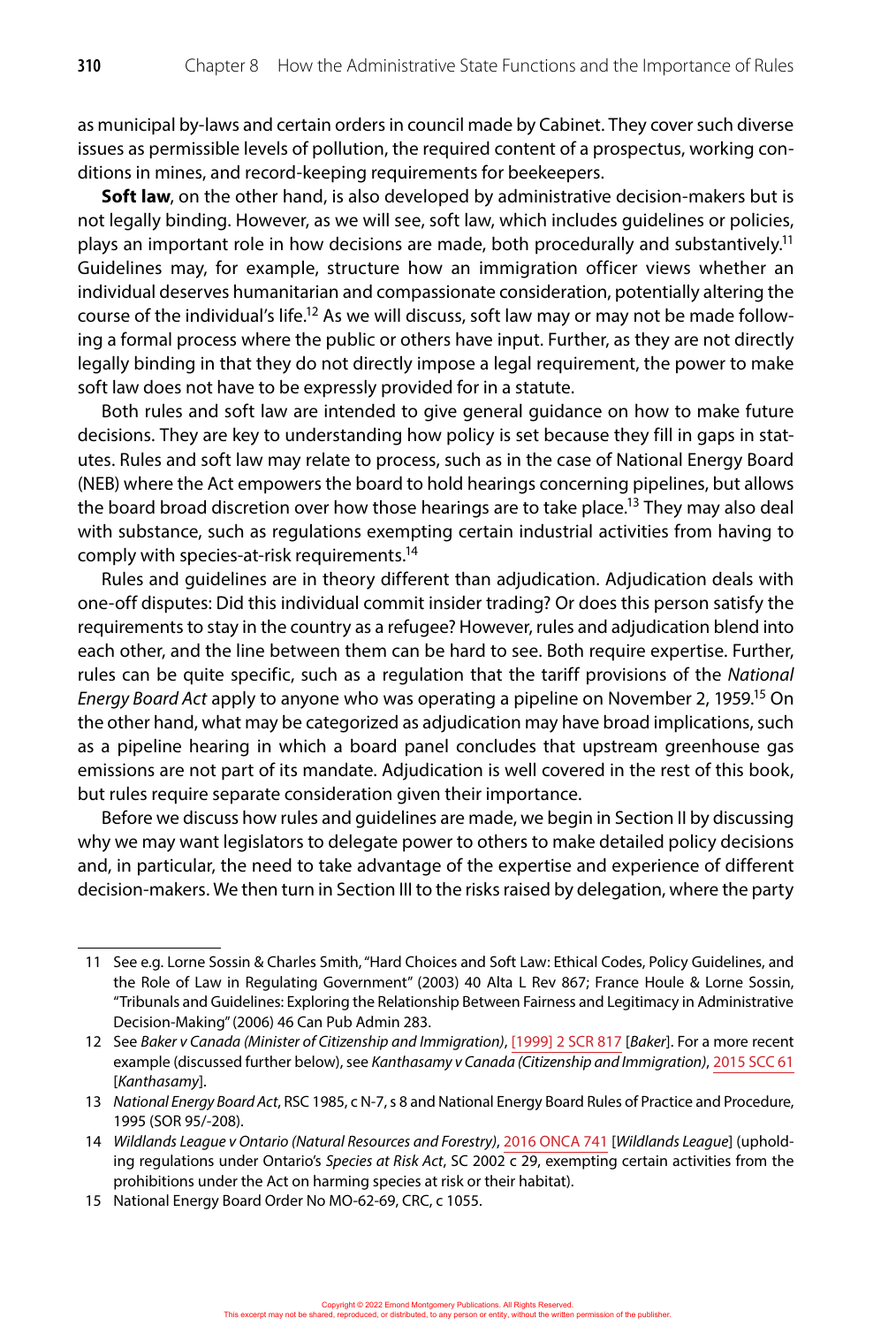delegating the power loses some control over how the resulting policy decisions actually turn out. In Section IV we look at delegation of the power to make rules and how these benefits and risks are dealt with in Canada—focusing on the key issues of how much power is delegated, to whom the power is given, what processes are used to make rules, and, finally, what type of oversight is necessary. The issue of delegation is common across all regulatory systems, but different countries balance the benefits and risks in different ways, both as a matter of where the emphasis lies in administrative law and because of the nature of the background institutions (such as whether it is a Parliamentary system, such as it is in Canada, or a Presidential system, as it is in the United States). To give a point of comparison, we will look at some of the ways the United States attempts to solve the problem of delegation. Finally, in Section V we will discuss the need to balance power across the different players and how the allocation of power changes over time. The executive generally plays a dominant role in shaping policy in many areas in Canada, with the legislature and the courts at times seeming to take subordinate roles.

# **II. WHY DO LEGISLATURES DELEGATE TO ADMINISTRATIVE DECISION-MAKERS?**

When you examine the range of issues that are covered by rules or soft law, it becomes immediately apparent how important they are to our lives.<sup>16</sup> Yet despite their importance, legislatures do not make these detailed prescriptions about our lives but instead delegate this power to members of the executive, including ministers, boards and tribunals, and self-regulating bodies like the Law Society of Ontario.

Why do legislators give others the power to make such important policy decisions?<sup>17</sup> The primary reason legislators delegate power is *expertise*. 18 They cannot possibly have sufficient expertise to understand and evaluate all the various, detailed requirements in the vast range of areas that comprise the regulatory and welfare state. Such expertise requires education and training as well as experience in dealing with a particular issue. For example, developing the appropriate procedures for an immigration hearing may require the expertise of individuals who have been involved in many such hearings. Developing air pollution standards requires an understanding of science as well as of the manner in which industries use and dispose of various pollutants. Developing rules for a securities market requires knowledge of how these markets function, the role of the consumer, and the manner in which corporations make decisions. Although individual legislators may have some information on these

<sup>16</sup> Taggart states that "[i]t is trite to observe that delegated legislation … often has more impact on the lives of ordinary citizens than do most full-blown Acts of Parliament." Michael Taggart, "From 'Parliamentary Powers' to Privatization: The Chequered History of Delegated Legislation in the Twentieth Century" (2005) 55 UTLJ 575.

<sup>17</sup> Such shifting of responsibility raised concerns about the constitutionality of delegated powers when it became increasingly common in the early part of the 20th century. See *ibid* for a discussion of the history of delegated legislation.

<sup>18</sup> As a result, expertise is an important concept in administrative law. As Kate Glover discusses in Chapter 5, expertise underlies the tests related to procedural fairness and, as Audrey Macklin discusses in Chapter 11, it has been crucial in the determination of the standard of review courts use when reviewing the substance of administrative decisions.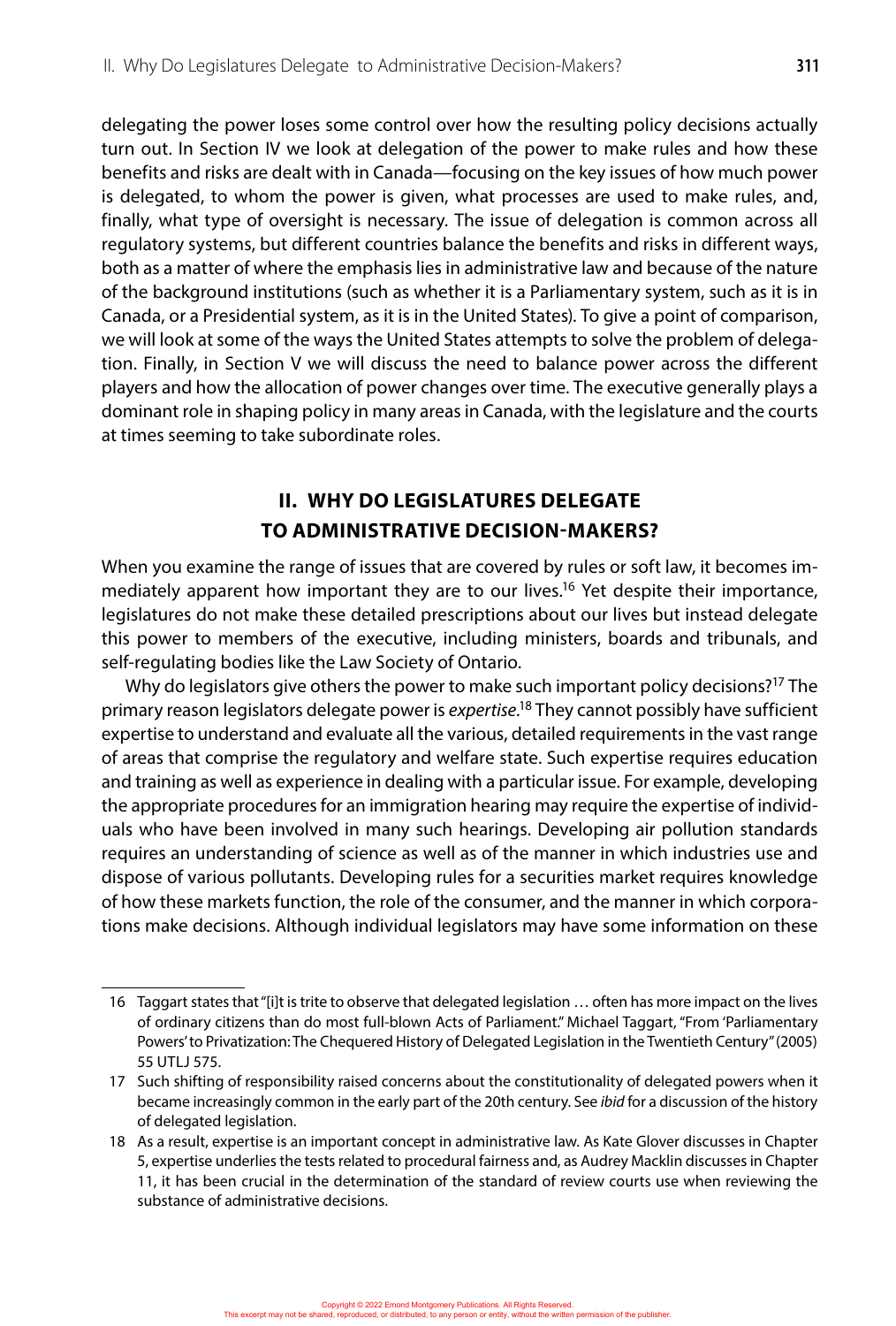issues, the concern is that legislators cannot make optimal decisions in all these areas because of their lack of expertise. The argument, therefore, is that legislators should delegate the power to fill in the details to individuals or groups who do have the expertise.

There is, however, a related reason for delegation. Even if they had the expertise, legislators lack the *time and information* to make all the decisions necessary for the functioning of the current regulatory and welfare state. They lack the time to think through all the different ways in which specific provisions should be structured, relate to other provisions, and may apply in particular circumstances. For example, in regulating professions such as optometry, legislators may enact a broad provision that a member of the College of Optometry may be found guilty of professional misconduct if he or she contravenes a requirement specified in regulations and then delegate the power to make the regulation to the college itself. Even if it were possible to do so, legislators do not have the time to consider all the potential ways in which an optometrist might engage in professional misconduct.

The lack of time raises the related point that, even with time and expertise, legislators never have complete information about the future. They cannot possibly know all the new ways in which optometrists may think to act unprofessionally, or all the different pollutants that may be invented, or the different types of securities that may be developed. Legislation is therefore necessarily and unavoidably incomplete. Because legislation can be difficult and time-consuming to alter, legislators may delegate the power to fill in requirements in order to increase *flexibility*—to allow the requirements to be changed as new information arises. This flexibility is particularly important in rapidly changing areas such as environmental and securities regulation.

When delegating power, legislators have to decide whether to grant the power to adjudicate disputes between parties and/or to make rules about, for example, the process of decision-making or how policy decisions must be taken. As we discussed, the line between adjudication and rule making is not clearcut, and both require expertise. However, a key difference is that adjudication is more flexible and allows fine tailoring to different fact situations, while rules bring more certainty and consistency because of their more general nature.

These issues of expertise, time, and information also explain why there is soft law. While not legally binding, soft law such as policies and guidelines can have significant impacts on people's lives. For example, guidelines were central to *Baker*. 19 In that case, Ms Baker was an overstayer in Canada and had been ordered deported. She applied to the immigration minister to exercise his discretion under the *Immigration Act*20 to grant humanitarian and compassionate exemptions. She was seeking to stay in Canada pending determination of her application for permanent residency.<sup>21</sup> As a practical matter, immigration officers (not the minister) exercised the power to grant humanitarian and compassionate exemptions in individual cases. However, the minister had issued guidelines setting out the bases on which immigration officers should decide whether the individual deserved humanitarian and compassionate consideration. Although these guidelines were not legally binding, the Supreme Court of Canada took them into account in deciding that the officer had not acted reasonably in failing to exercise the humanitarian and compassionate power in favour of Ms Baker. These guidelines were therefore important to the court in deciding the limits on

<sup>19</sup> *Supra* note 12.

<sup>20</sup> SC 1976-77, c 52.

<sup>21</sup> For a discussion of the facts of *Baker*, see Kate Glover, Chapter 5.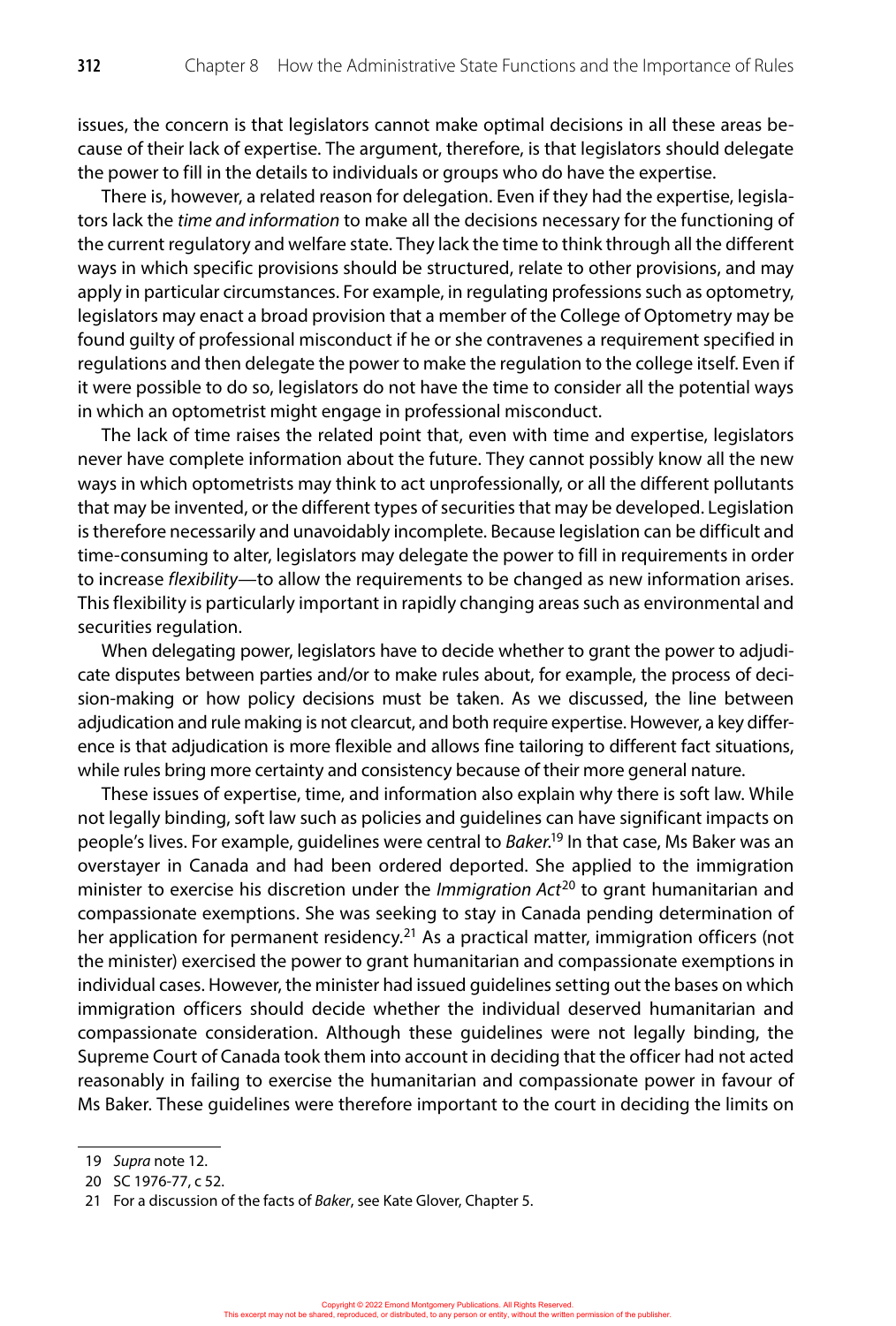the discretion of the minister (delegated to an immigration officer) to be exercised under the *Immigration Act*.

Soft law has some advantages over rules. Both provide a greater measure of certainty to those who come before regulatory decision-makers. However, soft law is much more easily adaptable to changing circumstances, as making soft law is less likely to involve time-consuming and costly procedural steps than rule making. As we will discuss below, regulation-making involves mandatory procedures (such as pre-publication) whereas guidelines come in a variety of forms and result from a range of different types of processes, some of which are informal and non-public. As the Federal Court of Canada stated:

Effective decision-making by administrative agencies often involves striking a balance between general rules and the exercise of ad hoc discretion or, to put it another way, between the benefits of certainty and consistency on the one hand, and of flexibility and fact-specific solutions on the other. Legislative instruments (including such non-legally binding "soft law" documents as policy statements, guidelines, manuals and handbooks) can assist members of the public to predict how an agency is likely to exercise its statutory discretion and to arrange their affairs accordingly, and enable an agency to deal with a problem comprehensively and proactively, rather than incrementally and reactively on a case by case basis. ... Because "soft law" instruments may be put in place relatively easily and adjusted in the light of day-to-day experience, they may be preferable to formal rules requiring external approval and, possibly, drafting appropriate for legislation.<sup>22</sup>

While soft law may have some advantages over rules from an efficiency perspective because they are easily altered, this ease of adjustment raises concerns about democratic legitimacy as it may stem from a lack of procedural safeguards.

Legislators therefore may want to set out broad policy decisions in legislation. They leave these decisions necessarily incomplete, either because they lack the expertise to make the decisions or because they lack the time and information needed to make the requirements at the time of enactment. Legislators delegate the power to make rules and soft law in order to allow others to fill in the gaps left in the legislation.

# **III. THE RISKS OF DELEGATION**

While there are benefits to the legislature delegating power, delegation is not without its risks, nor is it necessarily always benign. Delegation raises the risk that those who are making the rules or soft law are not following the wishes or expectations of those who delegated the power. This risk arises because of a *principal–agent problem* inherent in such delegation.23 The principal–agent problem arises in all sorts of settings when one party (the principal) gives another party (the agent) the power to undertake some task on the principal's behalf. For example, the principal–agent problem arises when you (as a principal) put your faith in

<sup>22</sup> *Canada (Minister of Citizenship and Immigration) v Thamotharem*, [2007 FCA 198](https://www.canlii.org/en/ca/fca/doc/2007/2007fca198/2007fca198.html?autocompleteStr=Canada (Minister of Citizenship and Immigration) v Thamotharem%2C 2007 FCA 198 &autocompletePos=1) at paras 55-56 [*Thamotharem*].

<sup>23</sup> For a good discussion of the principal–agent problem and its relationship to administrative law, see Matthew D McCubbins, Roger G Noll & Barry R Weingast, "Administrative Procedures as Instruments of Political Control" (1987) 3 JL Econ & Org 243. See also Adrian Vermuele, "The Administrative State: Law, Democracy, and Knowledge" in Mark Tushnet, Mark Graber & Sanford Levinson, eds, *The Oxford Handbook of the US Constitution* (New York: Oxford University Press, 2015).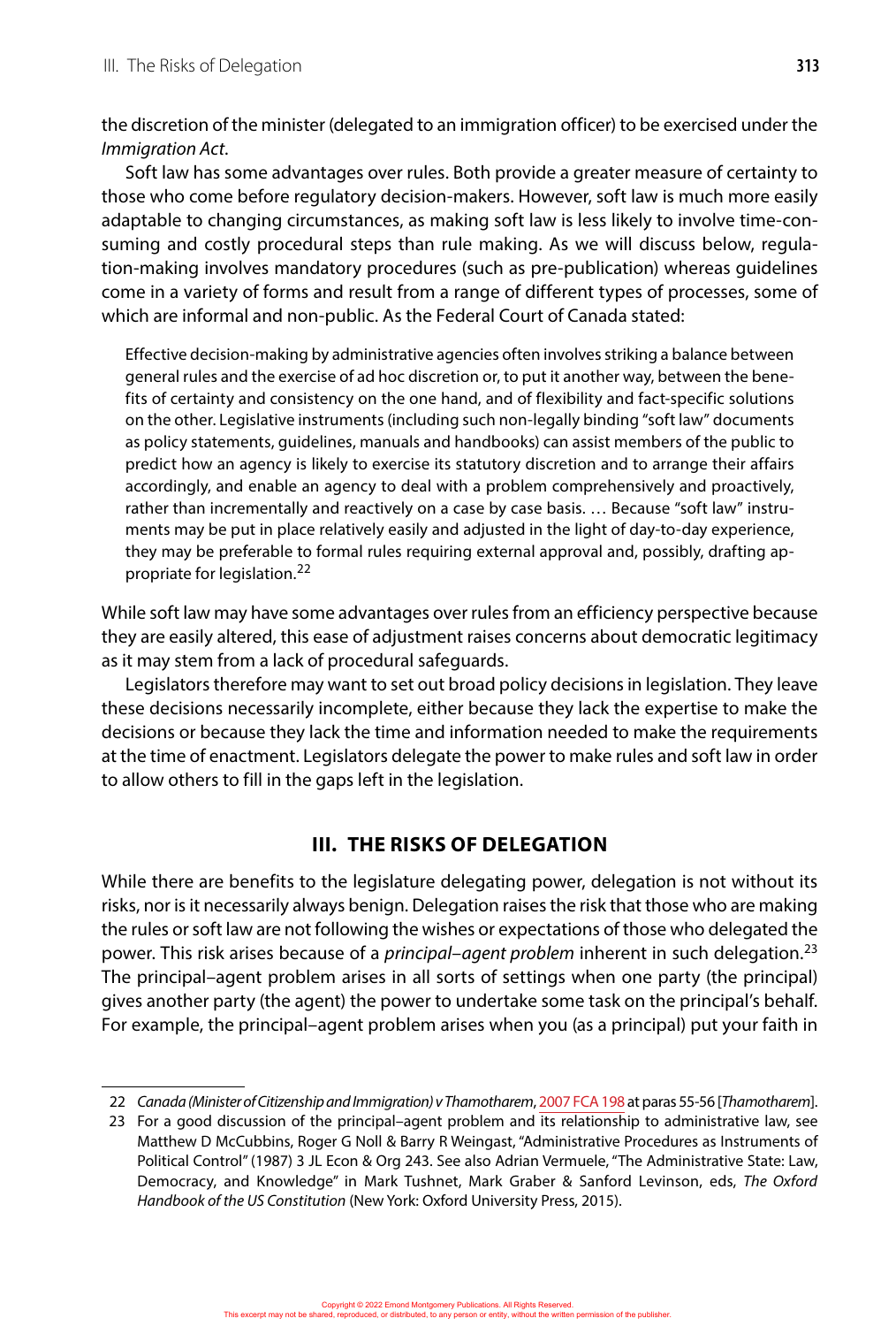a real estate agent to do the best possible job for you, but you cannot know if the agent is devoting as much time to your house as she should, as there may be other higher-valued houses that she would make more money from selling. In the administrative law context, this principal–agent problem arises because the administrative agent who makes the rules or soft law may not be following the wishes of the legislature (which can be termed "the principal").

We discussed above the reasons why legislatures (the principal) both need and wish to delegate powers to administrative decision-makers (agents) for reasons of expertise, information, and time. The risks arise from the same features that make principals want to have agents undertake the task for them. The principal's lack of expertise, information, or time means that he or she has difficulty ensuring that the agent is actually acting in his or her best interests in carrying out the task.

Two concerns arise when legislators delegate power to the executive to adjudicate or to make rules or soft law. First, the agent (for example, the party making the rules or soft law) may follow its own views and values rather than the legislators' views or values in exercising the power. Because legislators often enact legislation setting out only broad directions for policy, a ministry or agency making regulations under such legislation has considerable scope to determine the content of the detailed rules. The rule-maker may, however, have very different views from the legislators of what constitutes the appropriate rule or guideline in particular cases.<sup>24</sup> Legislators do not have the expertise, time, or information to monitor the content of each rule or guideline. The agent may in such cases be attempting to further the public interest but is doing so in the way it (as opposed to the legislature) believes is best.

Second, the administrative agent may not even be attempting to further the public interest; it may, instead, be seeking to further its own interest. For example, if regulated parties such as a particular industry group are able to offer some form of inducement to members of the Ontario Securities Commission (such as future job opportunities), these members may be influenced in how they make rules or soft law. Such influence by private actors is often termed "capture." Capture arises "where organized interest groups successfully act to vindicate their goals through government policy at the expense of the public interest," such as through long-term relationships with regulators or provision of biased information.<sup>25</sup> Such capture can be by industry groups but also by groups favouring greater regulation, such as environmental groups or labour organizations. Alternatively, the agent may in some cases simply not want to expend the effort to regulate in a particular area or may seek to use its power to pursue projects or regulations that further its own ends (such as greater job security, power, or resources) rather than the public interest.

<sup>24</sup> As discussed below, the impact of such a divergence in views will depend in part on the institutional structures in place. For example, in a Westminster system, the legislature and the executive are to some extent connected. Cabinet decides in large part how much detail is provided in legislation and how much is delegated to others to fill in. The minister is then responsible to Parliament for the resulting regulation. Although this system may provide a more direct connection and different dynamic between the rule-maker and the legislatures than the stricter separation of power in the United States, the lack of time, expertise, and information affect legislators' ability to monitor and control rule-makers in both systems.

<sup>25</sup> Michael A Livermore & Richard L Revesz, "Regulatory Review, Capture and Agency Inaction" (2013) 101 Georgetown LJ 1337 at 1340.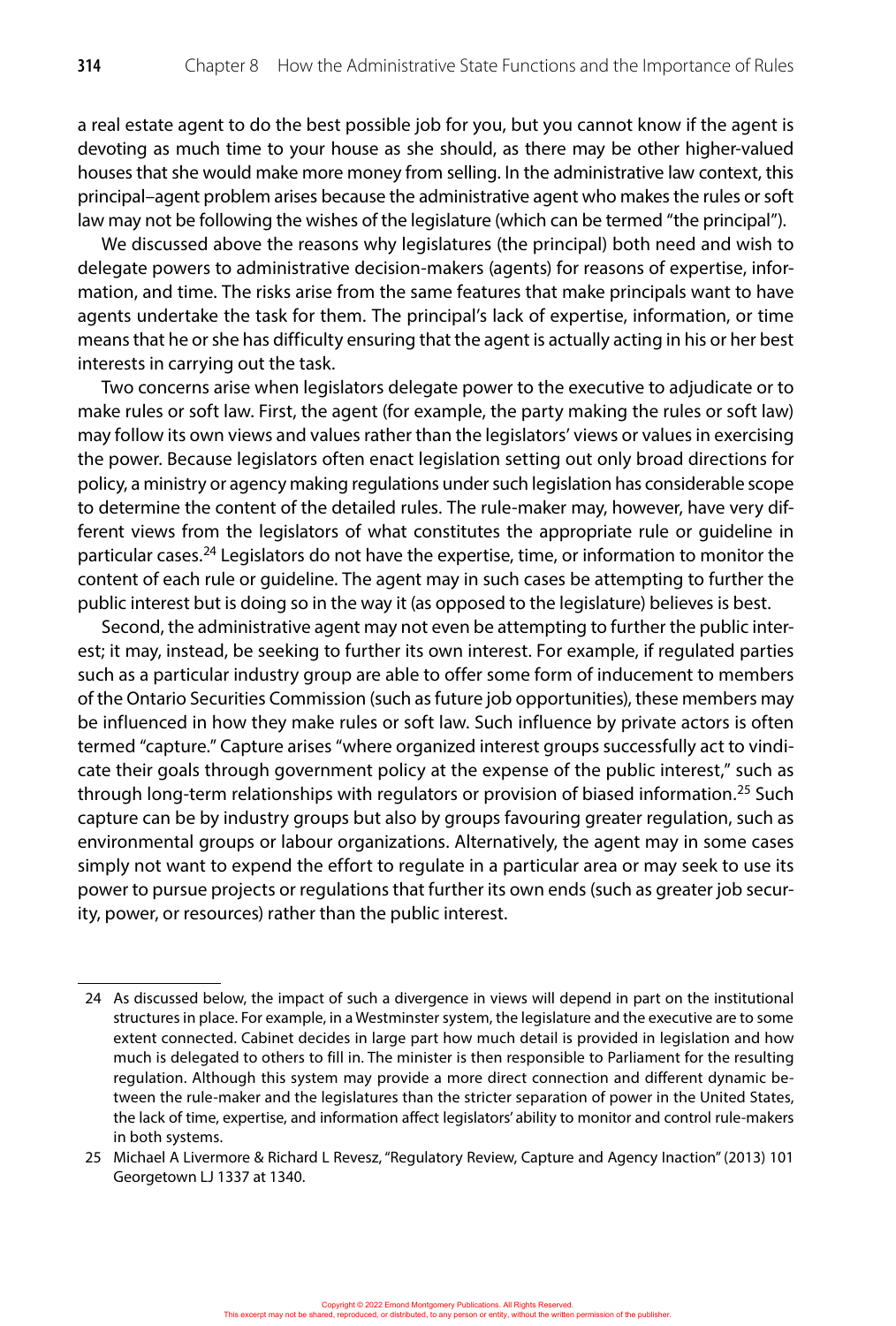Similarly, legislators themselves may delegate in order to further their own interests, such as where they enact broad legislation and delegate rule-making powers to avoid blame for stringent regulations or to get credit for seeming to take strong action but not actually doing anything. The legislature could, for example, enact very broad, tough-sounding pollution control legislation and then delegate the details to Cabinet to work out. Cabinet could then exempt or "grandfather" certain parties, such as particularly powerful industry groups. The legislators seek credit for enacting strong legislation but also are able to satisfy politically powerful parties.<sup>26</sup>

This principal–agent problem arises in any delegation of power where it is difficult for the principal to monitor the actions of the agent. The extent of the problem will vary depending on the relationship between the principal and the agent. The close connection between ministers and their ministries at least provides some (though at times weak) accountability to legislators for those making rules in ministries. The problem may become worse as the power to make rules is delegated to parties more independent of government. As Taggart notes, one of the trends of most concern in delegated legislation is the involvement of private parties (including regulated parties) in making rules. For example, governments in recent years have contracted out public services to private actors, giving rise to questions about the accountability of, and control by, legislators over these actors.<sup>27</sup>

#### **IV. ALLOCATING POWER AND CONTROLLING RISKS**

The Canadian administrative state is built on the core principle of legislative supremacy. Elected legislators have the principal power to determine policy and to decide who makes particular decisions. As the Supreme Court of Canada has noted, there is a "foundational democratic principle, which finds an expression in the initiatives of Parliament and legislatures to create various administrative bodies and endow them with broad powers." $^{28}$ 

So how then should these powers to set policy be allocated to take advantage of the strengths of delegation in terms of leveraging expertise, experience, and flexibility, while at the same time minimize the risks from delegation, for example, that an administrative decision-maker will make choices that do not align with what the legislature intended? As we have seen, legislators can delegate the power to adjudicate disputes or to make more general rules. We will focus in this section on delegation of the power to make rules and soft law. In order to get a sense of how power is allocated and the steps that can be taken to control the risks, we need to think about some key questions:

- How much power should be delegated?
- To whom should the power be given?
- How should the power be exercised?
- How should we monitor how the powers are being used?

<sup>26</sup> See for example, Matthew C Stephenson, "Legislative Allocation of Delegated Power: Uncertainty, Risk, and the Choice Between Agencies and Courts" (2006) 119 Harv L Rev 1035.

<sup>27</sup> Taggart, *supra* note 16.

<sup>28</sup> *Dunsmuir v New Brunswick*, [2008 SCC 9, \[2008\] 1 SCR 190](https://www.canlii.org/en/ca/scc/doc/2008/2008scc9/2008scc9.html?autocompleteStr=Dunsmuir v New Brunswick%2C 2008 SCC 9%2C %5B2008%5D 1 SCR 190 &autocompletePos=1) at para 27 [*Dunsmuir*].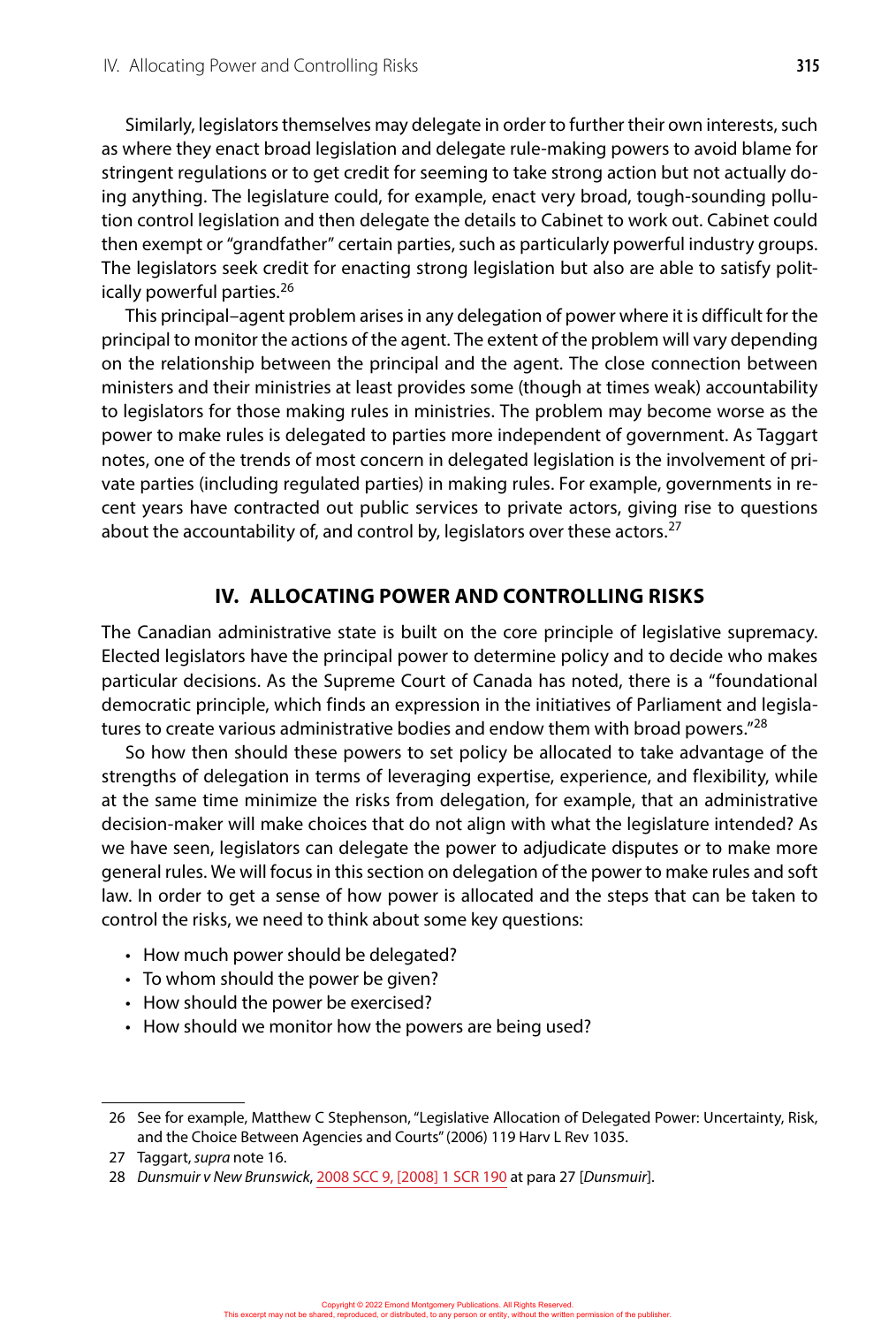These questions are all inter-related and cannot be cleanly separated. However, to get a sense of the issues around delegated rule-making power, it is useful to at least initially deal with them individually.

# **A. How Much Power Should Be Delegated?**

One obvious question legislators must ask is how much power should they exercise themselves and how much should they delegate. An Act may grant broad powers to make regulations. Under the *Food and Drugs Act*, Cabinet "may make regulations for carrying the purposes and provisions of this Act into effect" including "prescribing standards of composition, strength, potency, purity, quality or other property of any article of food, drug, cosmetic or device."29 Or even more broadly, under the *Competition Act*, "The Governor in Council may make such regulations as are necessary for carrying out this Act and for the efficient administration thereof." $30$  Legislators may delegate the power to make rules about substance—such as the composition of food—or process. For example, under the *National Energy Board Act*, the board "may make rules respecting … the procedure for making applications, representations and complaints to the Board and the conduct of hearings before the Board, and generally the manner of conducting any business before the Board."31

While legislators may grant broad powers to make rules, they may at the same time attempt to structure how an Act is interpreted including how the regulation-making powers will be viewed. One way they may try to structure interpretation is by setting out the purposes of the Act. The *Competition Act*, for example, states:

The purpose of this Act is to maintain and encourage competition in Canada in order to promote the efficiency and adaptability of the Canadian economy, in order to expand opportunities for Canadian participation in world markets while at the same time recognizing the role of foreign competition in Canada, in order to ensure that small and medium-sized enterprises have an equitable opportunity to participate in the Canadian economy and in order to provide consumers with competitive prices and product choices.<sup>32</sup>

Such purpose sections aid those making regulations—and to a certain extent the courts, as we will see, in overseeing the actions of administrative decision-makers—in understanding how broad regulatory powers should be used. However, statutes often do not have such clear statements, and, even when they do, the statements themselves may be very broad and bring in competing considerations.

In addition to purposes sections, legislators may place more particular limitations on how the power to make rules is to be exercised. The Harper government, for example, amended

<sup>29</sup> RSC 1985, c F-27, s 30(1).

<sup>30</sup> RSC 1985, c C-34, s 128(1).

<sup>31</sup> RSC 1985, c N-7, s 8.

<sup>32</sup> *Competition Act*, RSC 1985, c C-34, s 1.1. Others set out the underlying policy directly, such as the *Canada Transportation Act,* which declares a National Transportation Policy in the Act that "a competitive, economic and efficient national transportation that meets the highest practical safety and security standards and contributes to a sustainable environment and makes the best use of all modes of transportation at the lowest total cost is essential to serve the needs of its users, advance the well-being of Canadians and enable competitiveness and economic growth in both urban and rural areas in Canada." See *Canada Transportation Act*, SC 1996, c 10, s 5.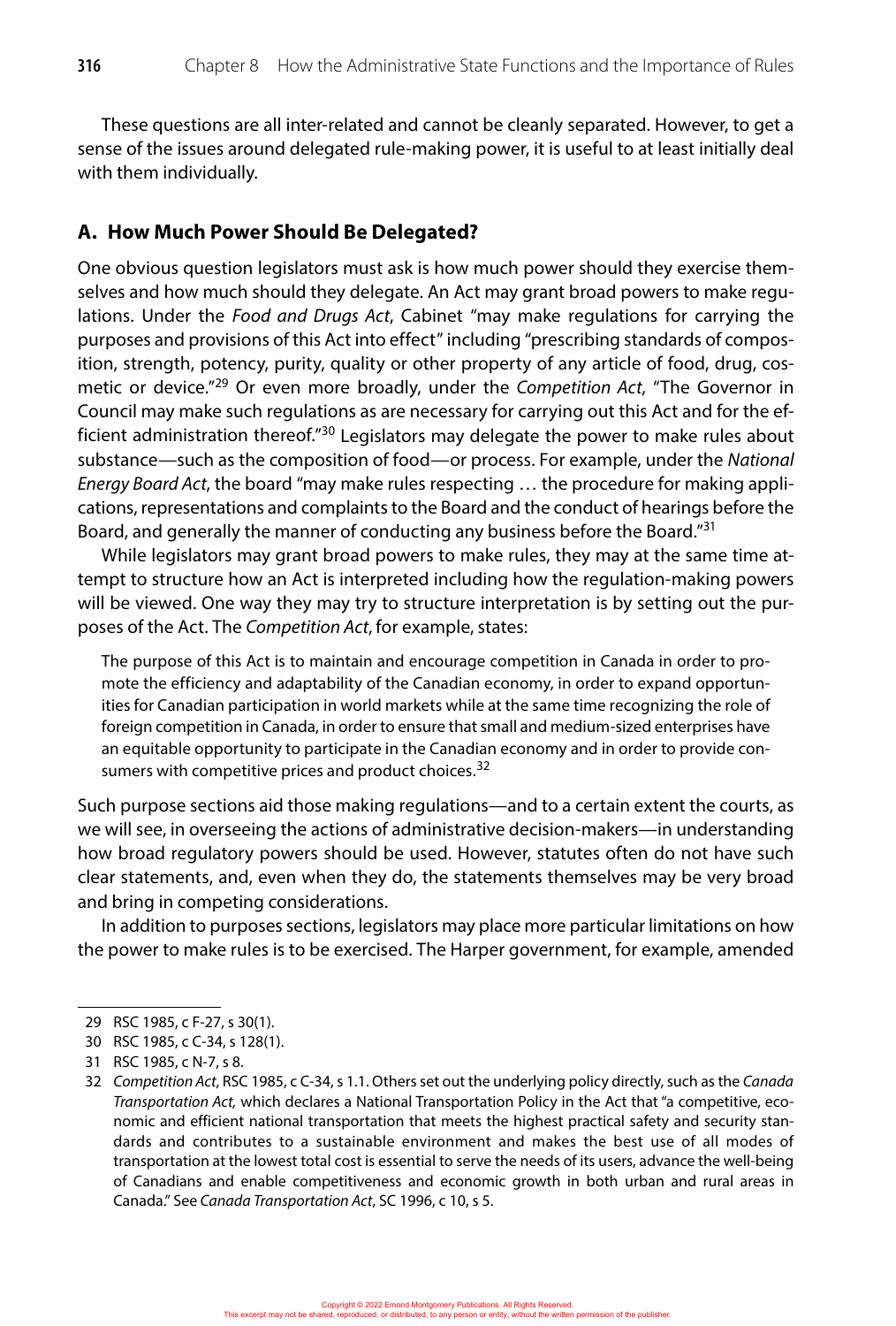the *Fisheries Act* to constrain the power to make certain regulations.33 Under s 35 of the Act, "No person may carry on any work, undertaking or activity that results in serious harm to fish that are part of a commercial, recreational or Aboriginal fishery, or to fish that support such a fishery," except in certain circumstances. One of those circumstances is that the work, undertaking, or activity is prescribed by regulation, and the minister is empowered to make regulations exempting works, undertakings, and activities from this prohibition on serious harm to fish. However, ss 6 and 6.1 of the Act state that

6 Before recommending to the Governor in Council that a regulation be made in respect of section 35 … the Minister shall consider the following factors:

(a) the contribution of the relevant fish to the ongoing productivity of commercial, recreational or Aboriginal fisheries;

(b) fisheries management objectives;

(c) whether there are measures and standards to avoid, mitigate or offset serious harm to fish that are part of a commercial, recreational or Aboriginal fishery, or that support such a fishery; and

(d) the public interest.

6.1 The purpose of section 6, and of the provisions set out in that section, is to provide for the sustainability and ongoing productivity of commercial, recreational and Aboriginal fisheries.

These provisions give greater guidance to the minister as to what types of regulations are consistent with the Act and to the courts, if called upon to review the decision, as to whether the minister has stayed within her powers.

Soft law, as we discussed, does not require a statutory basis, as it is not legally binding. However, in some cases, legislators do explicitly provide for guidelines within legislation. For example, the *Immigration and Refugee Protection Act* creates an Immigration and Refugee Board, which hears a range of reviews and appeals relating to such matters as individuals claiming refugee status or admissibility decisions for foreign nationals.<sup>34</sup> The Refugee Appeal Division alone resolved 3,000 appeals of refugee protection claims in 2016.<sup>35</sup> Given the large number of cases, the possibility exists for a huge variation in decisions. For example, when a non-Canadian is detained for an immigration infraction, the board may review the detention. On one report, board members in Ontario were almost three times more likely to release detained individuals than members in the rest of Canada.<sup>36</sup> One method to attempt to reduce such variance across decision-makers is through guidelines that aim to bring some uniformity in approach. The Act states that the chairperson of the board "may issue guidelines in writing to members of the Board and identify decisions of the Board as jurisprudential guides, after consulting with the Deputy Chairpersons, to assist members in

<sup>33</sup> RSC 1985, c F-14.

<sup>34</sup> SC 2001, c 27.

<sup>35</sup> Immigration and Refugee Board of Canada, *2017-18 Departmental Plan*—*Part III*, online: [<http://www.](http://www.irb-cisr.gc.ca/Eng/BoaCom/pubs/Pages/DpPm1718partIII.aspx) [irb-cisr.gc.ca/Eng/BoaCom/pubs/Pages/DpPm1718partIII.aspx>](http://www.irb-cisr.gc.ca/Eng/BoaCom/pubs/Pages/DpPm1718partIII.aspx).

<sup>36</sup> Adrian Humphreys, "Immigration and Refugee Board in Ontario Less Likely to Release Detainees Than in Rest of Canada: Analysis" *National Post* (7 March 2017), online: [<http://nationalpost.com/news/canada](http://nationalpost.com/news/canada/refugee-board-in-ontario-much-less-likely-to-release-detainees-than-in-rest-of-canada-analysis/wcm/e2b9a860-4fd9-49fc-95cc-88c2379d16e4) [/refugee-board-in-ontario-much-less-likely-to-release-detainees-than-in-rest-of-canada-analysis/wcm](http://nationalpost.com/news/canada/refugee-board-in-ontario-much-less-likely-to-release-detainees-than-in-rest-of-canada-analysis/wcm/e2b9a860-4fd9-49fc-95cc-88c2379d16e4) [/e2b9a860-4fd9-49fc-95cc-88c2379d16e4>.](http://nationalpost.com/news/canada/refugee-board-in-ontario-much-less-likely-to-release-detainees-than-in-rest-of-canada-analysis/wcm/e2b9a860-4fd9-49fc-95cc-88c2379d16e4) Note that this analysis does not appear to account for various factors that could account for differences across regions such as differences in types of cases that come before the board in each region.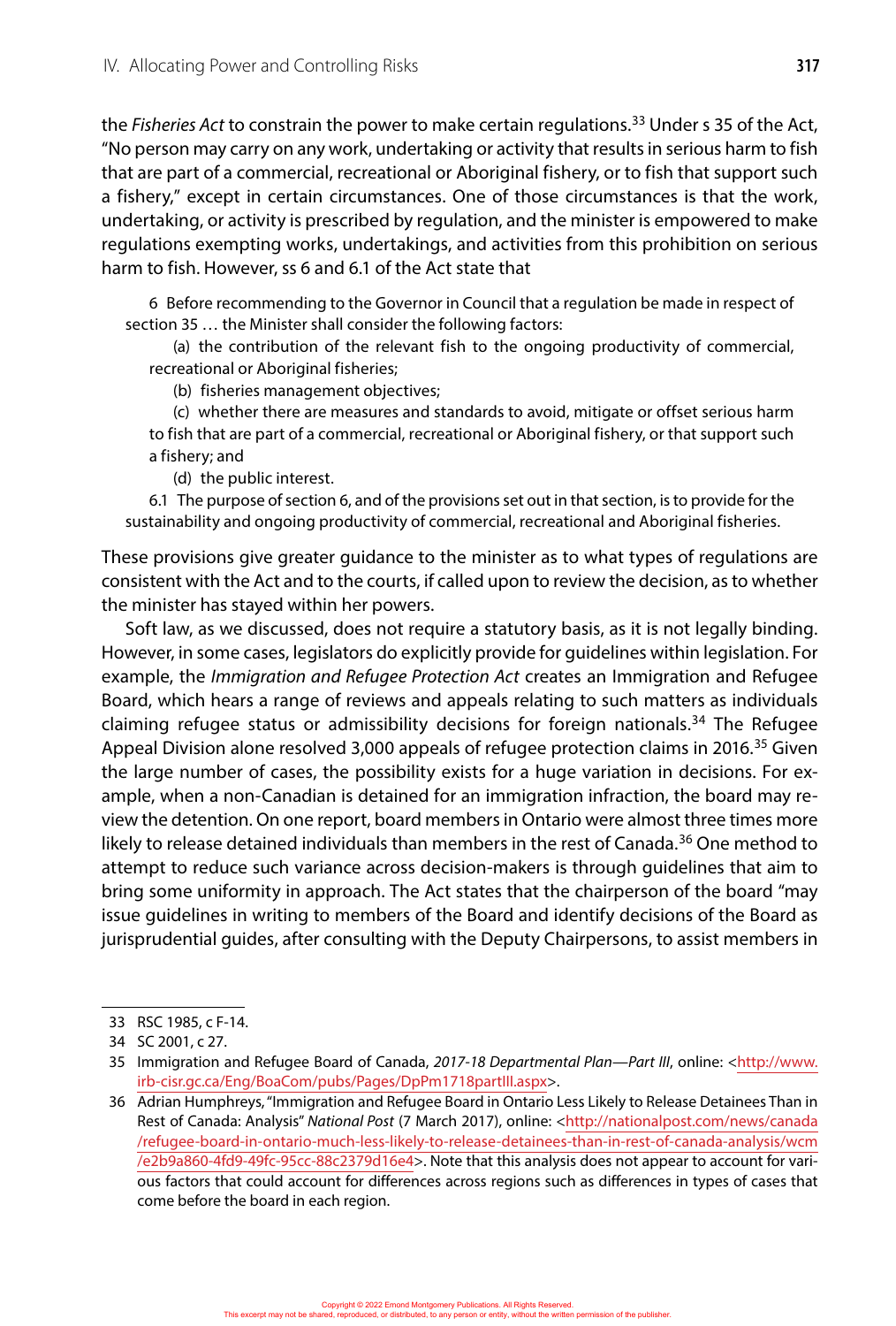carrying out their duties."37 The chair has issued nine guidelines covering issues from how to approach detention decisions to, most recently, promoting greater understanding of cases involving sexual orientation and gender identity and expression.<sup>38</sup>

The breadth of the power the legislature delegates to others will depend on a number of factors, such as the capacity of the legislature to make detailed statutory rules.<sup>39</sup> If the members of the legislatures have the time, resources, and expertise to make particular rules, they will be more likely to set out detailed requirements in legislation. The willingness of the legislature to delegate powers will also depend on its confidence in the party exercising the power and that there are controls on the exercise of discretion, such as what processes they have to follow and what oversight exists. We turn to these issues next.

# **B. To Whom Should the Power Be Given?**

Legislators will be more likely to delegate broad powers to make rules the more they trust the agent making the rules to follow their policy preferences. This trust will vary according to such factors as the level of control the legislators have over those making the policy. For example, in Canada legislators may delegate rule-making powers in broad terms because Cabinet (whose members are generally part of both the legislature and the executive) may either be making the rules or have some control over the ministry or other body making the rules. This element of trust, however, raises a second type of principal–agent problem: trust between the public and elected officials. The ability of Cabinet to both set the scope of discretion and control the exercise of that discretion provides the party in power a significant ability to steer the details of policy at the expense of other elected members of the legislature.<sup>40</sup> How much power the legislature delegates may therefore depend on whether there is a majority or minority government. In a minority government situation, for example, the opposition parties have greater bargaining power and, thus, may be less likely to grant broad discretion to ministries controlled by the ruling party.<sup>41</sup>

As we have seen, legislatures often choose to delegate to Cabinet—the most powerful part of the executive. In fact, Cabinet holds the power to make a wide range of regulations under many different statutes at the federal level from the *Canada Business Corporations Act* <sup>42</sup> and the *Controlled Drugs and Substances Act* 43 to the *Youth Criminal Justice Act* 44 and the

<sup>37</sup> SC 2001, c 27, s 159(1)(h).

<sup>38</sup> The Chairperson's Guidelines for the Immigration and Refugee Board can be found at <[http://www.irb](http://www.irb-cisr.gc.ca/Eng/BoaCom/references/pol/GuiDir/Pages/index.aspx)[cisr.gc.ca/Eng/BoaCom/references/pol/GuiDir/Pages/index.aspx](http://www.irb-cisr.gc.ca/Eng/BoaCom/references/pol/GuiDir/Pages/index.aspx)>.

<sup>39</sup> See, for example, John D Huber, Charles R Shipan & Madelaine Pfahler, "Legislatures and Statutory Control of Bureaucracy" (2001) 45 Am J Pol Sci 330 (discussing some of the factors influencing the degree of discretion granted by legislatures including bargaining costs, legislative capacity, and the availability of non-statutory means of control).

<sup>40</sup> David Mullan, *Administrative Law* (Toronto: Irwin Law, 2001) and Taggart, *supra* note 16.

<sup>41</sup> An example is the *Kyoto Protocol Implementation Act*, SC 2007, c 30, which was a federal private member's bill aimed at reducing the discretion of the executive in the area of climate change, ostensibly by requiring the government to develop and implement a plan to meet Canada's emission reduction commitments under the Kyoto Protocol. The Federal Court, however, held these requirements to be non-justiciable: *Friends of the Earth v Canada (Governor in Council)*, [2008 FC 1183, \[2009\] 3 FCR 201.](https://www.canlii.org/en/ca/fct/doc/2008/2008fc1183/2008fc1183.html?autocompleteStr=Friends of the Earth v Canada (Minister of Environment)%2C 2008 FC 1183&autocompletePos=1)

<sup>42</sup> RSC 1985, c C-44.

<sup>43</sup> SC 1996, c 19.

<sup>44</sup> SC 2002, c 1.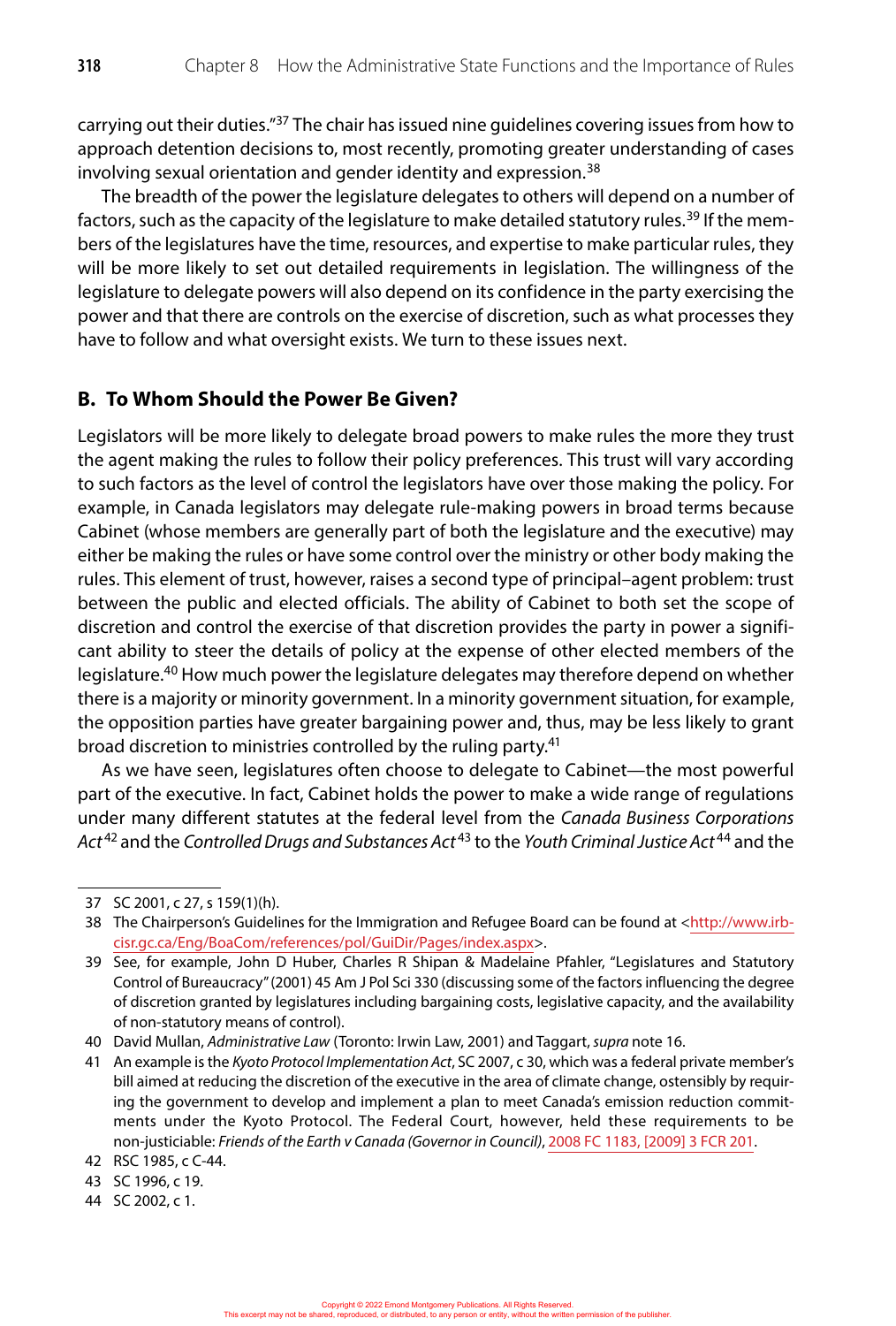Yukon First Nations Land Claims Settlement Act.<sup>45</sup> At the other end of the spectrum, legislators may delegate the power to make rules to a relatively arm's-length body, such as the Office of the Superintendent of Financial Institutions, which regulates banks. The superintendent has protections under its enabling statute to foster independence such as holding office for a term of seven years (so longer than the election cycle).<sup>46</sup> The superintendent has the power to make numerous decisions that have significant impacts on the Canadian economy and has used its powers to make guidelines about important matters such as the capital requirements of banks.

However, even where legislators delegate power to a relatively independent body, they often ensure that Cabinet retains some control. In the case of the NEB making regulations about pipeline safety, for example, the board may make the regulations, but they are subject to approval by Cabinet. In other cases, the legislature mixes responsibility, such as in the case of the *Species at Risk Act*. Cabinet has discretion as to whether to order a species be added to the "List of Wildlife Species at Risk" under the *Species at Risk Act*. 47 Listing triggers various protections for the species and its habitat under the Act. An expert body (the Committee on the Status of Endangered Wildlife in Canada, or COSEWIC) makes a recommendation to place a species on the list. COSEWIC is an advisory panel of academics, consultants, and biologists who are elected by their peers. If COSEWIC recommends placing a species on the list, Cabinet has nine months to decide whether to add the species to the list or not. If it chooses not to add the species to the list, Cabinet must give reasons for not adding the species. If it takes no actions within the nine months, the minister must add the species to the list. Elgie calls this "constrained discretion," as Cabinet discretion is constrained by having to give reasons for going against the expert recommendations and must act within a specific period of time with the default being listing of the species.<sup>48</sup>

Legislatures may also attempt to indirectly control the exercise of discretion through the choice of body that is granted the discretion.<sup>49</sup> Consider the decision about whether to approve the Kinder Morgan pipeline. The outcome may be different or at least influenced depending on whether the decision is delegated to a body whose mandate mainly concerns energy regulation (such as the National Energy Board), which may frame the issue around trade, energy, and economic growth, as opposed to an agency whose key function is to regulate environmental issues (in which case the regulatory discourse may be shaped around scientific knowledge) or a body whose function is to bring about reconciliation between the Crown and Indigenous Peoples. Each of these bodies may have the expertise to make the rules or soft law, but their actual policy preferences may differ depending on their mission or composition.

Further, the legislature may attempt to steer how the powers are used by determining the composition of the body that is exercising the discretion, such as by specifying that the

<sup>45</sup> SC 1994, c 34.

<sup>46</sup> *Office of the Superintendent of Financial Institutions Act*, RSC 1985, c 18 (3d Supp), Part I, s 5.

<sup>47</sup> *Species at Risk Act,* SC 2002, c 29, s 27 contains the requirements on amending the "Species at Risk List."

<sup>48</sup> For a discussion of this "constrained discretion," see Stewart Elgie, "Statutory Structure and Species Survival: How constraints on Cabinet discretion affect Endangered Species Listing Outcomes" (2008) 19 J Envtl L & Prac 1.

<sup>49</sup> David B Spence, "Managing Delegation Ex Ante: Using Law to Steer Administrative Agencies" (1999) 28 J Legal Stud 413.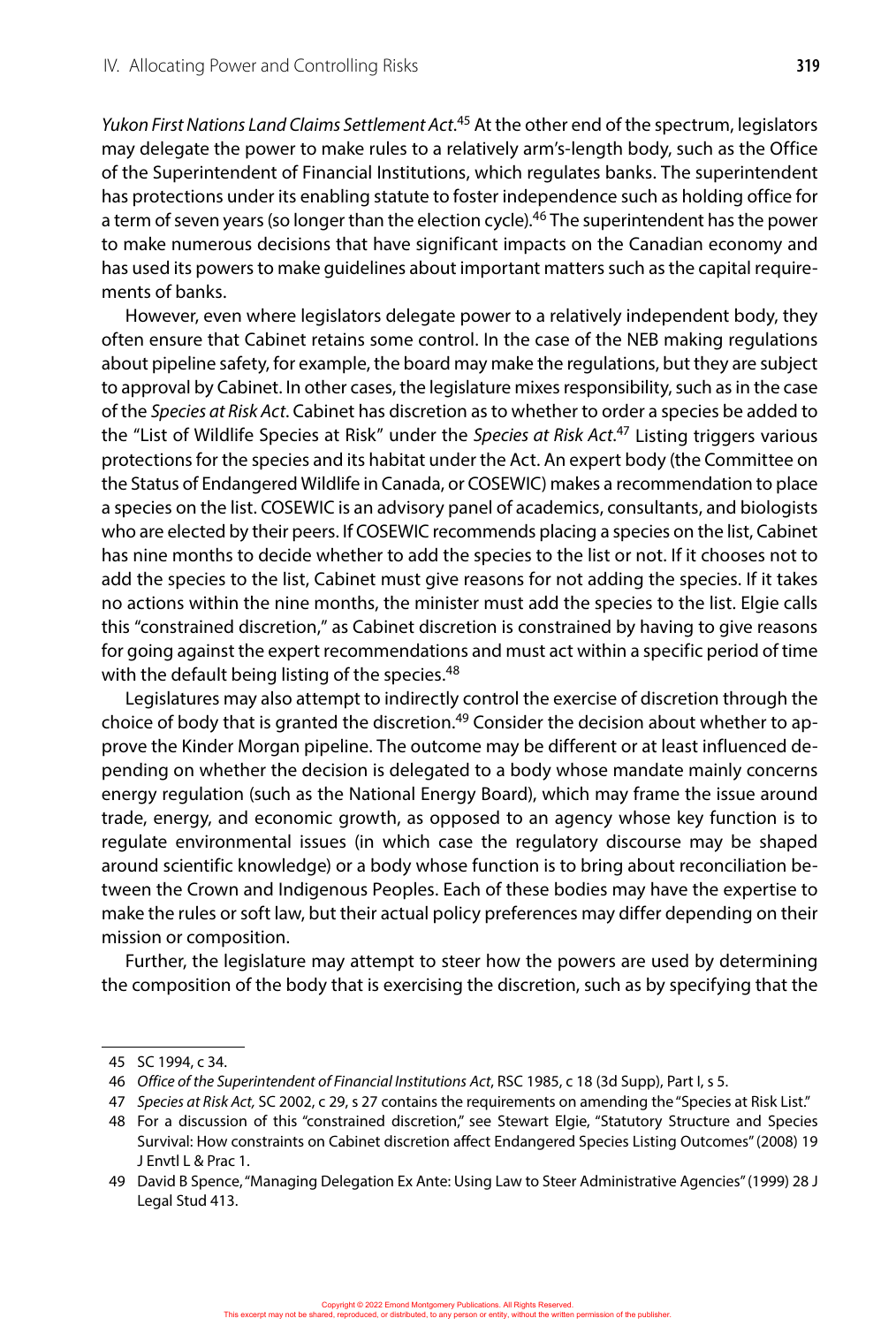decision-making body be composed of representatives of different groups. For example, the *Law Society Act* in Ontario provides that the Law Society of Ontario is to be governed by Convocation, which is composed of benchers. Convocation has the ability to make different types of rules such as by-laws to set the qualifications for those who may be licensed to practice law in Ontario and to make certain regulations (subject to approval of the provincial Cabinet) including about the appointment of a Complaints Resolution Commissioner.<sup>50</sup> The Act provides that 40 persons who are licensed to practise law in Ontario and five persons who are licensed to provide legal services shall be elected to Convocation.<sup>51</sup> In addition, the provincial Cabinet may appoint eight non-licensees to Convocation as lay-benchers.<sup>52</sup> The legislature thus may influence the content of the rules by diversifying (at least slightly) the composition of Convocation—on the assumption that a more representative Convocation is less likely to adopt self-interested or inefficient regulations. Similarly under the *Canada Labour Code*, the Canada Industrial Relations Board is to be composed of a chair and a number of vice chairs, all of whom "must have experience and expertise in industrial relations."53 It is also to include an equal number of representatives of employees and employers. The board has broad powers to make regulations, such as rules of procedure, determination of collective bargaining units, criteria for determining whether an employee is a member of a trade union, and the conditions for valid strike or lockout votes.<sup>54</sup>

So, legislators paint the broad strokes of who is to exercise rule-making power. However, there is still significant work to be done to fill in the outline, work that is typically done by Cabinet. The *National Energy Board Act*, for example, establishes the National Energy Board and states that the board is to consist "of not more than nine members to be appointed by the Governor in Council."55 It places some weak constraints on who can be a member, including that members must be Canadian citizens or permanent residents and cannot be engaged in the business of producing, selling, buying, or dealing in hydrocarbons or electricity.<sup>56</sup>

Beyond these weak constraints, however, the Cabinet has broad discretion over appointments to these bodies. It may then be able to steer the exercise of discretion by assigning people with particular beliefs or skills to the positions. A body composed of former energy industry executives may decide differently than a body of environmental scientists. As is discussed further by Laverne Jacobs in Chapter 7, The Dynamics of Independence, Impartiality, and Bias in the Canadian Administrative State, the Cabinet may also possibly remove members of different decision-making bodies, though often not easily. Legislators may set different constraints on removing members of boards or tribunals from office. In the case of the Canada Industrial Relations Board, for example, chairs and vice chairs are appointed for terms of five years and are to hold office during good behaviour though they are subject to removal at any time for cause.<sup>57</sup> National Energy Board members are appointed for terms of

56 *Ibid*, s 3(4).

<sup>50</sup> *Law Society Act*, RSO 1990, c L.8, ss 62 and 63.

<sup>51</sup> *Ibid*, ss 15 and 16.

<sup>52</sup> *Ibid*, s 23.

<sup>53</sup> *Canada Labour Code*, RSC 1985, c L-2, s 9 [*Canada Labour Code*].

<sup>54</sup> *Ibid*, s 15.

<sup>55</sup> RSC 1985, c N-7, s 3(1) [*National Energy Board*].

<sup>57</sup> *Canada Labour Code*, s 9.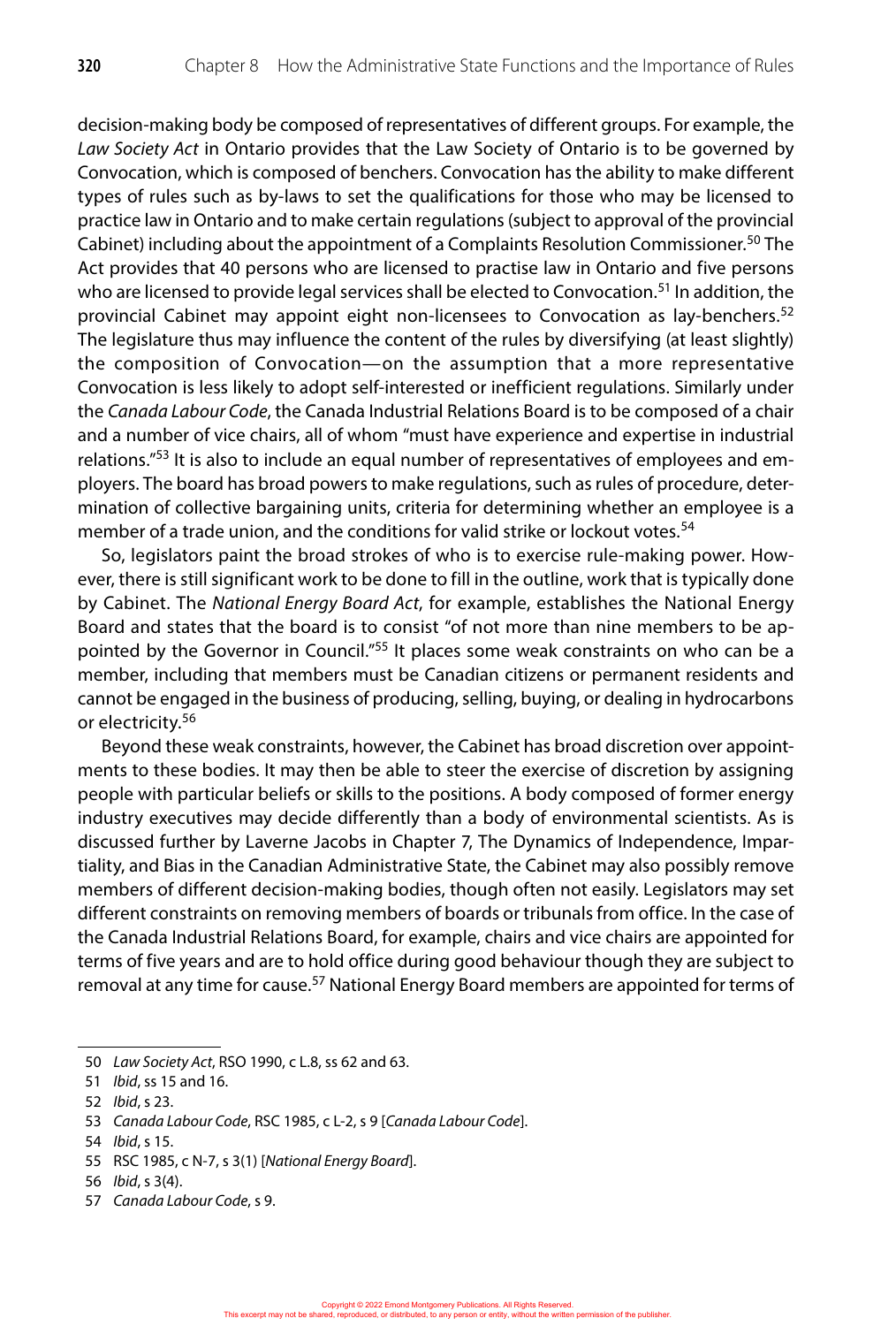seven years during good behaviour, though they "may be removed at any time by the Governor in Council on address of the Senate and House of Commons."<sup>58</sup> The Cabinet then can potentially use its power to appoint, and with more difficulty its power to remove, decision-makers who will make rules in line with its preferences.

Even more broadly, the legislature can attempt to keep other bodies from having any input into the exercise of discretion. One of the most important examples—discussed in earlier chapters—is of the legislature attempting to protect the decisions of its delegates from review by the courts. Legislators may insert privative clauses of various strengths into statutes that may, for example, state that the decision of a body is final and not reviewable by any court. Courts have been reticent to give full effect to such clauses.<sup>59</sup> However, they can have the effect of making courts more hesitant to intervene or raise the costs of individuals accessing the courts. Some Acts such as the *National Energy Board Act* add another wrinkle. The Act allows for appeals to the Federal Court of Appeal but makes it more difficult to get a hearing by requiring that an appeal receive leave of the court.<sup>60</sup> This screen on accessing judicial reviews raises the direct costs of launching an appeal (as there is an extra step in the process) and all other things being equal reduces the probability of a review being heard.<sup>61</sup>

The identity of the rule-maker therefore may be important to the resulting rules. The choice can influence the resulting rules both through the mandate of the rule-maker as well as its expertise (or lack thereof). Legislature and Cabinet may also take other measures to either enhance or hamper the attributes of the decision-maker and its processes, such as through the resources given to the rule-maker. Delegating rule-making power to an under-resourced body, even an expert one, can lead to fewer rules and/or a reliance by the body on information from parties who have a vested interest in the outcome (such as an environmental assessment body relying heavily on information from a proponent of a project).

# **C. How Should the Power Be Exercised?**

Decisions can be influenced not only by who makes them, but also by how they are made. There is a wide range of processes that a body creating rules could follow. At one extreme, it could make the rules based on no external information and no consultation with any other group. At the other, the body could hold a full hearing on the rule, taking submissions from different groups and engaging in consultations over draft rules. Actual decision-making processes generally fall somewhere between these extremes. This section first discusses why process, and in particular public consultation, is important. It then looks at how rule-making processes are set by the legislature, the executive, and the courts as well as the important shift in process to encompass the duty to consult.

<sup>58</sup> *National Energy Board*, s 3(2).

<sup>59</sup> See the dicussion in Chapter 1 on discussing privative clauses.

<sup>60</sup> *National Energy Board*,s 22(1).

<sup>61</sup> See also the *Immigration and Refugee Protection Act*, SC 2001, c 27 [IRPA] on requiring leave to seek judicial review. These provisions concerning leave have resulted in a high variance in leave grants by particular judges in the context of refugee determinations: Sean Rehaag, "Judicial Review of Refugee Determinations: The Luck of the Draw?" (2012) 38:1 Queens LJ 1.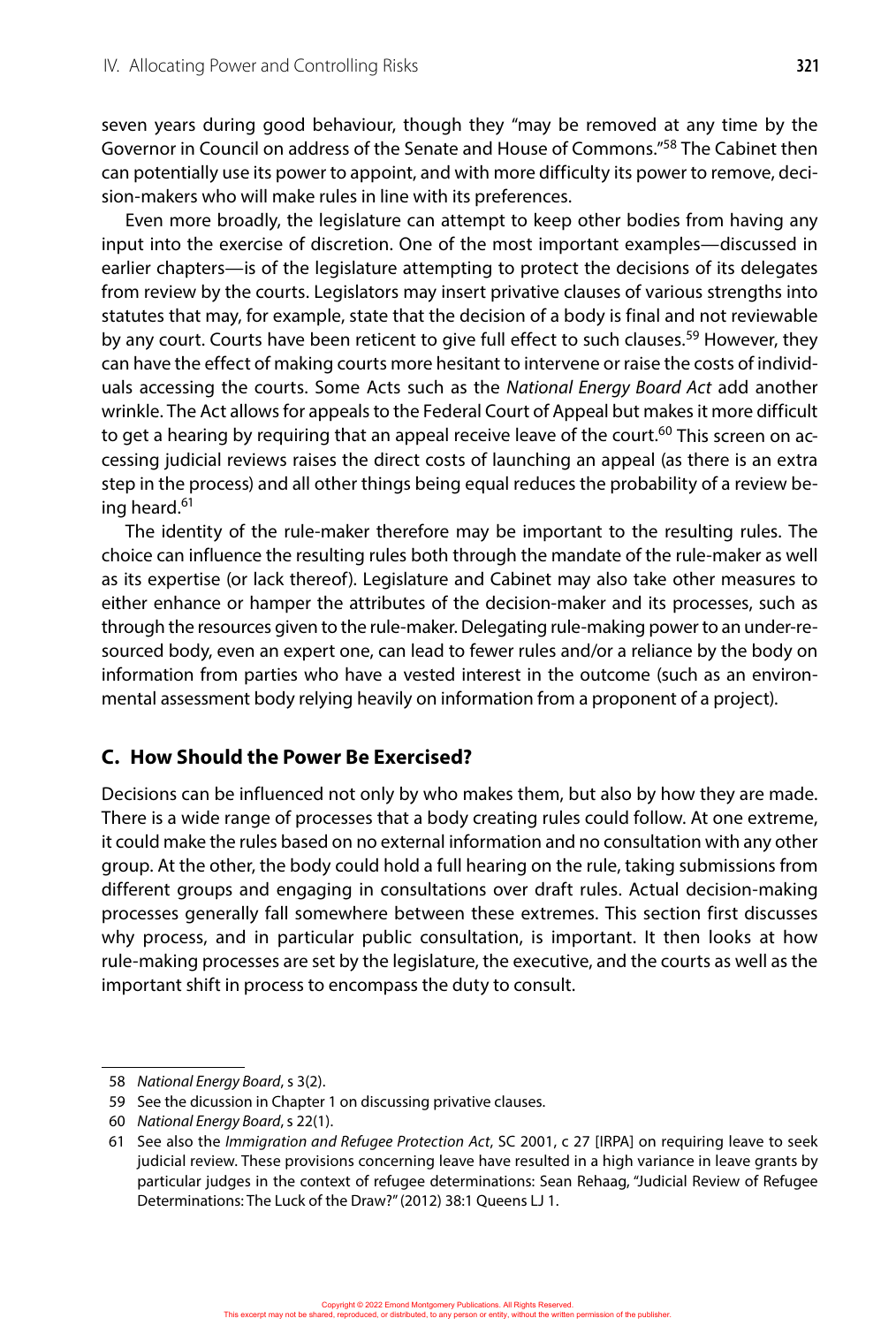## *1. Why Consult?*

Making rules or guidelines may involve many different processes to gather and analyze information and formulate appropriate rules. A key feature of these processes is the extent of public participation. Why might we want to have a process that includes public participation? The principal reason is that it may result in better rules or guidelines. First, process requirements may ensure that those making the rules or guidelines have all the relevant information. This information may, for example, be about the costs and the benefits of a particular rule, such as how much it would cost regulated parties to comply with the rule (for example, the cost of putting safety equipment on all machines to protect workers) or how the regulated activity affects the general public (such as the impact of noise pollution on their daily activities). It may also provide information on how the public and the regulated party value the changes proposed under the rule. Consider a rule limiting greenhouse gas emissions. Public consultation may provide the party making the rule with a better understanding of the extent to which the public cares about and is willing to bear costs of addressing climate change. This additional information may reduce the mistakes made by the party making the rule about either the extent of the problem or the values of the public regarding the issue.

Second, instead of merely gathering information, such processes may promote active deliberation where issues are debated and ideas exchanged. Such debate may lead not only to better understanding of the issues but also to the growth of shared values and goals. For example, deliberation on the rules about public schools in Alberta may lead to new shared values or goals for education for citizens of the province. Some jurisdictions, such as British Columbia, have experimented with "citizen juries" for developing policies. These juries are made up of a number of citizens who are given information on an issue (or set of issues) and time to debate. The hope is that the exchange of ideas will lead to a better, more considered decision on the policy.

More formal processes for making rules or guidelines therefore potentially lead to better decisions through increased information for the rule-makers or more thoughtful deliberation by citizens. Better information and deliberation may reduce the probability of mistakes by rule-makers. Further, the involvement of the public increases the openness of the process to scrutiny, which may reduce the probability that those making the rules or guidelines act on their own view of the public interest (as opposed to that of the legislators or the public). It may also reduce the ability of interest groups to pressure those making the rules or guidelines to decide in their favour (and against the interests of the public more generally).<sup>62</sup>

However, more formal processes are not without their risks. First, making proposals and holding hearings or consultations to obtain public input can be expensive and time-consuming. Perhaps more important, public consultation can considerably lengthen the time it takes to make a rule or guideline. Formal processes have been blamed, in part, for the inflexibility and slow-changing nature of the US regulatory system. An example of the time that consultations can add to rule making is the air pollution standards process in Ontario. In the 1970s, the Ontario government made standards setting out permissible levels of emissions of particular substances. The Ministry of the Environment decided to revise those standards in the late 1980s. It engaged in public consultations from 1987 to 1990, but was unable to obtain agreement and stopped the process. It began again in 2001 and went through a

<sup>62</sup> See e.g. Richard Stewart, "The Reformation of American Administrative Law" (1975) 88 Harv L Rev 1669.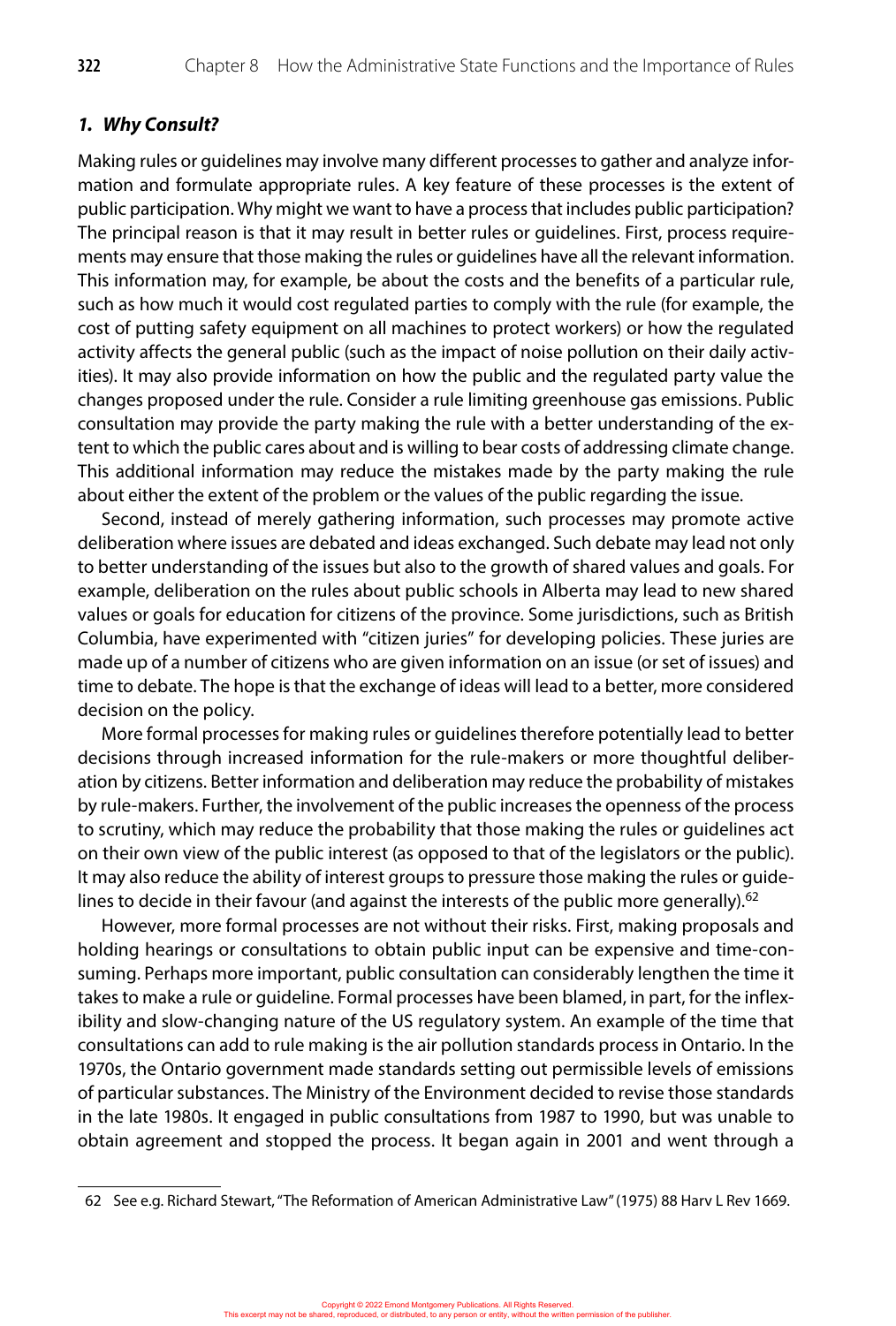series of proposals and different efforts at getting public comments. This process continued over four years before new standards were in force.<sup>63</sup>

Second, while formal processes may provide transparency that reduces interest group power, the processes at the same time provide another avenue through which interest groups can pressure those making the rules or guidelines. It is important to consider who is using the process and the nature of that group's involvement. Is a particular group able to use its resources to dominate the process? Little research has been done on this issue in Canada. Third, and relatedly, those making the rules or guidelines may not actually attend to the public participation. They may simply go through the motions in the process and not substantively change their views.

Finally, public participation may be detrimental if the public itself makes mistakes. Many of the issues that are addressed through rules and guidelines are highly technical or based on complex science. Individual members of the public may make mistakes in understanding and expressing opinions about an issue. These mistakes can lead individuals to believe that a risk is greater than it actually is. For example, individuals tend to perceive the risk of a car accident to be greater if they have seen a car accident recently. Individuals may also perceive risks to be less than they actually are. For example, individuals tend to be overly optimistic about their own personal risks of accident. Most believe they have above-average skills and are less likely than average to have a workplace accident. Further, many of these mistakes concern the types of issues that involve regulatory choices that are difficult for individuals to understand. Individuals have difficulty, for example, understanding very small probabilities of catastrophic harm, such as a catastrophic shift in climate. They tend to ignore these very small probability risks even though they should be taken into account.<sup>64</sup>

A related concept is that individuals often do not invest the time or resources necessary to become informed on an issue. Instead, they may base their decisions on decisions of others. If some individuals believe, for example, that the use of a hormone in the production of meat is carcinogenic (even though there is no evidence to that effect), other people may adopt the same position, purely on the basis that the first individuals believed it. More may come to the same belief on the basis of the now greater number of people who believe that hormones are harmful. These "information cascades," where people come to believe something on the basis that others believe it, can lead to dramatic shifts in public opinion on issues.<sup>65</sup>

The possibility of such mistakes has led to different types of proposals for structuring decision-making. Some commentators have called for the isolation of regulatory decisionmakers from the public because of these mistakes—that is, they argue that decisions should be made largely by experts as opposed to through "deliberation," which is likely to be based on mistaken understandings.<sup>66</sup> Others claim that any such isolation is inherently undemocratic and that the mistakes can be reduced through an appropriately deliberative process. $67$ 

<sup>63</sup> Environmental Commissioner of Ontario, *Annual Report 2004-2005* at 55-58, online: <[http://docs.assets.](http://docs.assets.eco.on.ca/reports/environmental-protection/2004-2005/2004-05-AR.pdf) [eco.on.ca/reports/environmental-protection/2004-2005/2004-05-AR.pdf>](http://docs.assets.eco.on.ca/reports/environmental-protection/2004-2005/2004-05-AR.pdf).

<sup>64</sup> Richard Posner, *Catastrophe: Risk and Response* (Oxford: Oxford University Press, 2004).

<sup>65</sup> Cass Sunstein, *Risk and Reason* (Cambridge: Cambridge University Press, 2002).

<sup>66</sup> Cass Sunstein, *Law of Fear* (Cambridge: Cambridge University Press, 2005).

<sup>67</sup> See Dan Kahan, "Fear of Democracy: A Cultural Evaluation of Sunstein on Risk" (2006) 119 Harv L Rev 1071.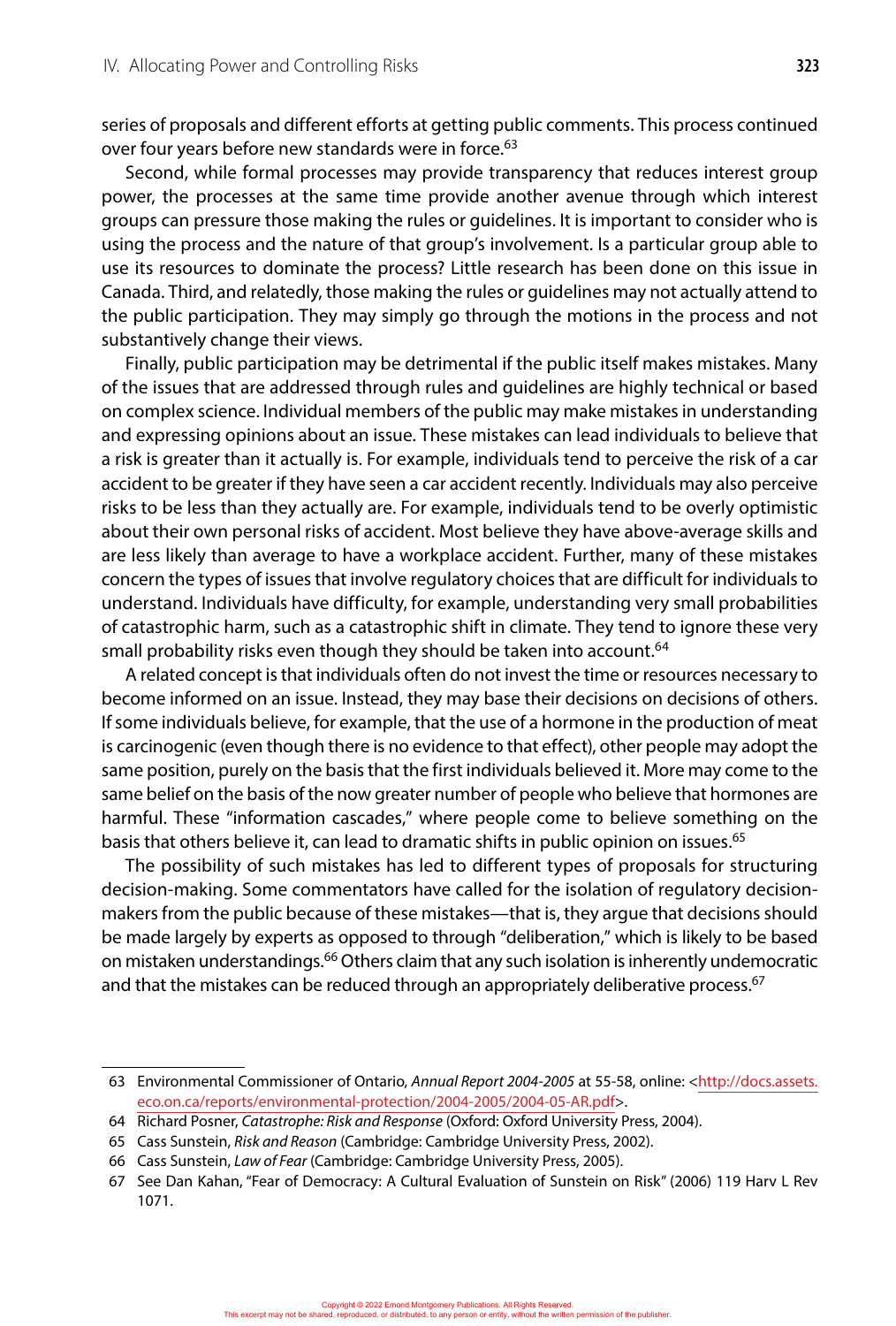#### *2. Legislating Process*

Given these benefits and costs related to the process for making rules or guidelines, what have we done in Canada to address these issues? Legislatures may use either a general statute or a more specific, substantive statute to set the process by which the discretion is to be exercised. For example, Parliament enacted the *Statutory Instruments Act*, which provides some general process requirements for how rules are made.<sup>68</sup> The Act requires that any proposed regulation be sent to the Clerk of the Privy Council (a civil servant whose function is to advise Cabinet) so that the Clerk and the Deputy Minister of Justice can review the proposed regulation to ensure it is authorized by statute and does not unduly trespass on Charter rights. It also mandates that regulations be published in the *Canada Gazette*. 69 However, in terms of general process, the *Statutory Instruments Act* is quite thin. Further, the legislature sometimes exempts certain regulations from the requirements of the *Statutory Instruments Act*. 70 As we will see, Cabinet itself generates many of the requirements on regulation-making.

The United States has taken the opposite approach. The federal *Administrative Procedures*  Act (APA) imposes significant requirements on the making of rules.<sup>71</sup> It establishes two main processes for making rules. There is a formal process under which there is a hearing requirement for some rules. The hearing involves almost court-like procedures including presentation of evidence and cross-examination. Most often, however, regulatory agencies use a more informal process—notice and comment rule making which, as its name suggests, involves the decision-maker giving relevant parties notice of the proposed rule and interested persons the opportunity to comment on the proposal. While it seemed more informal than a full hearing, the courts have over time increased the requirements on those making rules. Consequently, the notice and comment process is now very process-heavy and legalized. It has also led to considerable litigation about both the content and substance of rule making.<sup>72</sup> The key point, though, is that the United States has taken a different tack than Canada, as the legislature has set detailed procedural requirements for rule making.

In addition to general statutes such as the Canadian *Statutory Instruments Act* and the American APA, legislators may impose procedural requirements on rules or guidelines made under particular statutes. For example, under the Ontario *Securities Act*, the Ontario Securities Commission has the power to make rules about a variety of matters such as regulating the distribution of securities and public reporting by public companies.<sup>73</sup> The Act imposes detailed requirements on the commission to publish proposed rules, including

<sup>68</sup> RSC 1985, c S-22.

<sup>69</sup> Since the mid-1980s, the publication of proposed regulations in the *Canada Gazette* has been accompanied by a regulatory impact-analysis statement. The statement sets out the rationale for the regulation and attempts to measure the costs and benefits of the regulation. There is a more general statute in Quebec. See Hudson Janisch, "Further Developments with Respect to Rulemaking by Administrative Agencies" (1995) 9 Can J Admin L & Prac 1 for a general discussion of rule making in Canada.

<sup>70</sup> See, for example, s 35(4) of the *Fisheries Act*, RSC 1985, c F-14, which specifies that regulations exempting parties from the prohibition on works, undertakings, or activities that cause serious harm to fish that are part of a fishery are themselves exempt from certain requirements of the *Statutory Instruments Act*.

<sup>71</sup> 5 USC S500 et seq.

<sup>72</sup> See Daniel A Farber & Anne Joseph O'Connell, "The Lost World of Administrative Law" (2014) 92 Tex L Rev 1137 (discussing concerns about the US *Administrative Procedures Act*).

<sup>73</sup> RSO 1990, c S.5, s 143 [*Ontario Securities Act*].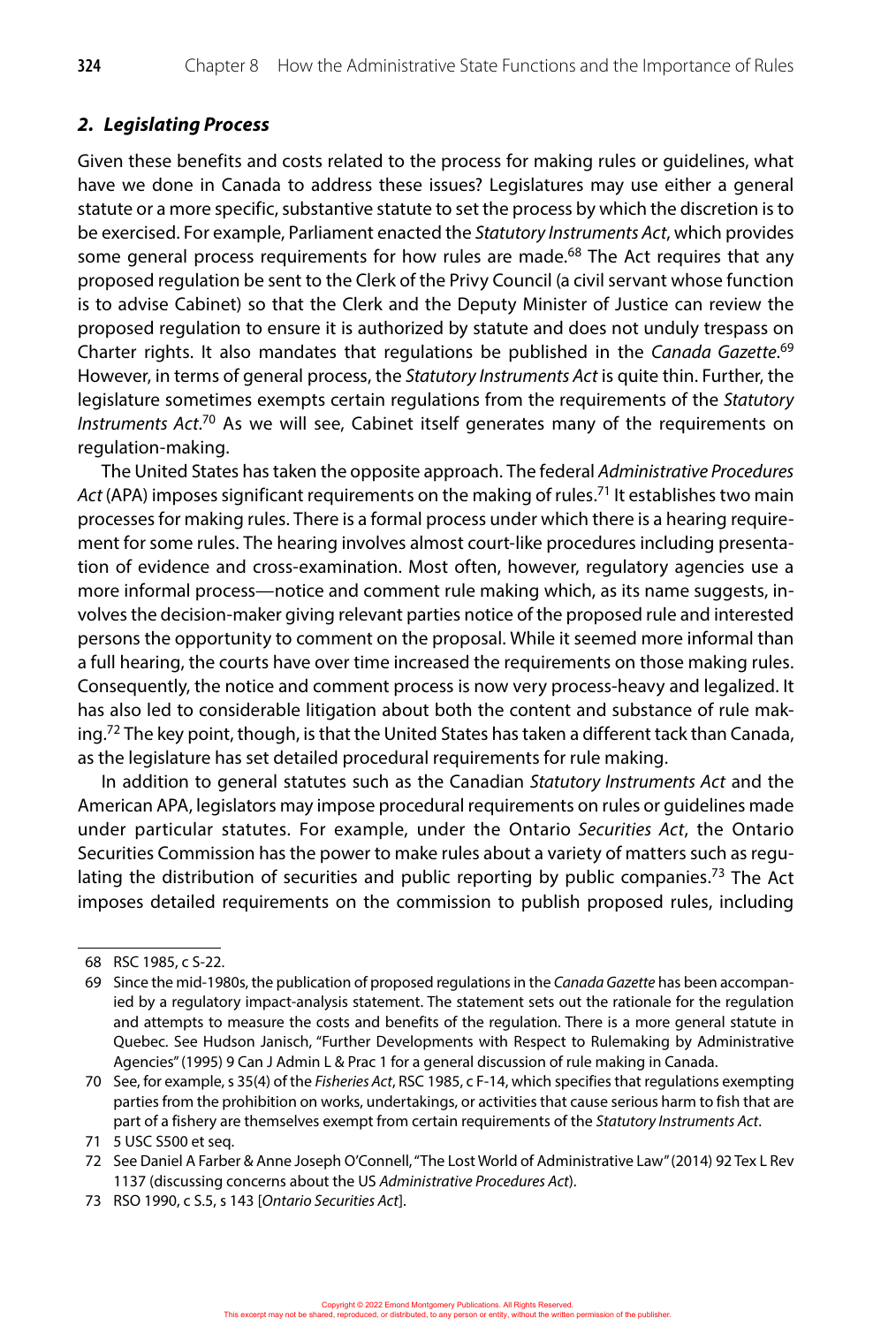publishing a statement of the purpose of the rule, a discussion of alternatives to the proposed rule and reasons for not adopting them and a description of the anticipated costs and benefits of the proposed rule. The commission then has to invite and give a reasonable opportunity to interested persons and companies to comment on the proposal and may only make a rule after "considering all representations made."<sup>74</sup> The Act further requires that the commission provide the rule to the minister along with any comments and the commission's response to any significant concerns and the minister then has the power to approve or reject the rule or return it to the commission for further consideration.<sup>75</sup>

Ontario has enacted similar requirements in other areas. For example, the Ontario *Environmental Bill of Rights*76 creates procedural rights surrounding government decisions in the environmental area, including the making of rules. The Bill provides for the creation of an online registry of all proposed rules and instruments (including regulations, formal rules, policies, orders, and approvals). There are different notice and comment procedures for different types of decisions (with, for example, longer comment periods for decisions that may have a greater impact on the environment). The minister of the environment and climate change is to "take every reasonable step to ensure that all comments relevant to the proposal that are received as part of the public participation process … are considered when decisions about the proposal are made."77 The government can be taken to court for failure to fulfill statutory procedural requirements.<sup>78</sup>

These procedures imbedded in either general or specific legislation are a way for the legislature to ensure there is a form of accountability in the making of rules or guidelines. It allows the public to know what the decision-maker is doing and potentially have some input into its decisions. The public then provides a check on the principal–agent problem more directly when the details of the policy are being worked out.

# *3. Executive Action*

The executive, and in particular federal and provincial cabinets, may also attempt to control how rules and guidelines are made. The federal Cabinet has at times structured the making of rules and regulations through Cabinet directives, which are guidelines that are for all intents and purposes mandatory on other members of the executive. These Cabinet directives have been very controversial. In 2007 the Cabinet put in place the Cabinet Directive on

<sup>74</sup> *Ibid*, s 143.2. See Janisch, "Further Developments re Rulemaking by Administrative Agencies," *supra* note 69, and Mullan, *supra* note 40, for a discussion of the history behind the procedural rules for the OSC.

<sup>75</sup> *Ontario Securities Act*, s 143.3. The Act provides for similar processes if the commission makes a policy about the principles or criteria to be considered in its exercise of discretion or the manner in which the commission interprets the Act, the regulations or the rules (s 143.8).

<sup>76</sup> SO 1993, c 28.

<sup>77</sup> *Ibid*, s 35.

<sup>78</sup> See for example, *Enbridge Gas Distribution Inc v Ontario Energy Board* (2005), [74 OR \(3d\) 147 \(CA\)](https://www.canlii.org/en/on/onca/doc/2005/2005canlii250/2005canlii250.html?autocompleteStr=74 OR (3d) 147 (CA)&autocompletePos=1) (upholding the Ontario Energy Board's rule making under the Act, noting that if the legislature was concerned that the board engaged in "thoughtless rule-making, it would surely have imposed a requirement to give reasons for rule-making, if indeed it left the Board with any rule-making power at all" (at 160)). See also *Hanna v Ontario (AG)*, [2011 ONSC 609](https://www.canlii.org/en/on/onscdc/doc/2011/2011onsc609/2011onsc609.html?autocompleteStr=2011 ONSC 609 &autocompletePos=1) (court reviewing wind power regulations under the *Canadian Environmental Protection Act, 1999*, SC 1999, c 33, to determine whether the statutorily required process was followed).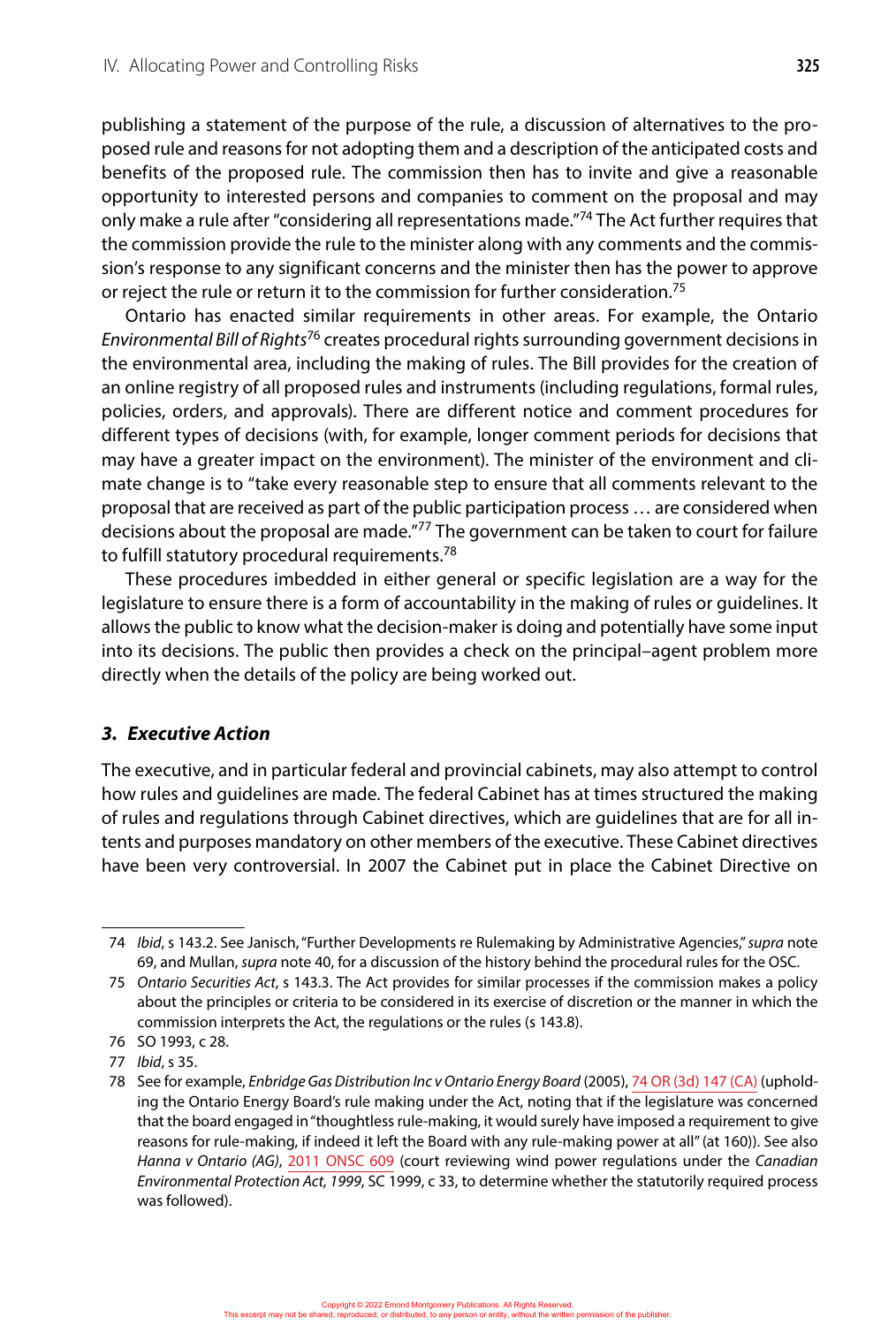Streamlining Regulation, replacing the former Government of Canada Regulatory Policy. The Cabinet directive emphasized the importance of identifying interested and affected persons when making regulations and providing them with meaningful opportunities and information for participation. However, it also was criticized for non-transparency and an emphasis on economic factors.79

The Harper government replaced that directive with the Cabinet Directive on Regulatory Management in 2012. The 2012 directive includes the requirement that regulatory agencies undertake a regulatory impact analysis of any proposed regulation. The process is to include notification and consultation with any interested and affected parties and an assessment of the costs and benefits of any regulation. It also has a substantive element in that it mandates that in developing the option "to maximize net benefits," the decision-maker is to limit the burden imposed on Canadians and businesses, and in particular small businesses, as well as prevent or mitigate adverse impacts and enhance the positive impacts on health, safety, security, and the environment.

The United States has taken a similar approach but with a more formalized process. The structure of agencies and decision-makers is somewhat different. However, for those over which the president has control, various presidents have imposed requirements on rule making through executive orders, including mandating detailed cost-benefit analysis and extensive participation.<sup>80</sup> In fact, because the statutory process requirements under the APA are so onerous, rule-making agencies often attempt to avoid these processes, with the result that these executive orders may in practice be more influential than the statutory processes.<sup>81</sup>

The decision-makers themselves may also make rules or guidelines about the process they will follow in making decisions (either in adjudication or in making rules). For example, as we saw, the chair of the Immigration and Refugee Board makes guidelines to aid in adjudicating the large number of cases the board hears each year. The board also has a "Policy on the Use of Chairperson's Guidelines" that sets out the circumstances in which the chairperson will create guidelines.<sup>82</sup> Although the resulting guidelines are not binding, these circumstances show their potentially broad reach, as the policy states that the chairperson may make guidelines to, among other things, resolve an ambiguity in the law or inconsistency in decision-making, establish "legal interpretations as preferred positions" and set preferred approaches to the exercise of discretion. The policy on the use of guidelines sets out a process for creating guidelines, though the process is vague. The enabling legislation requires the chairperson to consult with deputy chairpersons before making guidelines. $83$ The policy adds that "[o]ther consultation shall also take place, that is appropriate for the nature of the issue or matter being addressed in the guidelines, including consultation with

<sup>79</sup> The Cabinet directive also sets out process requirements, such as analysis of the costs and benefits of proposed regulations. See Cabinet Directive on Streamlining Regulation (April 2007), online: Treasury Board of Canada Secretariat <<http://www.tbs-sct.gc.ca/ri-qr/directive/directive00-eng.asp>>.

<sup>80</sup> Cass Sunstein, "The Office of Information and Regulatory Affairs: Myths and Realities" (2013) 126 Harv L Rev 1838 [Sunstein, "Office of Information"].

<sup>81</sup> Daniel A Farber & Anne Joseph O'Connell, "The Lost World of Administrative Law" (2014) 92 Tex L Rev 1137.

<sup>82</sup> Immigration and Refugee Board, "Policy on the Use of Chairperson's Guidelines," online: [<http://www.](http://www.irb-cisr.gc.ca/Eng/BoaCom/references/pol/pol/Pages/PolGuideDir.aspx) [irb-cisr.gc.ca/Eng/BoaCom/references/pol/pol/Pages/PolGuideDir.aspx>](http://www.irb-cisr.gc.ca/Eng/BoaCom/references/pol/pol/Pages/PolGuideDir.aspx).

<sup>83</sup> IRPA, s 159(1)(h).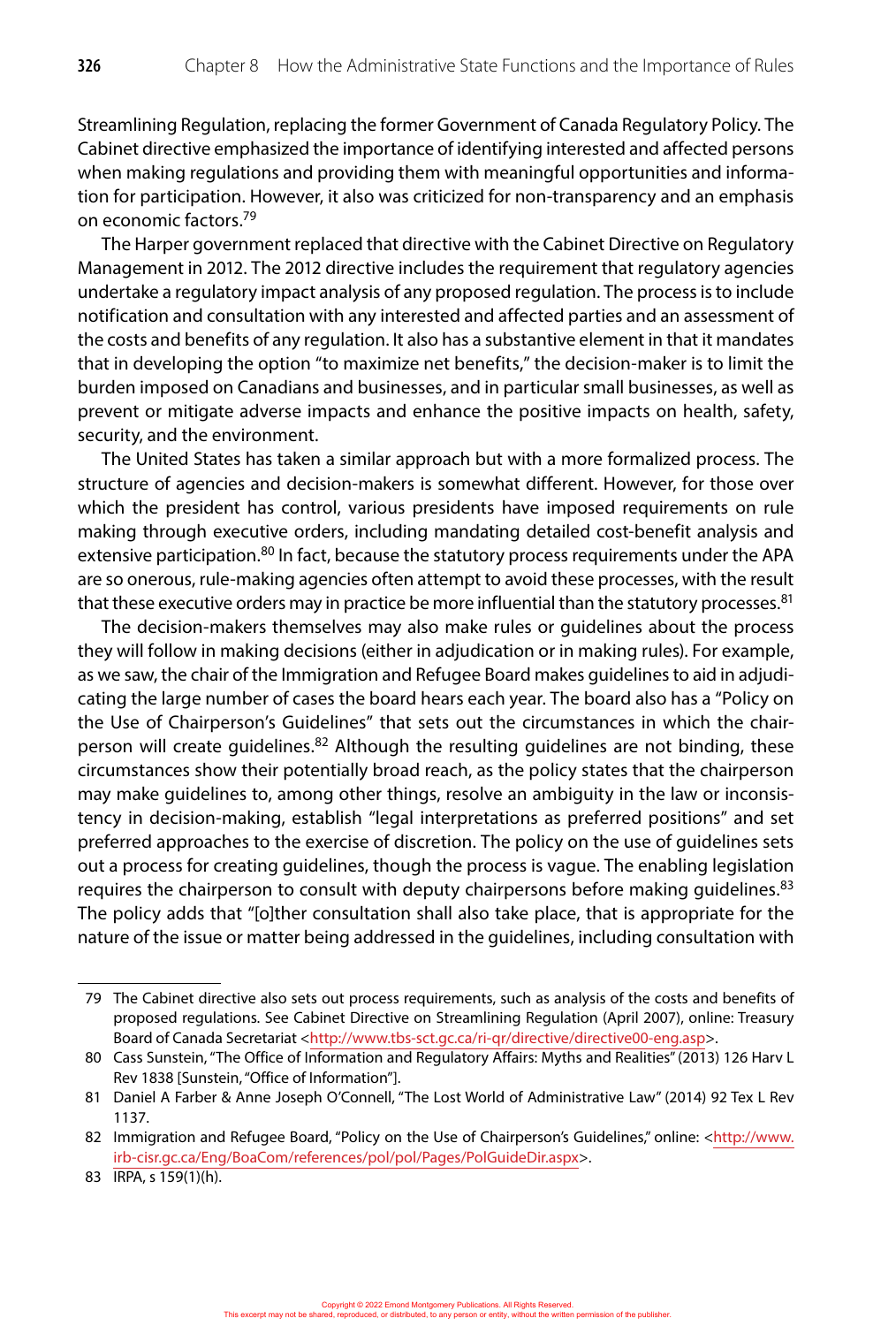the Executive Director" and that "[e]xternal consultation shall also take place, the extent of which shall be determined at the discretion of the Chairperson." There is therefore some process involved in making these guidelines, although fairly minimal and discretionary given the importance of the resulting guidelines.

#### *4. Judicial Review of Process*

So far, we have discussed the role of the legislature and executive in the making of rules and soft law. The third broad actor in administrative law is the courts. The courts are an obvious candidate for oversight of rules and soft law. In theory, they are an independent third party that can monitor or review the rules that are made. Such monitoring may keep the agent within the bounds of the power delegated to it by the legislature and control the agent where it makes mistakes, substitutes its own views of the public good, or acts in its own self-interest.

Courts may review either the process by which rules or soft law are made or the substance of the rules themselves. We will discuss judicial review of substance in the section on oversight. In terms of process, courts could potentially review how the rules were developed and create a common law set of procedures that must be followed when making rules under delegated powers. However, as Kate Glover explains in Chapter 5, there is no common law requirement of procedural fairness where a decision is of a "legislative and general" nature.<sup>84</sup> Because rules are typically general (that is, apply to many parties), they tend to fall under this exception to procedural fairness.

"Legislative" in this context does not necessarily mean "by the legislature." In *Att Gen of*  Can v Inuit Tapirisat,<sup>85</sup> the Inuit Tapirisat challenged a rate increase for telephone services supplied by Bell Canada. The Canadian Radio-television and Telecommunications Commission (CRTC) implemented the rate increase following hearings in which the Inuit Tapirisat had participated. The CRTC approved the rate increase without attaching the conditions that the Inuit Tapirisat had requested. The Inuit Tapirisat appealed to the federal Cabinet under provisions of the *National Transportation Act* 86 to have the CRTC decision set aside. As part of this appeal, the CRTC made submissions to Cabinet through the Department of Communications. The Inuit Tapirisat was not allowed to review or respond to the CRTC submission. Cabinet rejected the appeal.

The Inuit Tapirisat sought judicial review, claiming it had been denied procedural fairness in its appeal because the CRTC had made submissions to which it did not have access. The Supreme Court of Canada, however, found that Cabinet did not owe the Inuit Tapirisat procedural fairness in this case. Among other things, Estey J found that setting rates was "legislative action in its purest form" because it affected many Bell subscribers.<sup>87</sup> He pointed to, among other things, the fact that the legislation created procedural rules for the CRTC but

<sup>84</sup> *Knight v Indian Head School Division No 19*, [\[1990\] 1 SCR 653](https://www.canlii.org/en/ca/scc/doc/1990/1990canlii138/1990canlii138.html?autocompleteStr=Knight v Indian Head School Division No. 19%2C &autocompletePos=1).

<sup>85</sup> [\[1980\] 2 SCR 735](https://www.canlii.org/en/ca/scc/doc/1980/1980canlii21/1980canlii21.html?autocompleteStr=Att Gen of Can v Inuit Tapirisat et al&autocompletePos=1) [*Inuit Tapirisat*]. See also *Denby v Dairy Farmers of Ontario*, 2009 Carswell Ont 6924 (Sup Ct J (Div Ct)) (no procedural fairness due for creation of new dairy quota policy by the Dairy Farmers of Ontario because the decision was of a legislative nature).

<sup>86</sup> SC 1996, c 10.

<sup>87</sup> *Inuit Tapirisat*, *supra* note 85 at 754.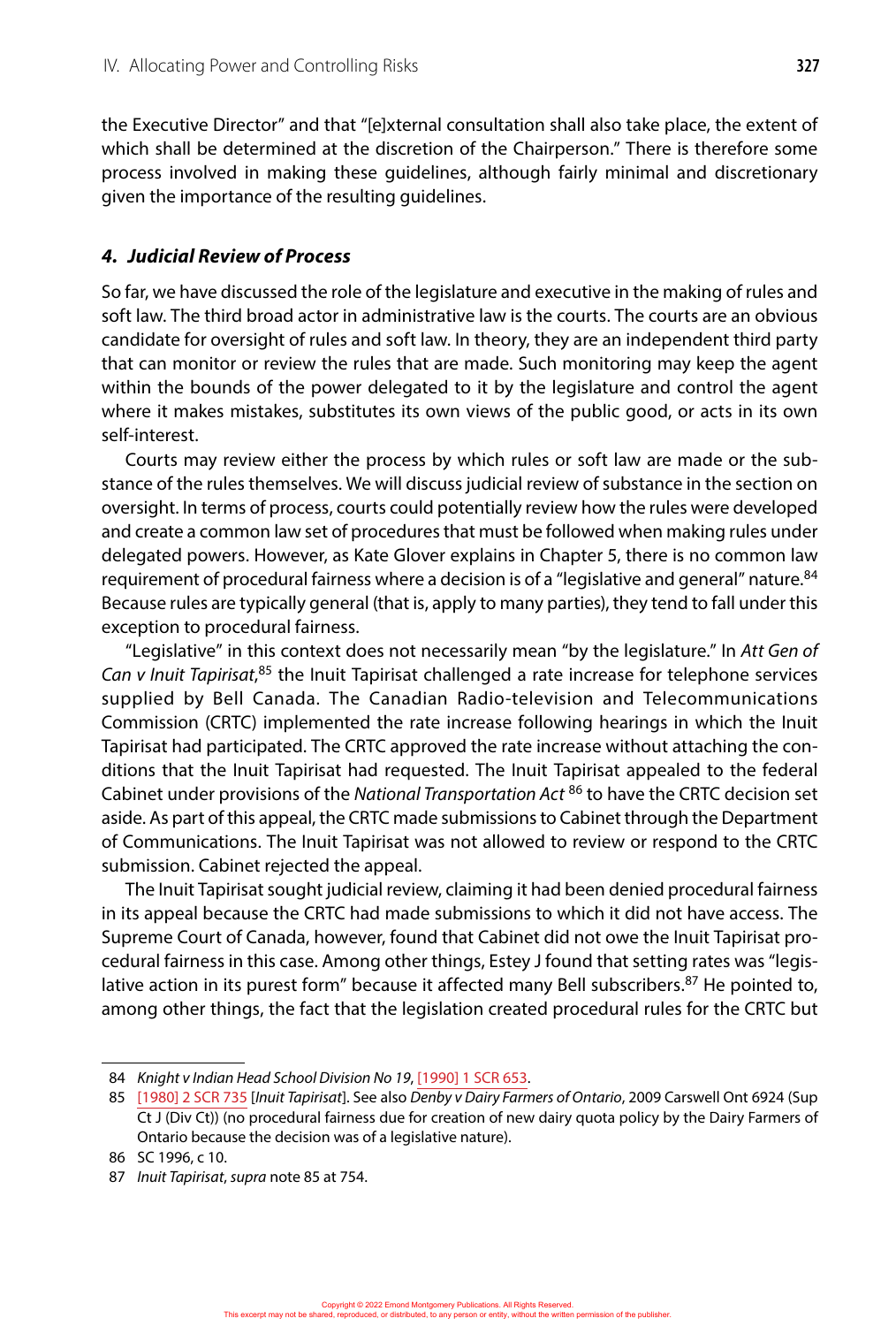not for Cabinet appeals. In the end, he found that there was no obligation on Cabinet to provide procedural fairness, such as notice, a hearing, or reasons.

*Inuit Tapirisat* shows that for a decision to be "legislative" in nature, the body making the decision does not have to be the legislature. The decision itself must have this "legislative and general" character. Although this legislative and general category is not self-evident, it appears to exclude rules aimed at a single party. For example, *Homex Realty v Wyoming*88 involved a dispute between a municipality and a developer over who should pay the costs of installing services for a new subdivision. After extended and bitter negotiations, the municipality used its powers to make by-laws to designate the developer's subdivision plan not to be a "registered plan." It did so without notice to the developer. If the by-law was valid, the developer would have to obtain permission from the municipality to sell parts of the development and, before providing consent, the municipality would impose conditions (such as installing services). The developer challenged the by-law on the ground that the municipality did not act fairly in enacting the by-law. Estey J held that the by-law was not general in nature, but was aimed at resolving a dispute with one party—the developer. The municipality therefore owed a duty of fairness in such situations. Dickson J, in dissent, also agreed that there was duty on the municipality to provide procedural fairness. He stated, "[w]hat we have here is not a by-law of wide and general application which was to apply to all citizens of the municipality equally. Rather, it was a by-law aimed deliberately at limiting the rights of one individual."<sup>89</sup>

The Federal Court more recently considered the issue of the scope for procedural review of regulations in *Canadian Society of Immigration Consultants v Canada (Citizenship and*  Immigration).<sup>90</sup> The court found that a decision to terminate the mandate of the existing body regulating immigration consultants and replace it with a new body was "essentially a 'legislative' action (whether it results from an Act of Parliament or from a regulation made by the Executive branch)."<sup>91</sup> The fact that the regulation was aimed at one particular body (the Canadian Society of Immigration Consultants) did not make it an "individual" decision so as to make it non-legislative in nature. As a result, the duty of fairness did not apply to the regulation-making process at issue. The court did open the door to the possibility of the application of the doctrine of legitimate expectations to the regulation-making process, but found that, even so, there was no breach of the Society's legitimate expectations.

#### *5. Duty to Consult and Accommodate in Rule Making?*

The courts then have taken only a limited role in establishing common law requirements for the process of making rules. There is, however, increasing recognition of a constitutional constraint on rule making that courts have become involved in defining—the duty to consult and accommodate Indigenous Peoples in decisions that affect them. As discussed in Chapter 3, this duty arises under s 35 of the Constitution. The Supreme Court has stated that

<sup>88</sup> [\[1980\] 2 SCR 1011](https://www.canlii.org/en/ca/scc/doc/1980/1980canlii55/1980canlii55.html?autocompleteStr=Homex Realty v Wyoming%2C %5B1980%5D 2 SCR 1011.&autocompletePos=1).

<sup>89</sup> *Ibid* at 1052. The majority and the dissent, therefore, agreed that the developer was owed a duty of fairness because the by-law was not "legislative" or general. They differed on whether they should, in their discretion, grant the remedy requested by the developer. The majority held that the court should not grant the remedy because of the actions of the developer during the negotiations and litigation.

<sup>90</sup> [2011 FC 1435, \[2013\] 3 FCR 488](https://www.canlii.org/en/ca/fct/doc/2011/2011fc1435/2011fc1435.html?autocompleteStr=Canadian Society of Immigration Consultants v Canada (Citizenship and Immigration) &autocompletePos=1).

<sup>91</sup> *Ibid* at para 113.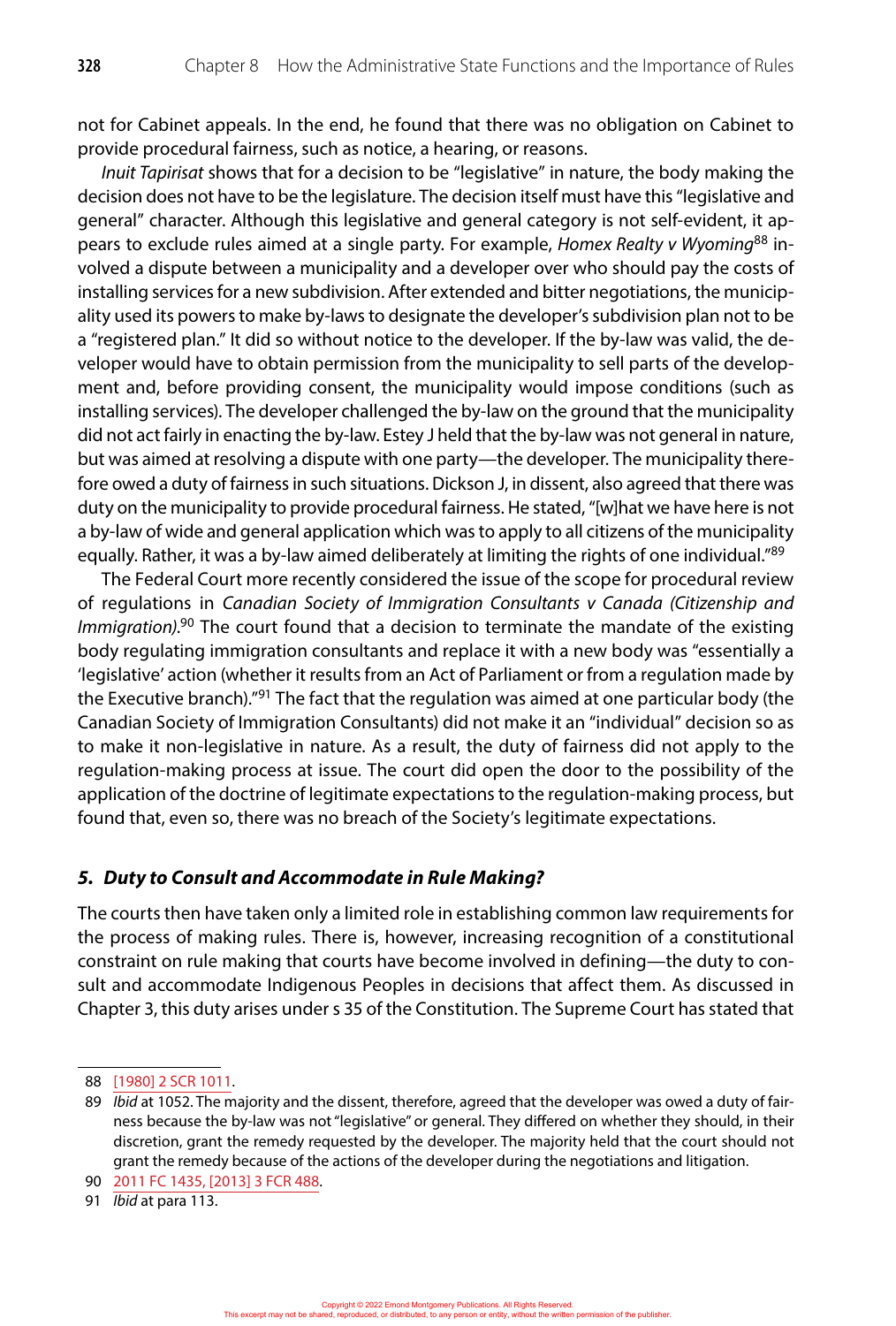it is "a procedural duty that arises from the honour of the Crown,"<sup>92</sup> although there is also an accommodation requirement that may arise in certain circumstances.<sup>93</sup>

The Supreme Court has stated that the duty to consult not only arises in individual decisions that impact Aboriginal rights, but also in "strategic, higher level decisions."<sup>94</sup> The Federal Court of Appeal recently decided that the duty to consult does not extend as far as legislative action. In *Canada (Governor General in Council) v Mikisew Cree First Nation*, the court dismissed an appeal of a Federal Court decision finding that the federal government had breached its duty to consult the Mikisew Cree in developing and introducing certain aspects of two omnibus bills amending the *Canadian Environmental Assessment Act*, the *Fisheries Act*, the *Species at Risk Act*, the *Canadian Environmental Protection Act* and the *Navigable Waters Protection Act*. 95 The Mikisew Cree argued that the amendments would reduce their ability to participate in decisions that affect their treaty rights and that the Crown should have consulted them in the developing the amendments. The court, however, found that legislative action itself does not fall within the scope of the duty to consult.

However, the courts have found that the duty to consult arises in general decisions that may affect Indigenous or treaty rights. These decisions include various types of plans such as for forest stewardship and municipal land use. Further, the Alberta Court of Appeal addressed the duty to consult in making a water management plan made under the *Water Act*. 96 Under s 9 of the *Water Act*, the minister of the environment had the discretion to require a director or other person to develop a water management plan. The lieutenant governor in council was empowered to approve any such plan under the Act. The Tsuu T'ina Nation claimed the Crown had failed to adequately consult and accommodate them in making the plan. The court found that the fact that the plan was adopted by an order in council (that is, by Cabinet) does not take it outside the scope of the duty to consult in appropriate circumstances. The court stated, "even if the Legislature itself does not have a duty to consult prior to passing legislation, the duty may still fall upon those assigned the task of developing the policy behind the legislation, or upon those who are charged with making recommendations concerning future policies and actions."<sup>97</sup> The duty to consult on this view would then appear to apply to delegated legislation such as orders in council.<sup>98</sup>

The federal government has adopted the "Aboriginal Consultation and Accommodation: Updated Guidelines for Federal Officials to Fulfill the Duty to Consult,"99 which provides step-by-step guidance for how federal departments and agencies are to interpret and fulfill

<sup>92</sup> *Tsilhqot'in Nation v British Columbia*, [2014 SCC 257 44, \[2014\] 2 SCR 257](https://www.canlii.org/en/ca/scc/doc/2014/2014scc44/2014scc44.html?autocompleteStr=Tsilhqot%E2%80%99in Nation v British Columbia&autocompletePos=1) at para 78.

<sup>93</sup> See Chapter 3, Realizing Aboriginal Administrative Law.

<sup>94</sup> *Rio Tinto Alcan Inc v Carrier Sekani Tribal Council*, [2010 SCC 43](https://www.canlii.org/en/ca/scc/doc/2010/2010scc43/2010scc43.html?autocompleteStr=Rio Tinto Alcan Inc v Carrier Sekani Tribal Council&autocompletePos=1) at para 44.

<sup>95</sup> *Canada (Governor General in Council) v Mikisew Cree First Nation*, [2016 FCA 311](https://www.canlii.org/en/ca/fca/doc/2016/2016fca311/2016fca311.html?autocompleteStr=Canada (Governor General in Council) v Mikisew Cree First Nation&autocompletePos=1).

<sup>96</sup> *Tsuu T'ina Nation v Alberta (Environment)*, [2010 ABCA 137](https://www.canlii.org/en/ab/abca/doc/2010/2010abca137/2010abca137.html?autocompleteStr=Tsuu T%E2%80%99ina Nation v Alberta (Environment&autocompletePos=1); *Water Act*, RSA 2000, c W-3.

<sup>97</sup> *Ibid* at para 55.

<sup>98</sup> The Federal Court of Appeal in *Mikisew* distinguishes *Tsuu T'ina Nation* from the challenge to the omnibus bills noting that "the consultations in *Tsuu T'ina Nation* occurred outside the legislative context, as they were to be conducted well after the enactment of the legislation" (*supra* note 95 at para 50). See also *Adams Lake Indian Band v British Columbia*, [2011 BCSC 266](https://www.canlii.org/en/bc/bcsc/doc/2011/2011bcsc266/2011bcsc266.html?autocompleteStr=Adams Lake Indian Band v British Columbia%2C &autocompletePos=1).

<sup>99</sup> Indigenous and Northern Affairs Canada, "Aboriginal Consultation and Accommodation—Updated Guidelines for Federal Officials to Fulfill the Duty to Consult," online: <[http://www.aadnc-aandc.gc.ca/en](http://www.aadnc-aandc.gc.ca/eng/1100100014664/1100100014675) [g/1100100014664/1100100014675#chp1\\_6\\_1>](http://www.aadnc-aandc.gc.ca/eng/1100100014664/1100100014675). Provincial governments also have various guidelines on the duty to consult and accommodate.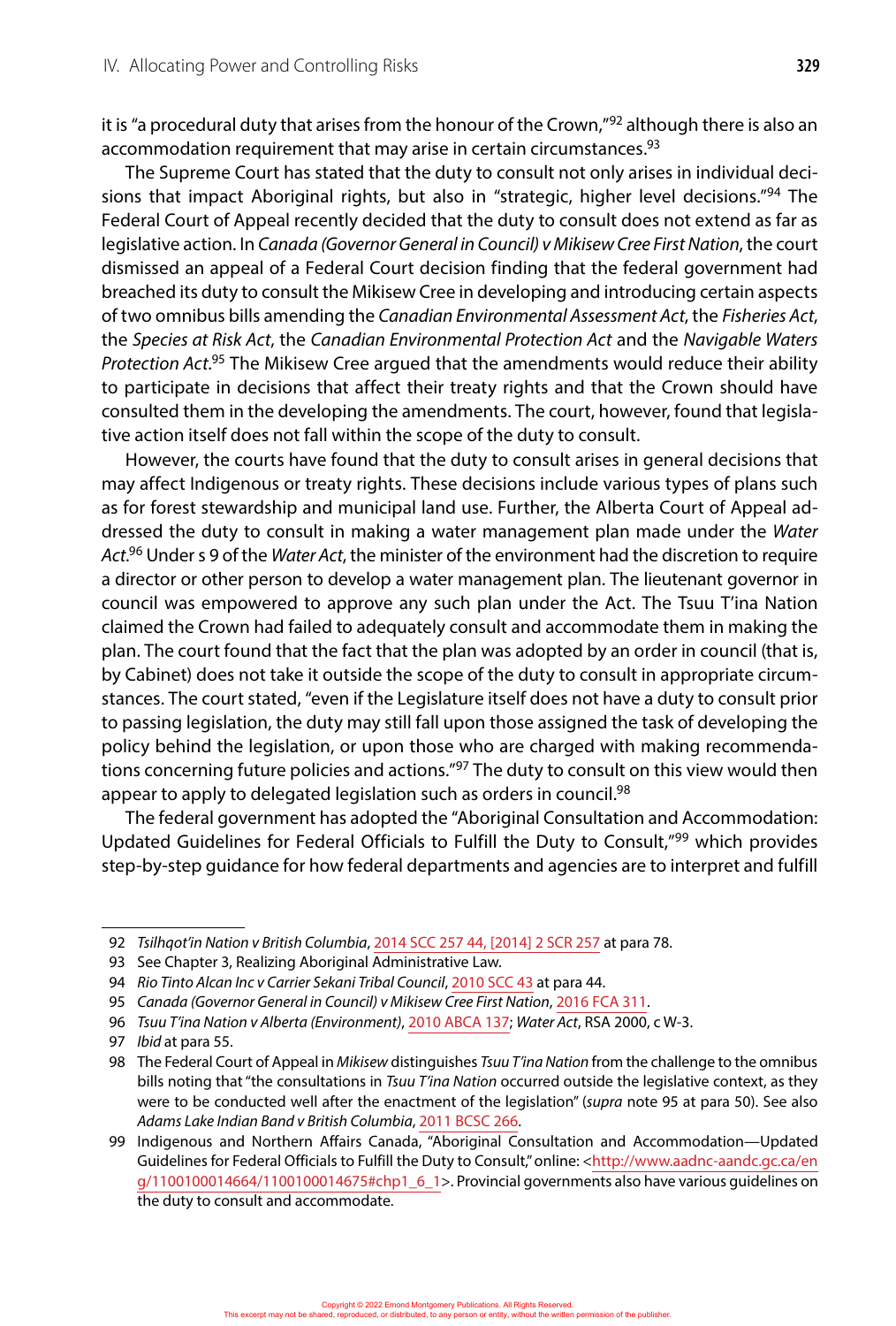the duty. In terms of rule making, the guidelines note that "[g]overnment actions that may adversely impact Aboriginal and Treaty rights can include … change in regulation or policy that may restrict land use," indicating that the federal government may see rule making as encompassed by the duty.

#### *6. Consultation and Interest Group Power*

Much of the formal consultation in rule making in Canada established either by legislation or guideline consists of the provision of notice of the proposed rule and the opportunity for those affected to comment on the proposal. How do such "notice and comment" requirements fit with our discussion of the benefits and risks of process? They are beneficial in that they ensure that those affected have some information about the proposed rule and the regulators potentially receive information back about the costs and benefits of and tradeoffs in making the rule. Further, the cost of these requirements is relatively low.

However, notice and comment requirements have a number of drawbacks. First, they can cause delay because those making the rules need to give notice of and time to comment on any proposed material change to a rule. Second, while notice and comment rules potentially open the rule-making process up to a greater range of parties, it is not clear who can participate. It may be that the comment process is dominated by certain parties and, in particular, the regulated parties. Certain groups may be able to make more detailed and effective comments if they have resources and are willing to invest in the process. If significant costs may be imposed on relatively few parties, they have greater incentive to invest resources to oppose the rule than if the benefits (or costs) are spread over a larger number of parties. Finally, notice and comment rules do not provide scope for deliberation. The comments of each individual are provided to the government, but there is no exchange of ideas between those making the comments.<sup>100</sup>

The process of making rules can therefore aid in controlling the actions of the "agent." It can potentially reduce mistakes in rule making by increasing the flow of information to rule-makers. It can also provide some transparency that may reduce the rule-makers' ability to make rules that do not follow the interests of legislators but rather their own idiosyncratic view of the public good or their own self-interest (such as where they seek to favour certain parties because of the rewards those parties can provide to them). Legislators may even be able to use the process to aid in ensuring that rules have a particular substantive content by altering procedures to favour certain parties.<sup>101</sup> For example, procedures that favour or encourage submissions by environmental groups may lead to rules that tend to favour their interests.

However, there is no necessary connection between these processes and results, or a reduction in interest group power. As noted above, much depends on the relative resources of the parties and the willingness of parties to become involved in the rule making. It also depends on the willingness of the rule-maker to take the comments of interested parties into account. Interestingly, there may be a connection between these process requirements

<sup>100</sup> See Andrew Green, "Creating Environmentalists: Environmental Law, Identity and Commitment" (2006) 17 J Envtl L & Prac 1 for a discussion of administrative law, deliberation, and the formation of shared values or identities.

<sup>101</sup> McCubbins, *supra* note 23.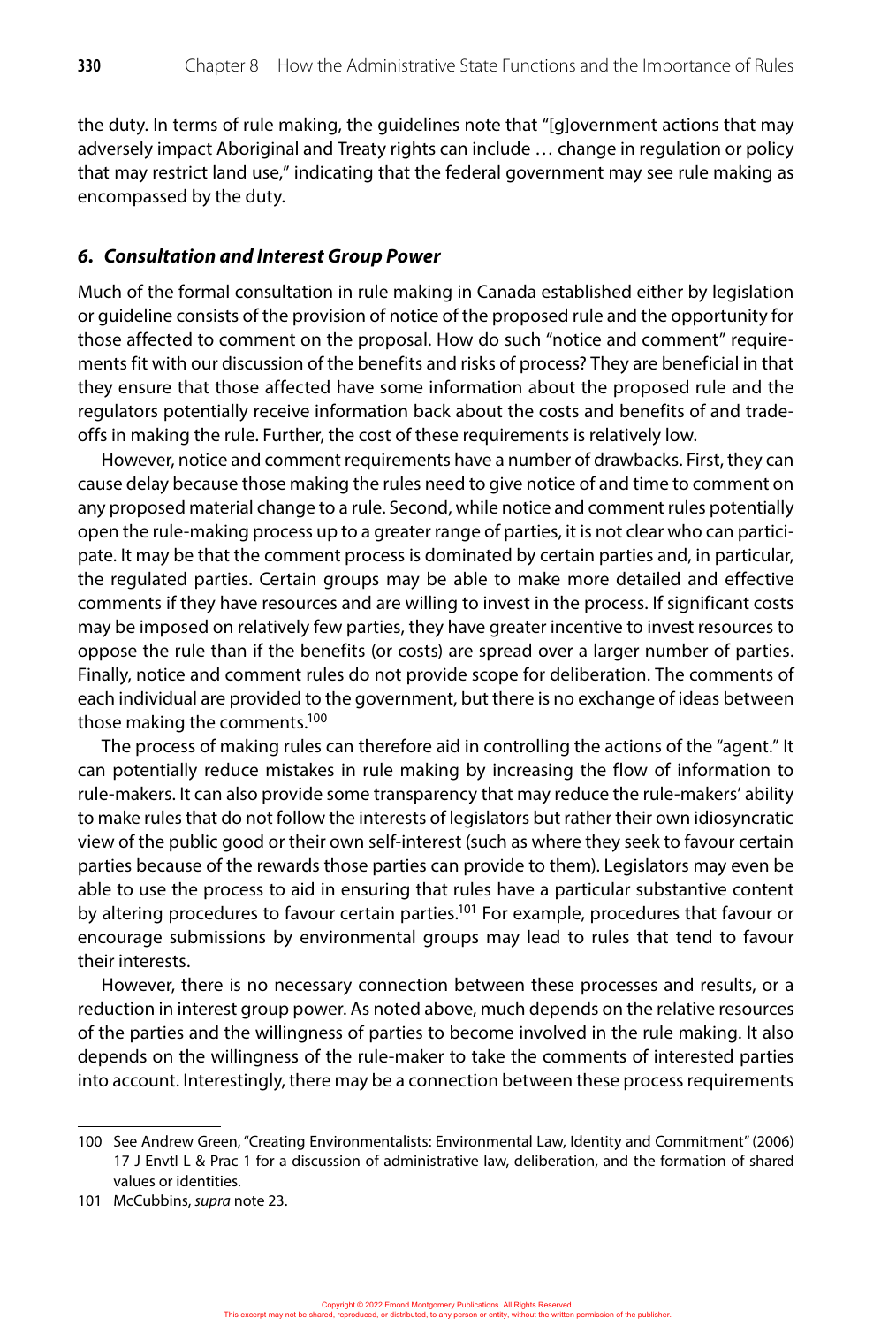and substantive review by the courts. If a rule-maker follows expansive procedures (including public participation), courts may be more willing to defer to the resulting decisions (rules) because, for example, the use of the procedures is a signal of better-quality decisions.<sup>102</sup> Courts, however, may not know if as a result of the notice and comment process that the quality of decisions *actually* is improved and that the rule-makers *actually* do take public comments into account. Part of the answer may be to require the rule-maker to provide reasons in the hope that it will be held accountable, either by the public or by legislators. However, such accountability can be a weak constraint where time, expertise, and information costs hinder monitoring.

## **D. How Should We Monitor How the Powers Are Being Used?**

We have so far looked at issues around the scope of the delegated power to make rules, the identity of the rule-maker and the process for making rules. A further, related issue is whether anyone reviews the proposed or actual rules or guidelines. We will look at two sources of such monitoring: legislative or executive oversight and judicial review.

## *1. Legislative and Executive Oversight*

Instead of indirectly attempting to ensure that the power it delegates conforms to its views, the legislature could directly control the discretion by reviewing the resulting rules or soft law. The legislature itself, or more likely a committee, could examine the rules or soft law and decide whether to approve, disapprove, or amend them. Such legislative committees have been used at both the federal and the provincial level in Canada to examine regulations. For example, at the federal level, a joint committee of the Senate and House of Commons reviews regulations, although the intent is to review the form of the regulation and not the underlying reasons for it.<sup>103</sup> More generally, many boards or other bodies have to report annually on their activities, which provides an opportunity for the legislature to consider their rule making. Although legislative committees may review rules and regulations, there is generally no legislative oversight of soft law.

However, the use of legislative committees to review regulations only goes part of the way to solving the principal–agent problem. As a committee, it may have some time to examine regulations that are made but, absent a significant allocation of resources, still less time than the agency or ministry, particularly if there is a desire to review not only formal regulations but all rules and even soft law. Further, it exacerbates the problem of time in some ways because it creates a system where regulations go back and forth between the legislators and the agency or rule-making authority. This oversight causes delay in implementation. More importantly, however, legislative review does not solve the problems concerning expertise and information. Members of the legislature are unlikely to have

<sup>102</sup> Matthew Stephenson, "The Strategic Substitution Effect: Textual Plausibility, Procedural Formality, and Judicial Review of Agency Statutory Interpretations" (2006) 120 Harv L Rev 528.

<sup>103</sup> *Statutory Instruments Act*, s 19. See Mullan, *supra* note 40, describing the federal and provincial committees that have been set up to review regulations. And Taggart, *supra* note 16 at 624, notes that the second half of the 20th century "was dominated by the attempt to enhance parliamentary safeguards against potential and actual 'abuses' of these delegated powers."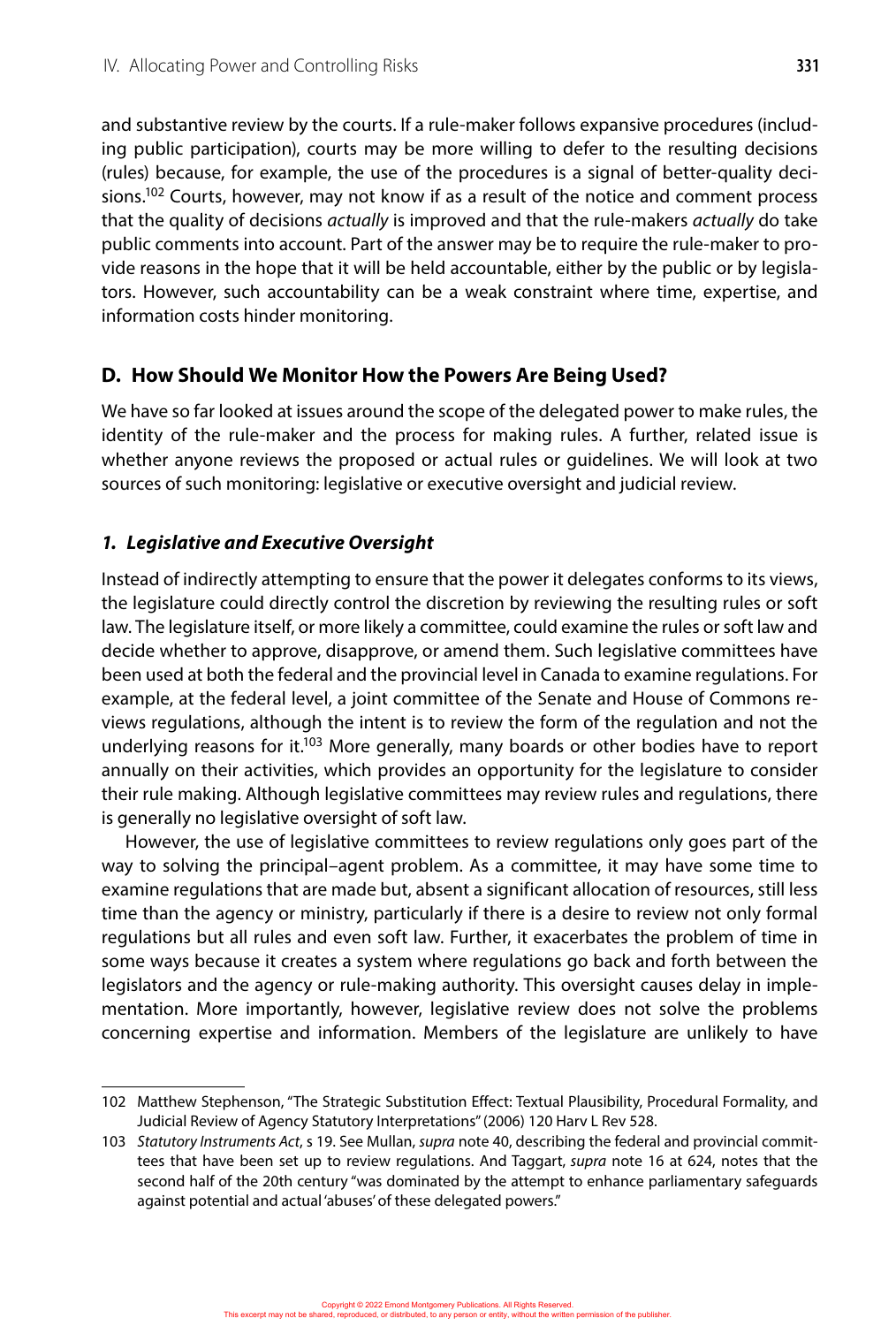enough information or expertise to adequately review the regulations. This lack of expertise and information is often one of the main reasons for delegation in the first place. Legislators are likely either to largely defer to the rule-making authority, in which case the purpose of review is lost, or to take a hard look and be willing to substitute their own views, in which case the potential for errors increases significantly. Finally, legislative review does little to aid in the principal–agent problem between the public and the legislature/executive.

Centralized oversight within the executive itself has perhaps greater implications. The starkest example is the Office of Information and Regulatory Affairs (OIRA) in the United States. Starting in the 1980s, most federal agencies had to submit proposed rules to OIRA, a strong central oversight body within the executive, for approval. This requirement is in addition to following the procedures under the APA discussed above. OIRA reviews proposals based on cost-benefit analysis undertaken by the agency.

The Canadian equivalent arises under the Cabinet Directive on Regulatory Management. In addition to the procedural steps discussed in the previous section, the Cabinet directive imposes further accountability requirements such as the obligation on decision-makers to develop regulatory plans and submit them to the Treasury Board. The Treasury Board is, in essence, a committee of Cabinet. The Treasury Board is also given an oversight role to review the proposed regulations and ensure the requirements of the directive have been met and to promote "regulatory reform."

Central oversight involving a separate check through a body such as Cabinet composed of elected officials may allow for greater democratic accountability for rules.<sup>104</sup> Further it may reduce capture, which as we noted above is where interest groups sway public powers for private purposes. Centralized oversight may reduce capture to the extent the oversight body's mandate is general in nature, rather than specific to one particular industry. Close relationships between a regulator and the regulated industry may give rise to concerns about the nature of the resulting rules. General centralized oversight may avoid such a close relationship. Centralized oversight may also result in better rules to the extent it allows the central body to help "collect widely dispersed information" both inside and outside government, and to coordinate across different government departments and decision-makers.105

The difficulty, of course, lies in the fact that the effort to check or review agency decisions to overcome capture may itself give rise to capture.<sup>106</sup> The central oversight body is another route for regulated parties or others to stop new regulatory measures or to steer them in their interests. As such, centralized review may stymie regulation, particularly as such review tends to focus on regulatory action rather than inaction.

<sup>104</sup> For arguments in favour of centralized oversight, see Michael A Livermore & Richard L Revesz, "Regulatory Review, Capture and Agency Inaction" (2013) 101 Georgetown LJ 1337.

<sup>105</sup> Sunstein, "Office of Information," *supra* note 80.

<sup>106</sup> Livermore and Revesz, *supra* note 104 at 1340. See also Lisa Heinzerling, "Classical Administrative Law in the Era of Presidential Administration" (2014) 92 Tex L Rev 171 (arguing that central oversight by OIRA actually enlarges the group that can delay or stop rules that favour the public interest, and that the expansion of people involved and the lack of transparency favour regulated interests).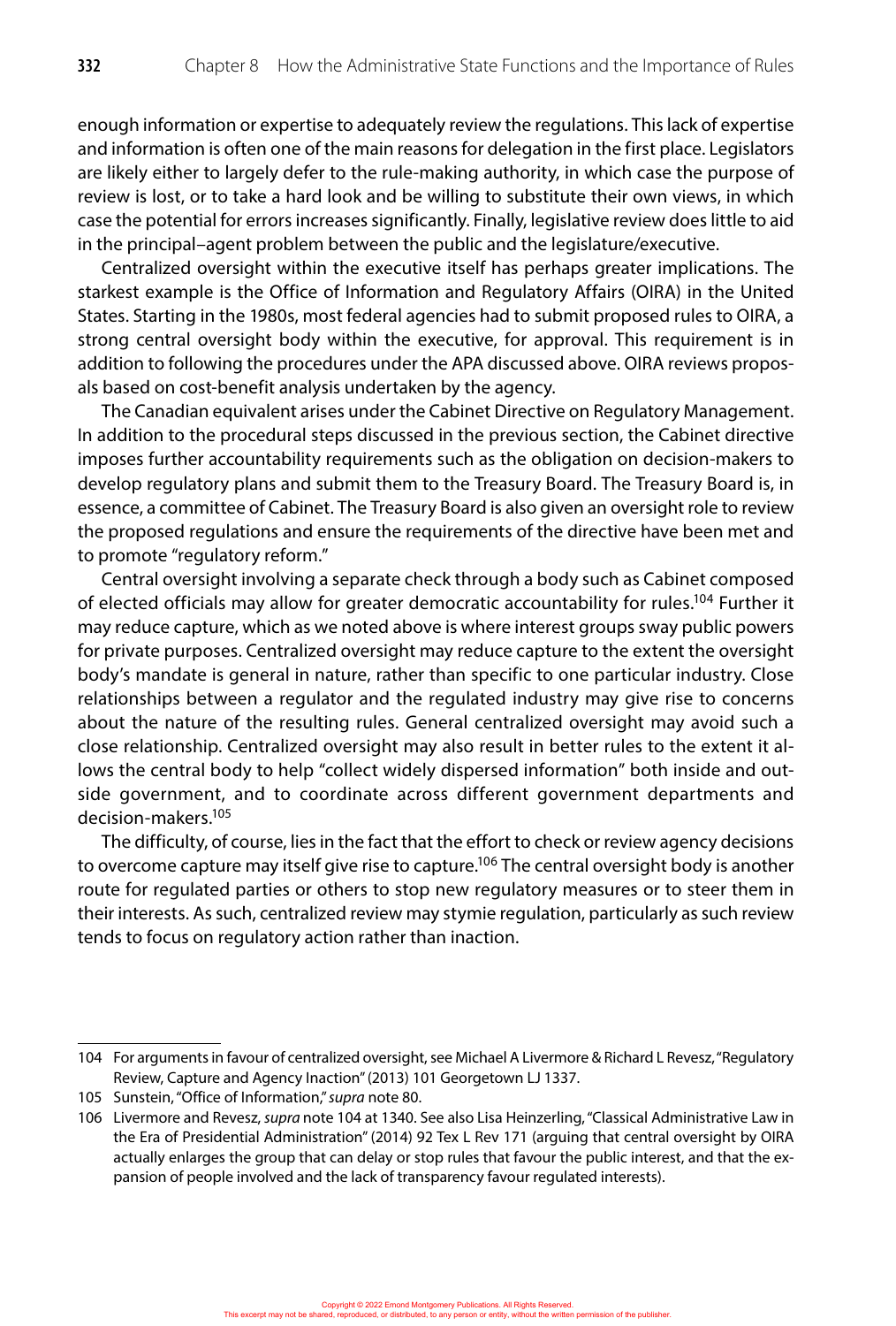#### *2. Judicial Review of Substance*

In addition to review by the legislature or the executive, courts may oversee the content of rules or soft law. One of the seminal cases in Canada is *Thorne's Hardware Ltd v The Queen*. 107 In that case, the federal governor in council (Cabinet) made an order in council under the *National Harbours Board Act* extending the boundaries of the Port of Saint John, New Brunswick. The applicant challenged the order in council on the basis that it was made in bad faith. It argued that Cabinet extended the boundaries in order to increase the revenues of the National Harbour Board and that such a purpose was not within the scope of Cabinet's powers under the Act. The Act provided that the boundaries of the Saint John harbour were those set out in a schedule "or as may be determined from time to time by order of the Governor in Council."108

The Supreme Court, however, held that while it was possible to strike down an order in council on "jurisdictional or other compelling grounds," "it would take an egregious case to warrant such action. This is not such a case."<sup>109</sup> It refused to examine the evidence of bad faith that the applicant provided, stating that "the government's reasons for expanding the harbour are in the end unknown. Governments do not publish reasons for their decisions; governments may be moved by any number of political, economic, social, or partisan considerations."<sup>110</sup> As a result, the court found against the applicant, stating that the harbour extension was an issue of "economic policy and politics" for which Cabinet "quite obviously believed [it] had reasonable grounds" and the court "cannot enquire into the validity of those beliefs."111

The court in *Thorne's Hardware* therefore took a strong position against examining the actions of Cabinet in making orders in council (a form of delegated rule making). However, as discussed in Chapters 11 and 12, the Supreme Court of Canada more recently established a broad default of reasonableness review following *Dunsmuir*. 112 One question was whether this reasonableness framework applied to rule making. At first, it appeared it would. In *Catalyst Paper Corp v North Cowichan (District)*, the Supreme Court undertook a reasonableness review of a municipality's by-laws, noting that,

review of municipal bylaws must reflect the broad discretion provincial legislators traditionally accorded to municipalities engaged in delegated legislation. Municipal councils passing bylaws fulfill a task that affects their community as a whole and is legislative rather than adjudicative in nature. Bylaws are not quasi-judicial decisions. Rather, they involve an array of social, economic, political, and other non-legal considerations.<sup>113</sup>

<sup>107</sup> [\[1983\] 1 SCR 106](https://www.canlii.org/en/ca/scc/doc/1983/1983canlii20/1983canlii20.html?autocompleteStr=Thorne%27s Hardware Ltd v The Queen%2C %5B1983%5D 1 SCR 106 &autocompletePos=1) [*Thorne's Hardware*].

<sup>108</sup> *National Harbours Board Act*, RSC 1970, c N-8, s 7(2).

<sup>109</sup> *Thorne's Hardware*, *supra* note 107 at 111.

<sup>110</sup> *Ibid* at 112-13.

<sup>111</sup> *Ibid* at 115. The Supreme Court applied the principle in *Thorne's Hardware* in refusing to allow an applicant to examine members of a city council to determine their motives in creating a board of inquiry: *Consortium Development (Clearwater) Ltd v Sarnia (City of)*, [\[1998\] 3 SCR 3](https://www.canlii.org/en/ca/scc/doc/1998/1998canlii762/1998canlii762.html?autocompleteStr=Consortium Development (Clearwater) Ltd v Sarnia (City of&autocompletePos=1). But see *Catalyst Paper Corp v North Cowichan (District)*, [2012 SCC 2](https://www.canlii.org/en/ca/scc/doc/2012/2012scc2/2012scc2.html?autocompleteStr=Catalyst Paper Corp v North Cowichan &autocompletePos=1) at para 14 [*Catalyst Paper*] ("this attempt to maintain a clear distinction between policy and legality has not prevailed").

<sup>112</sup> *Dunsmuir*, *supra* note 28.

<sup>113</sup> *Catalyst Paper*, *supra* note 111 at para 19.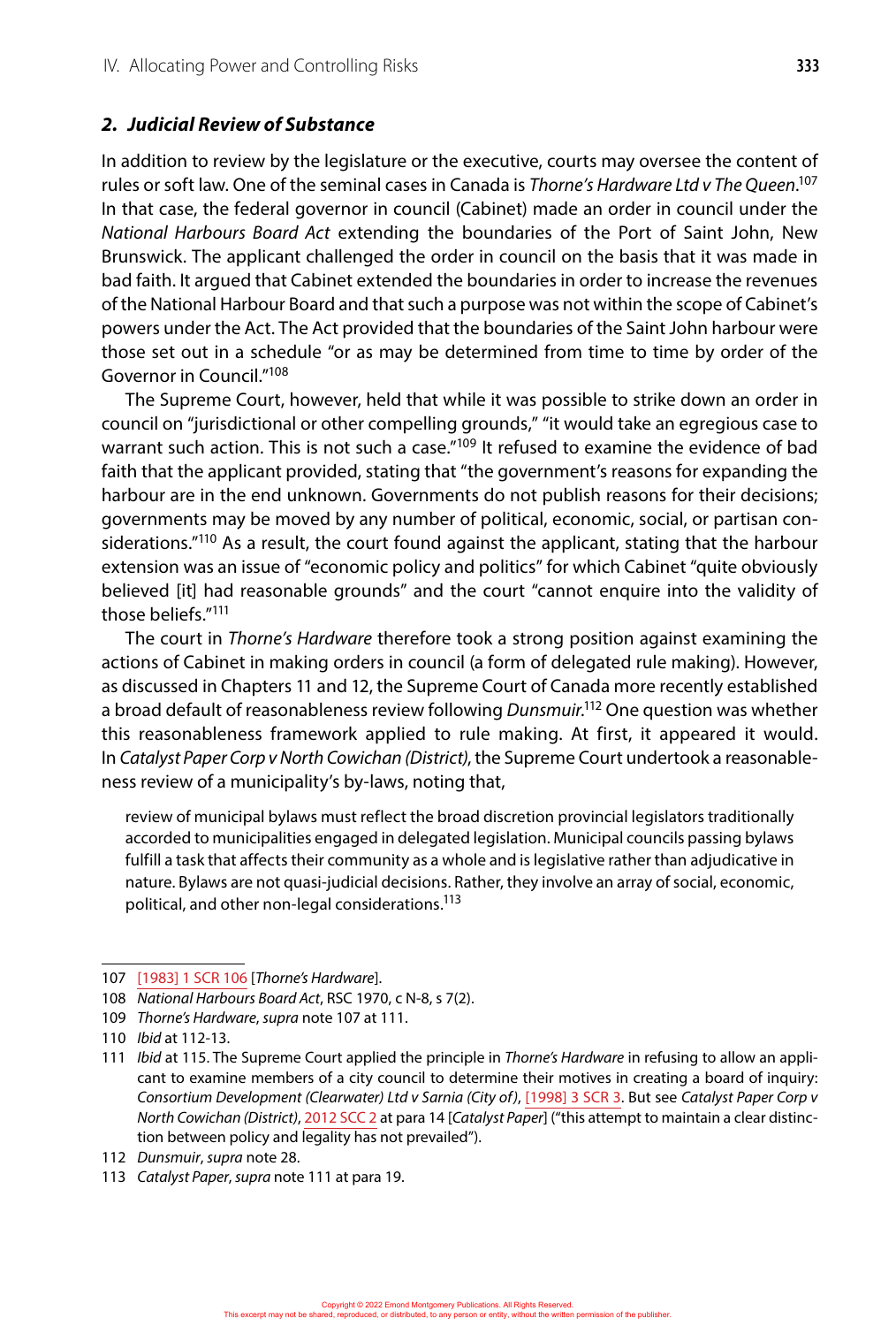In applying the reasonableness framework to its review of the by-laws, the court was very deferential to the municipality. The court noted that courts reviewing by-laws "must approach the task against the backdrop of the wide variety of factors that elected municipal councillors may legitimately consider in enacting bylaws" and the test is "only if the bylaw is one no reasonable body informed by these factors could have taken will the bylaw be set aside."<sup>114</sup> Here the court found the substance must conform to the rationale of the statutory regime, and, given it is a legislative process, the municipality was not required to give reasons or formally explain the basis of the by-law, as it may consider objective factors but also "broader social, economic and political factors that are relevant to the electorate."115 After briefly reviewing the process and content of the by-laws, the court held that the by-laws were within a reasonable range of outcomes.

However, the Supreme Court elected not to bring regulations under the standard of review framework in *Katz Group Canada Inc v Ontario (Health and Long-Term Care)*. 116 In that case, the court was faced with a challenge by Shoppers Drug Mart and other drug stores against Ontario government regulations aimed at prices of generic drugs. The drug stores argued that regulations were inconsistent with the purpose of the provincial drug statutes aimed at reducing drug prices, as there was no evidence the regulations would lead to lower prices.

Rather than folding the test for regulations in the standard of review analysis, as was done with by-laws in *Catalyst Paper*, the court adopted an approach in line with *Thorne's Hardware*. The court noted that regulations "benefit from a presumption of validity," which means that the challenger has to demonstrate the invalidity of the regulation and courts "where possible" are to construe the regulation so that it is valid.<sup>117</sup> The court adopted language from an Ontario Court of Appeal decision, which stated that challenges to regulations are "usually restricted to the grounds that they are inconsistent with the purpose of the statute or that some condition precedent in the statute has not been observed."<sup>118</sup> The court noted that:

It is not an inquiry into the underlying "political, economic, social or partisan considerations" (*Thorne's Hardware Ltd v The Queen*, [1983] 1 SCR 106, at pp 112-13). Nor does the vires of regulations hinge on whether, in the court's view, they will actually succeed at achieving the statutory objectives. … They must be "irrelevant," "extraneous" or "completely unrelated" to the statutory purpose to be found to be ultra vires on the basis of inconsistency with statutory purpose…. In effect, although it is possible to strike down regulations as ultra vires on this basis, as Dickson J observed, "it would take an egregious case to warrant such action" (*Thorne's Hardware*, at p 111).<sup>119</sup>

The court found that, in this case, the regulations accord with the purpose of the relevant statutes which, was to control and reduce drug prices and "[w]hether they will ultimately prove to be successful or represent sound economic policy is not the issue."120

<sup>114</sup> *Ibid* at para 24.

<sup>115</sup> *Ibid* at para 30.

<sup>116</sup> *Katz Group Canada Inc v Ontario (Health and Long-Term Care)*, [2013 SCC 64](https://www.canlii.org/en/ca/scc/doc/2013/2013scc64/2013scc64.html?autocompleteStr=Katz Group Canada Inc v Ontario (Health and Long-Term Care&autocompletePos=1) [*Katz Group*].

<sup>117</sup> *Ibid* at para 25.

<sup>118</sup> *Ibid* at para 27, citing *Ontario Federation of Anglers & Hunters v Ontario (Ministry of Natural Resources)* (2002), [211 DLR \(4th\) 741 \(Ont CA\).](https://www.canlii.org/en/on/onca/doc/2002/2002canlii41606/2002canlii41606.html?autocompleteStr=Ontario Federation of Anglers %26 Hunters v Ontario &autocompletePos=1)

<sup>119</sup> *Ibid* at para 28.

<sup>120</sup> *Ibid* at para 39.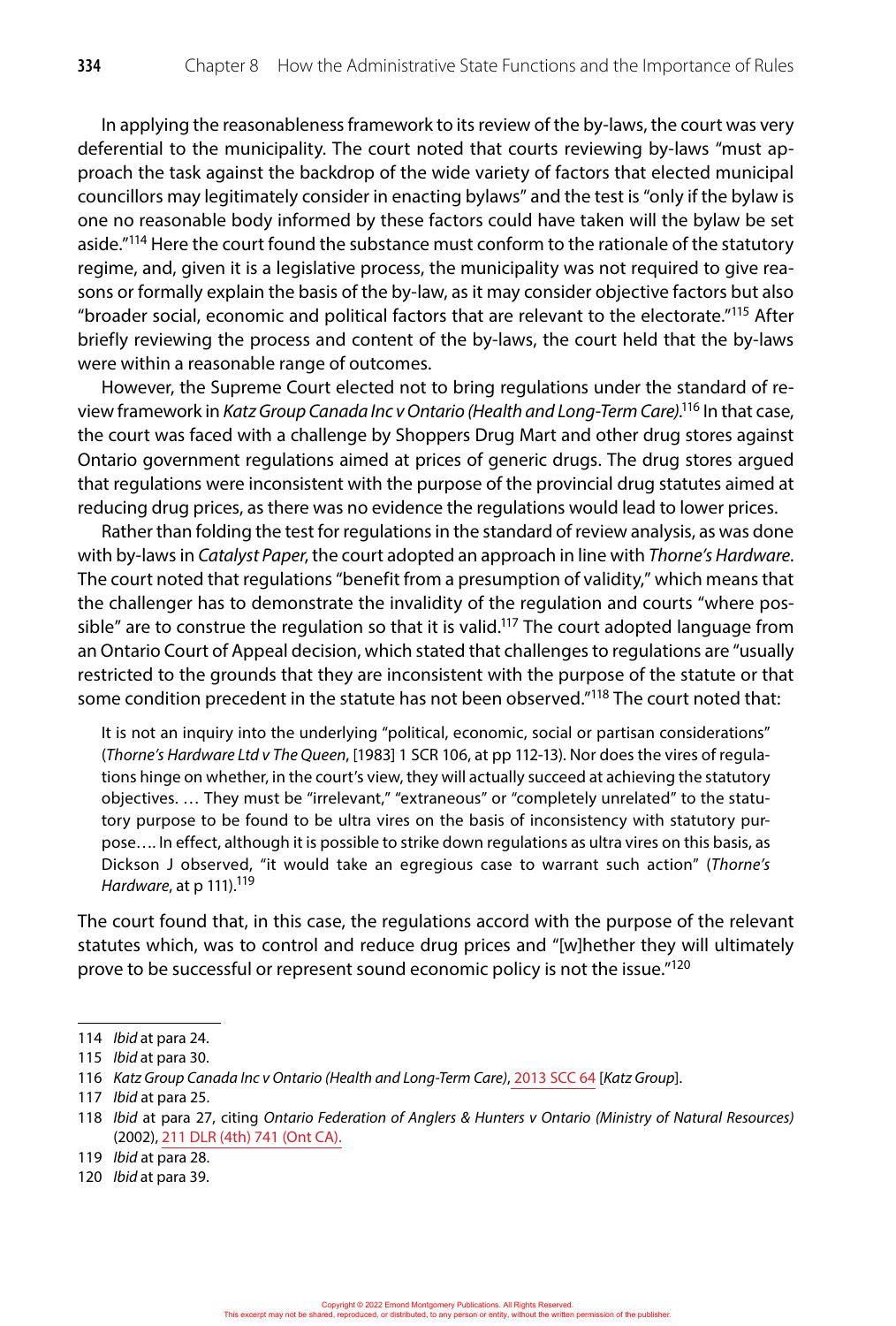Following *Katz Group*, then, courts are not to review the reasonableness of the substance of regulations in the *Dunsmuir* sense, but instead whether the regulations appear "completely unrelated" to the statutory purpose. A more recent case in Ontario dealt with the connection of regulations with the statutory purpose but also with the second important factor referred to by the court in *Katz Group*—that the maker of the regulation fulfills any condition precedent in the statute before making the regulation. In *Wildlands League v Ontario (Natural Resources and Forestry)*, the Ontario Court of Appeal dismissed a challenge by environmental groups to regulations made under Ontario's *Endangered Species Act*   $(ESA)^{121}$  that exempt certain industrial activity from prohibitions on killing, harming, harassing, or capturing listed species at risk (SAR) or destroying or damaging their habitat.<sup>122</sup>

The Wildlands League argued first that the regulations were aimed at cost savings and as such were inconsistent with the purpose of the Act to protect and promote the recovery of SAR.123 Following the *Katz Group* approach, the court held that, "[w]hile the motive for the regulation may well have been a concern for administrative efficiency and cost savings, the limitations, conditions, exceptions and scoping of the exemptions contained in the regulation are directed toward the protection of SAR. The regulation is therefore not 'irrelevant,' 'extraneous' or 'completely unrelated to' the purpose of the ESA and its scheme."124

The Wildlands League then argued that the minister, in making the regulations, had failed to observe a condition precedent. Under s 57(1) of the ESA, before making an exemption regulation, the minister must consult with an expert on the possible effects of the proposed regulation on a species if "the Minister is of the opinion that the regulation is likely to jeopardize the survival of the species in Ontario or to have any other significant adverse effect on the species." The Wildlands League argued that the minister had failed to fulfill this condition as he did not assess the effect of the regulation on each species listed as at risk under the Act. They contended that the minister's determination under s 57 should be reviewed by the court under a standard of correctness or at least reasonableness. The court, however, took a very light hand on the necessity of observing conditions precedent, finding that:

Where a statutory condition precedent itself requires an opinion to be reached or a determination to be made, it is beyond the scope of judicial review to assess whether the determination was objectively correct or reasonable. At the same time, it is not sufficient that the decision-maker purported to make the determination. The determination must have been made in good faith and based on the factors specified in the enabling statute.<sup>125</sup>

In this case, the court found evidence that the minister had considered how the regulation affected each species.

<sup>121</sup> *Wildlands League v Ontario, supra* note 14, leave to appeal to Supreme Court of Canada denied May 5, 2017; *Endangered Species Act, 2007*, SO 2007, c 6.

<sup>122</sup> ESA, ss 9 and 10.

<sup>123</sup> ESA, s 1 states, "The purposes of this Act are: 1. To identify species at risk based on the best available scientific information, including information obtained from community knowledge and aboriginal traditional knowledge. 2. To protect species that are at risk and their habitats, and to promote the recovery of species that are at risk. 3. To promote stewardship activities to assist in the protection and recovery of species that are at risk."

<sup>124</sup> *Wildlands League, supra* note 14 at para 98.

<sup>125</sup> *Ibid* at para 56.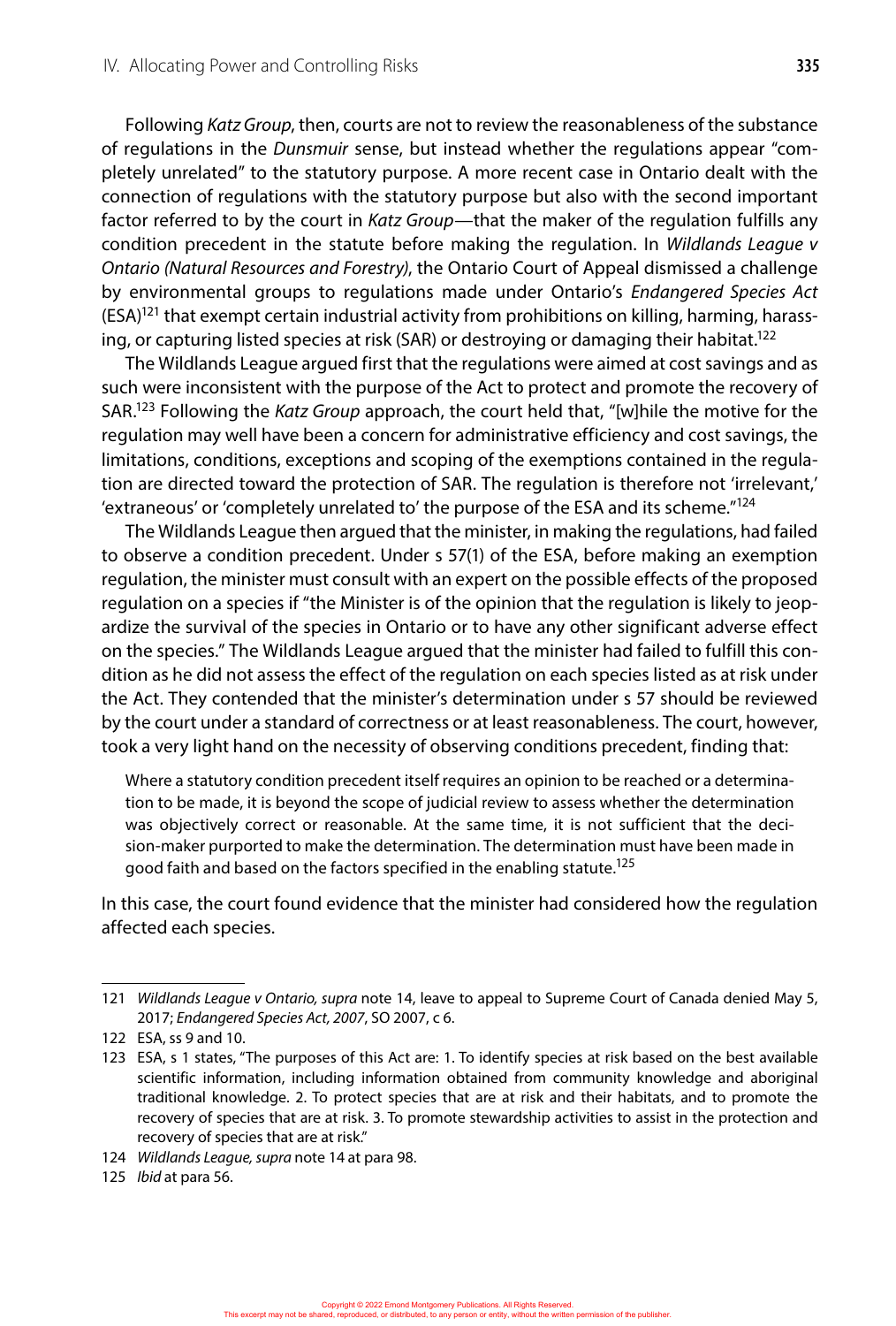As a result of *Katz Group* and its progeny, it is hard to challenge regulations. Even though the substance of regulations could in theory be subject to the reasonableness standard of review under the *Dunsmuir* approach, the courts have taken an even lighter hand.126 In part, such light review in the context of regulations may be due to the fact that in *Katz Group* the regulations were made by Cabinet, which is composed of elected officials. The courts may see less of a need to review (or legitimacy in reviewing) such regulations as there is more clearly an alternate source of accountability than the courts.127

However, while the courts may undertake only a light review of regulations made by Cabinet, they may be more likely to review under the *Dunsmuir* framework other types of rules made by other types of bodies such as boards or tribunals. For example, the Supreme Court in *Green v Law Society of Manitoba* recently considered whether the Law Society of Manitoba could impose rules that couple a mandatory continuing professional development program with a possible suspension for not complying with the program.<sup>128</sup> Under Manitoba's *Legal Profession Act*, the Law Society "must … establish standards for the education, professional responsibility and competence of persons practicing or seeking the right to practice law in Manitoba."<sup>129</sup> The Act provides that "[i]n addition to any specific power or requirement to make rules under this Act, the benchers may make rules to manage the society's affairs, pursue its purpose and carry out its duties."<sup>130</sup>

The majority of the court found that the *Dunsmuir* framework applied and that the applicable standard of review was reasonableness. It found that the rule will only be set aside if it "is one no reasonable body informed by [the relevant] factors could have [enacted]" (citing *Catalyst Paper*) meaning "that the substance of [law society rules] must conform to the rationale of the statutory regime set up by the legislature" (citing *Catalyst Paper* and *Katz Group*). The court held that reasonableness was appropriate as, among other things, the legislature had given the Law Society a broad discretion to regulate the legal profession in the public interest and the power to "make rules of general application to the profession, and in doing so, the benchers act in a legislative capacity."<sup>131</sup> In addition, the benchers are elected by and accountable to the members of the legal profession. The court found the

<sup>126</sup> See Paul Daly, "The Scope and Meaning of Reasonableness Review" (2014-15) 52 Alta L Rev 799 (arguing against a fragmented approach to judicial review where regulations are reviewed under a different framework than other administrative decisions).

<sup>127</sup> But see *Canadian National Railway Co v Canada (Attorney General)*, [2014 SCC 40, \[2014\] 2 SCR 135](https://www.canlii.org/en/ca/scc/doc/2014/2014scc40/2014scc40.html?autocompleteStr=Canadian National Railway Co v Canada&autocompletePos=2), in which the court reviewed a decision by Cabinet to rescind a Canadian Transportation Agency decision regarding a fuel surcharge. The court adopted the *Dunsmuir* framework, noting that "[t]he precedents instruct that the *Dunsmuir* framework applies to administrative decision-makers generally and not just to administrative tribunals. The *Dunsmuir* framework thus is applicable to adjudicative decisions of the Governor in Council" (at para 54). It distinguished *Katz Group* by stating, "[u]nlike cases involving challenges to the vires of regulations, such as *Katz Group*…, the Governor in Council does not act in a legislative capacity when it exercises its authority under s 40 of the CTA to deal with a decision or order of the Agency" (at para 51).

<sup>128</sup> *Green v Law Society of Manitoba*, [2017 SCC 20](https://www.canlii.org/en/ca/scc/doc/2017/2017scc20/2017scc20.html?autocompleteStr=Green v Law Society of Manitoba&autocompletePos=1) [*Green*].

<sup>129</sup> *The Legal Profession Act*, CCSM c L107, s 3(2).

<sup>130</sup> *Ibid*, s 4(5). Section 4(6) provides that the rules are binding on the law society, the benchers, the members and everyone who practices or seeks the right to practise law under the Act.

<sup>131</sup> *Green*, *supra* note 128 at para 22. In support of the standard of reasonableness, the court also pointed to the fact that the Law Society was acting pursuant to its home statute and has expertise in regulating the legal profession (paras 24 and 25). The dissent also applied a reasonableness standard of review.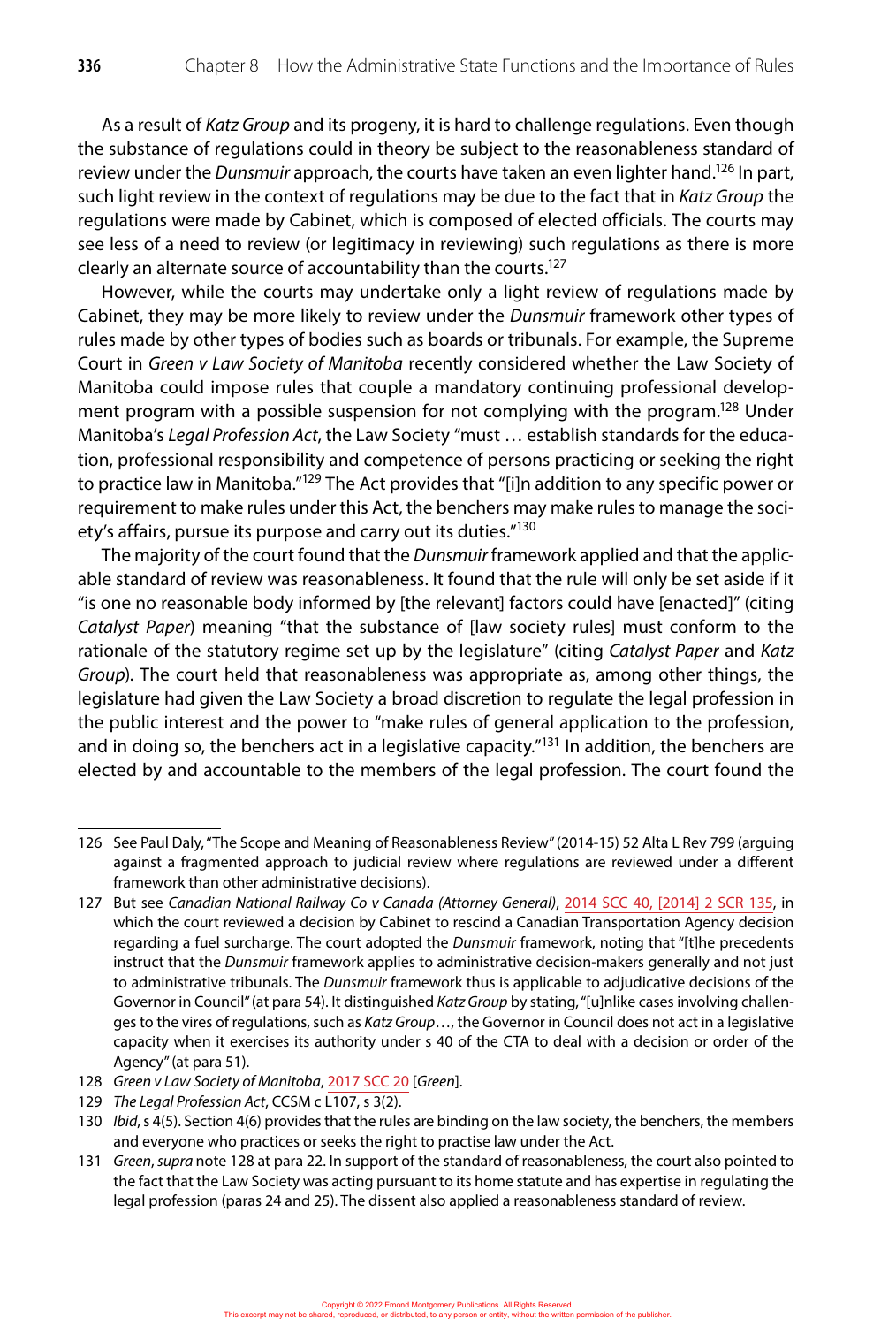rules reasonable after construing the scope of the Law Society's statutory mandate to be to protect the public interest in the delivery of legal services and determining that the suspension for breach of the rules was reasonable in light of the Law Society's statutory mandate.

Courts therefore have been very deferential in reviewing the substance of rules, particularly when reviewing regulations as opposed to other forms of rules. They will of course review rules for other reasons. For example, courts will assess whether a rule violates the *Canadian Charter of Rights and Freedoms*. 132 Evan Fox-Decent and Alexander Pless examine substantive judicial review and the Charter in Chapter 13.

Courts have been even more reluctant to review soft law.<sup>133</sup> One exception to this reluctance is review for "fettering." Fettering occurs where a decision-maker does not exercise her discretion in a matter but instead follows a guideline or policy that she views as mandatory or binding because of its language or practical effect.134 In *Kanthasamy v Canada (Citizenship and Immigration)*, the court reviewed a decision by an officer in Citizenship and Immigration Canada denying Kanthasamy, then a 17-year-old, an exemption on humanitarian and compassionate grounds to apply for permanent resident status from within Canada.<sup>135</sup> Under s 25(1) of the *Immigration and Refugee Protection Act*, the minister has the discretion to provide such an exemption "if the Minister is of the opinion that it is justified by humanitarian and compassionate considerations relating to the foreign national, taking into account the best interests of a child directly affected." The minister had put in place guidelines to aid in determining whether there were sufficient humanitarian and compassionate grounds. These guidelines stated that the applicant must show either "unusual or undeserved" or "disproportionate" hardship and set out a list of non-exhaustive factors that may be relevant (such as ties to Canada, the best interests of any children affected, and health considerations). According to the guidelines, an officer considering an application for relief under s 25(1) must assess all the facts and undertake a "global assessment" of the considerations. The officer relied on the language of the guidelines in denying Kanthasamy the exemption.

Abella J, writing for the majority, found that the guidelines are useful in indicating a reasonable interpretation of s 25(1) but, as they are not legally binding, officers should not "fetter" their discretion by treating them as mandatory requirements. Instead the officers should consider the guidelines as descriptive but consider and weigh all the relevant factors in the particular case. In this case, Abella J found that the officer failed to sufficiently consider a number of considerations such as Kanthasamy's age and mental health concerns and took the elements of the guidelines as distinct legal tests rather than as descriptive aids to fulfilling the provision's equitable purpose (para 45). As the officer failed to consider the

<sup>132</sup> Part I of the *Constitution Act*, *1982*, being Schedule B to the *Canada Act 1982* (UK), 1982, c 11 [Charter]. For a discussion of some of the grounds of review, see Mullan, *supra* note 40, Chapter 7 (including that the party making the rule must act in good faith, for a proper purpose, and on relevant considerations). On the Charter and regulations, see *Eldridge v British Columbia (Attorney General)*, [\[1997\] 3 SCR 624](https://www.canlii.org/en/ca/scc/doc/1997/1997canlii327/1997canlii327.html?autocompleteStr=%5B1997%5D 3 SCR 624.&autocompletePos=1).

<sup>133</sup> For example, for a discussion of soft law and the Charter, see e.g. *Little Sisters Book and Art Emporium v Canada (Minister of Justice)*, [\[2000\] 2 SCR 1120](https://www.canlii.org/en/ca/scc/doc/2000/2000scc69/2000scc69.html?autocompleteStr=Little Sisters Book and Art Emporium &autocompletePos=2), and Lorne Sossin, "Discretion Unbound: Reconciling Soft Law and the Charter" (2002) 45 Can Pub Pol'y 465.

<sup>134</sup> See e.g. *Thamotharem*, *supra* note 22 (finding a guideline specifying reverse-order questioning for refugee protection hearings did not constitute an unlawful fetter because it expressly directed panel members to consider the particular facts of each case to determine whether there should be an exception to this order of questioning).

<sup>135</sup> *Kanthasamy*, *supra* note 12.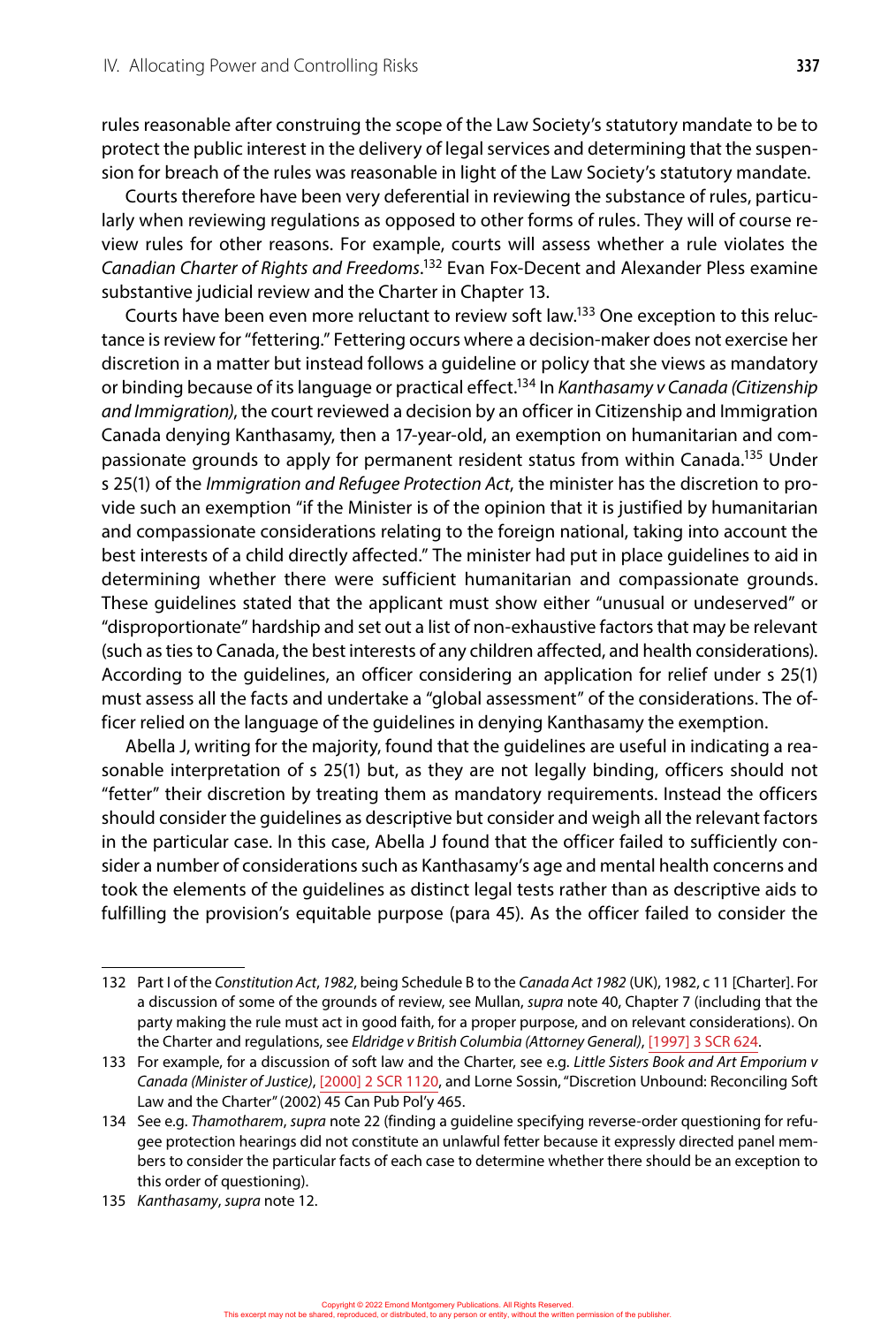evidence as a whole, Abella J found that the officer's "approach unduly fettered her discretion and, in my respectful view, led to its unreasonable exercise."136

In summary, courts have tended to take a fairly light review of rules and soft law (with the exception of fettering). Yet even if courts were willing to review rules or soft law substantively, is this something we should want them to do? There are three principal reasons why we may not. First, judicial review can be time-consuming and expensive. In some cases, there are only a few parties who bear the costs from a new rule, while the benefits are spread across many people. For example, if the Ontario Ministry of the Environment makes a rule limiting sulphur dioxide emissions, the rule may impose significant costs on a few industries or firms but provide benefits (in terms of lower levels of air pollution or acid rain) to a large number of people (both within and potentially outside the province). In such a case, the industries or firms affected may have the incentive to challenge the rule in court (and be willing and able to expend the resources to do so), while those who benefit individually receive too little benefit to take on the expense of becoming involved in the application. The government agency that created the rule would have to represent the interests of those whom the rule benefits. Conversely, if the costs are spread over a large number of people (for example, a rule imposing a tariff on an imported consumer product), there may be no one person who is sufficiently harmed to bear the costs of challenging the government decision. As a result, this check on government rules depends, in part, on such factors as how many parties benefit or bear costs and the resources of those parties.

The second concern with substantive judicial review is that, even if the "appropriate" challenges come before the courts, the courts often do not have the expertise to review the rules. There is therefore a large potential error cost from substantive judicial review—that is, courts might be less likely than the administrative decision-maker to determine the "right" answer.<sup>137</sup> Generalist courts that are "compulsorily ignorant" may not have the knowledge, experience, or technical expertise to review the often very detailed, technical rules.<sup>138</sup> For example, in *Katz Group*, how can a court determine the appropriateness of a rule concerning pricing structures for generic drugs or even the appropriate interpretation of the purposes of the legislation? The expertise of the ministry in these issues would aid in making these determinations. A court could defer to the decisions of the rule-maker, in which case there is no real check on the principal–agent concern. Alternatively, the court could take a hard look (potentially substituting its own view of the appropriate policy), in which case there is an increased risk that the wrong rule will be chosen. As with legislative review, the check on the principal–agent concern comes at the cost of loss of expertise.

Finally, even if the courts have the expertise to review administrative rules, this discussion of the courts' role in reviewing administrative rules has implicitly assumed that courts are attempting to determine the best possible interpretation of legislative power and the appropriateness of the challenged rule. However, judges also have their own policy

<sup>136</sup> *Ibid* at para 60.

<sup>137</sup> Stephenson, *supra* note 26.

<sup>138</sup> See Taggart, *supra* note 16 at 589 (discussing the distaste of administrative law scholar John Willis for judicial review).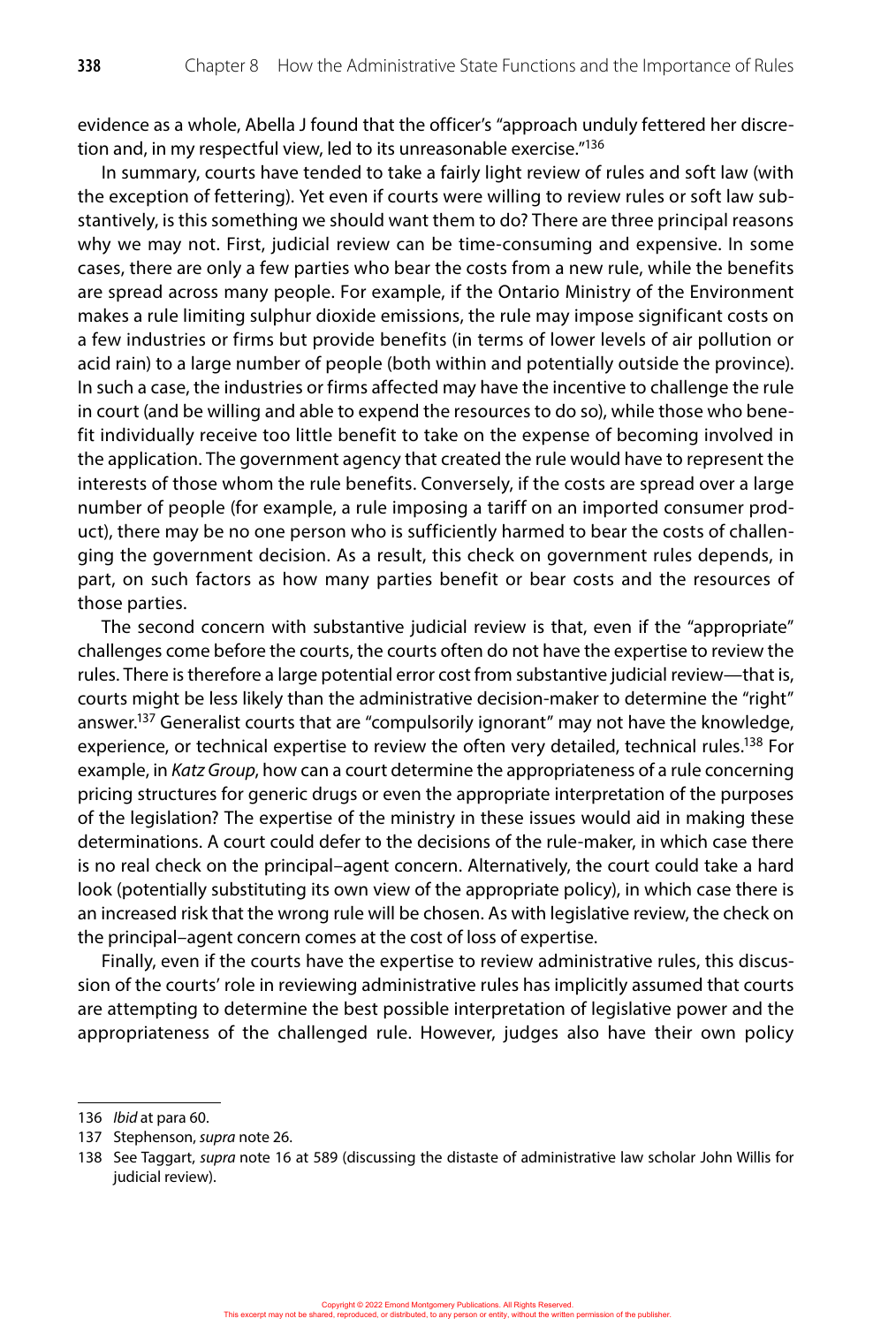preferences.139 Judicial review, therefore, gives rise to a concern that judges' discretion over policy outcomes (the content of rules) creates a further principal–agent problem as judges seek to implement their own views of appropriate policy.<sup>140</sup>

The issue of the extent of desirable substantive review by courts of administrative decisions has long vexed courts, legislators, and legal scholars. This issue is more fully addressed in other chapters in this book. However, there is an interesting connection between judicial review and the discussion above of structural approaches to controlling delegated decision-making. In order to increase the likelihood that rules will align with their preferences, legislators may wish a particular agency, rather than courts, to interpret legislative provisions in making rules.141 For example, legislators who are favourable to unions or workers may believe that a Ministry of Labour interpretation of a rule-making power is more likely to favour unions or workers than a court's interpretation. Thus, in such cases, they may seek to limit judicial review. In other cases, the legislators may believe that courts' interpretations are more likely to be in accordance with their preferences and seek to expand judicial review. Such limitation or expansion of judicial review could come, for example, through a privative clause or a right to appeal, or through other cues as to who the legislature wishes to set policy. However, given the lack of clarity in how the courts interpret their "expertise" relative to that of administrative decision-makers, legislators can never be sure that their choice of delegate (either administrative decision-maker or court) will prevail over time.<sup>142</sup>

# **V. THE SEARCH FOR A BALANCE**

While adjudication tends to get more attention in administrative law, rules and soft law are critical to the operation of the administrative state. There are few areas of practice that are not at least touched, if not dominated, by them. If you are in private practice, rules and soft law will determine or at least influence many of your clients. To be effective, you need to understand how they are made and how they can be challenged to be in a position to aid your clients' interests. If you are working for the government, you may have to draft, apply, or follow a wide range of rules and soft law. You need to ensure they are developed and applied fairly and are safeguarded to the extent possible from judicial review.

<sup>139</sup> See generally, Jeffrey A Segal & Harold J Spaeth, *The Supreme Court and the Attitudinal Model Revisited* (Cambridge: Cambridge University Press, 2002) and Thomas J Miles & Cass R Sunstein, "Do Judges Make Regulatory Policy? An Empirical Investigation of Chevron" (2006) 73 U Chicago L Rev 823. For an application of the attitudinal model of judicial decision-making in the Canadian context, see e.g. Benjamin Alarie & Andrew Green, "Policy Preference Change and Appointments to the Supreme Court of Canada" (2009) 47:1 Osgoode Hall LJ 1.

<sup>140</sup> See e.g. Stephenson, *supra* note 26 (discussing the possible differences in policy preferences between legislatures, agencies, and courts).

<sup>141</sup> See e.g. *ibid* (arguing that legislators may wish to delegate the power to interpret legislation to agencies, if they wish to produce consistent interpretation across issues, or to the courts, if they wish to produce consistent interpretation across time—that is, even when other legislators are in power).

<sup>142</sup> Adrian Vermeule, "The Delegation Lottery" (2006) 119 Harv L Rev 105 (arguing that the choice of who interprets legislation is as much of a "lottery" for legislators as is the ultimate rule or decision that a delegate makes on the basis of broad legislative provisions). See also Chapters 9 and 10 in this book discussing the Supreme Court's approach to determining the standard of review.